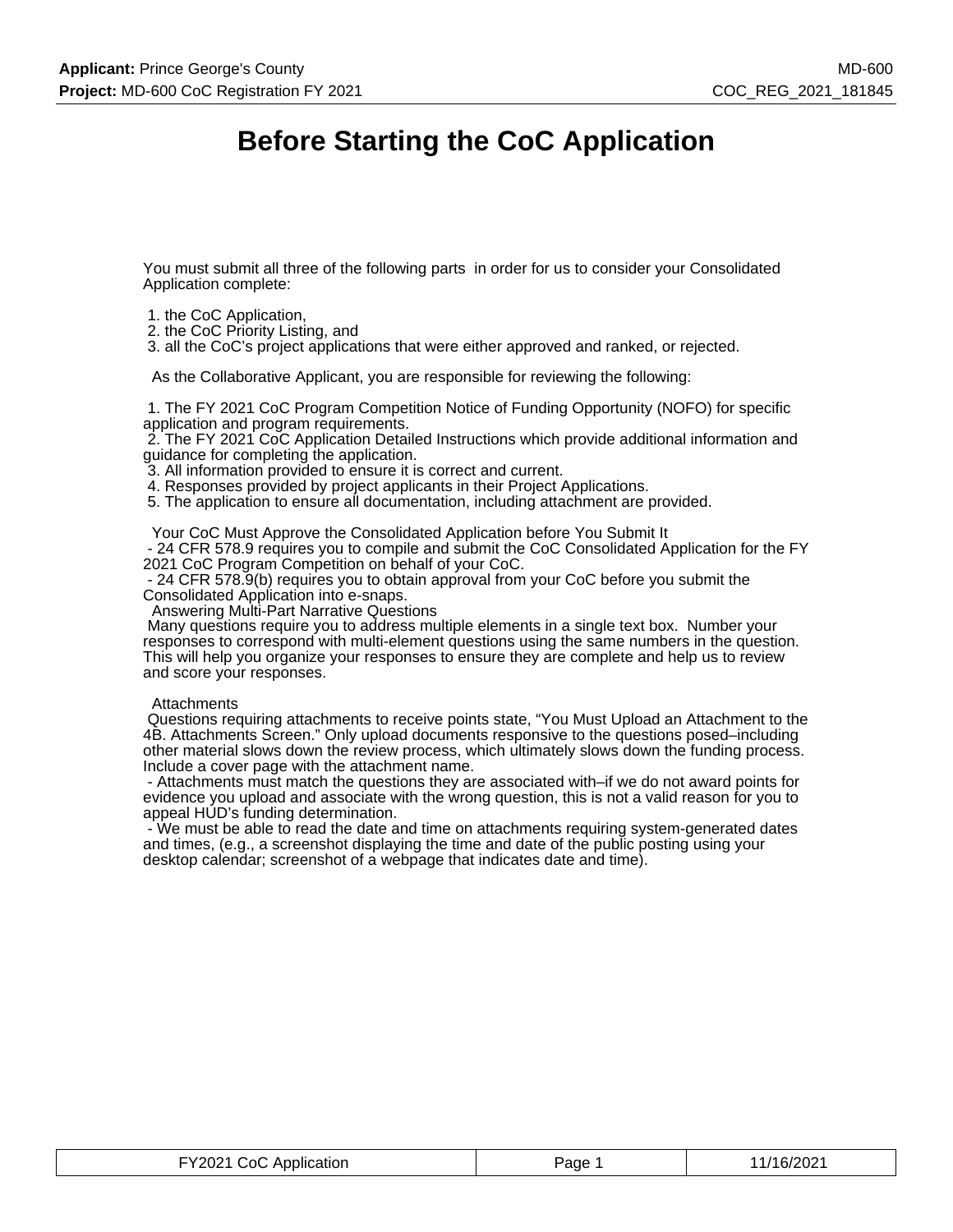# **1A. Continuum of Care (CoC) Identification**

To help you complete the CoC Application, HUD published resources at https://www.hud.gov/program\_offices/comm\_planning/coc/competition, including:

 - Notice of Funding Opportunity (NOFO) for Fiscal Year (FY) 2021 Continuum of Care Program **Competition** 

 - FY 2021 CoC Application Detailed Instructions–essential in helping you maximize your CoC Application score by giving specific guidance on how to respond to many questions and providing specific information about attachments you must upload - 24 CFR part 578

**1A-1. CoC Name and Number:** MD-600 - Prince George's County CoC

**1A-2. Collaborative Applicant Name:** MD-600 Prince George's County CoC

**1A-3. CoC Designation:** CA

**1A-4. HMIS Lead:** MD-600 Prince George's County CoC

| FY2021 CoC Application | Page 2 | 11/16/2021 |
|------------------------|--------|------------|
|------------------------|--------|------------|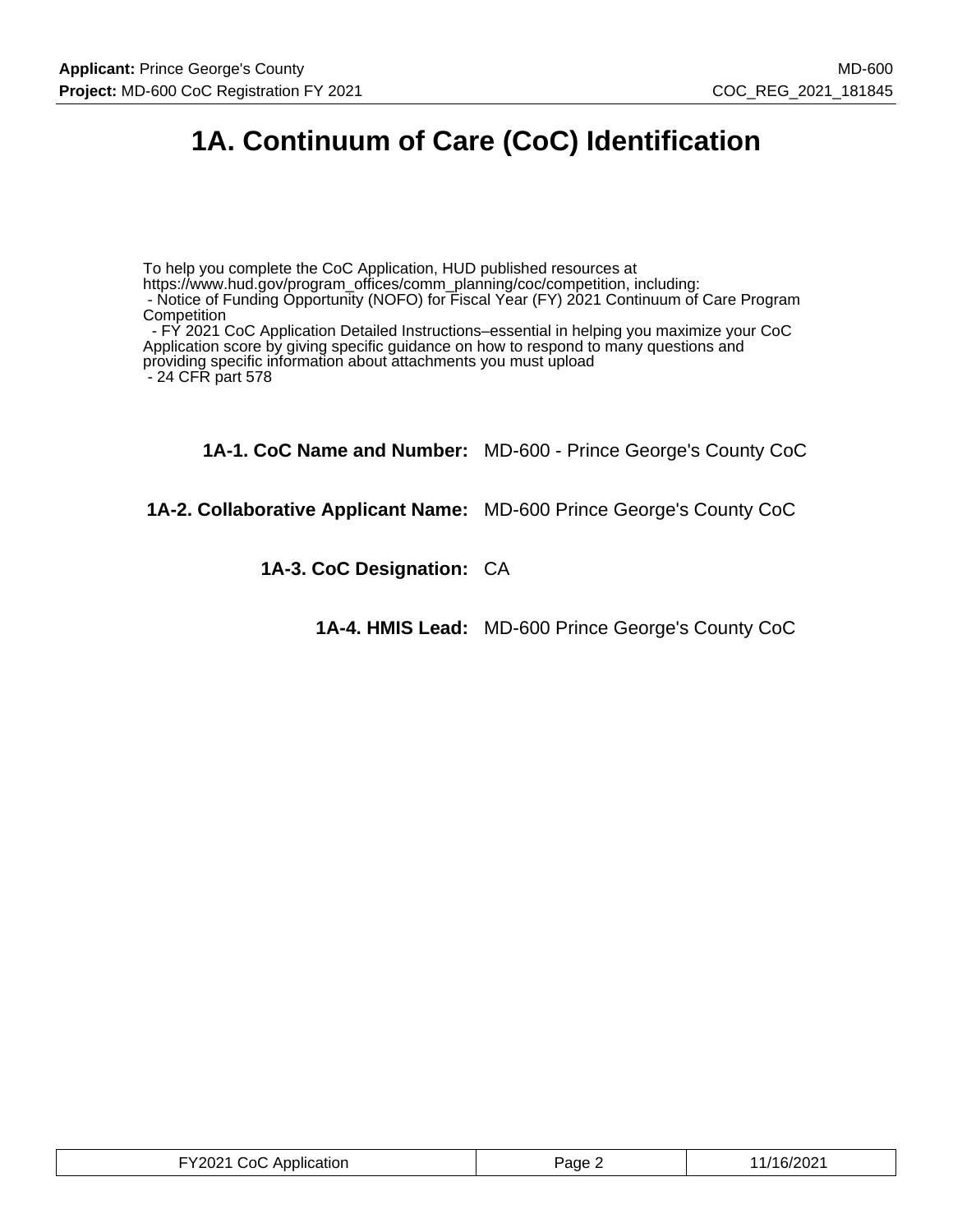## **1B. Coordination and Engagement–Inclusive Structure and Participation**

To help you complete the CoC Application, HUD published resources at https://www.hud.gov/program\_offices/comm\_planning/coc/competition, including: - Notice of Funding Opportunity (NOFO) for Fiscal Year (FY) 2021 Continuum of Care Program **Competition** - FY 2021 CoC Application Detailed Instructions–essential in helping you maximize your CoC

Application score by giving specific guidance on how to respond to many questions and

providing specific information about attachments you must upload

- 24 CFR part 578

**1B-1. Inclusive Structure and Participation–Participation in Coordinated Entry.**

**NOFO Sections VII.B.1.a.(1), VII.B.1.e., VII.B.1.n., and VII.B.1.p.**

**In the chart below for the period from May 1, 2020 to April 30, 2021:**

**1. select yes or no in the chart below if the entity listed participates in CoC meetings, voted–including selecting CoC Board members, and participated in your CoC's coordinated entry system; or**

**2. select Nonexistent if the organization does not exist in your CoC's geographic area:**

| <b>Organization/Person</b>                                                                   | <b>Participated</b><br>in CoC<br><b>Meetings</b> | <b>Voted, Including</b><br>Electing of CoC<br><b>Board Members</b> | <b>Participated in</b><br>CoC's<br><b>Coordinated Entry</b><br><b>System</b> |
|----------------------------------------------------------------------------------------------|--------------------------------------------------|--------------------------------------------------------------------|------------------------------------------------------------------------------|
| 1. Affordable Housing Developer(s)                                                           | Yes                                              | Yes                                                                | Yes                                                                          |
| 2. Agencies serving survivors of human trafficking                                           | Yes                                              | Yes                                                                | Yes                                                                          |
| 3. CDBG/HOME/ESG Entitlement Jurisdiction                                                    | Yes                                              | Yes                                                                | Yes                                                                          |
| 4. CoC-Funded Victim Service Providers                                                       | Nonexistent                                      | <b>No</b>                                                          | <b>No</b>                                                                    |
| 5. CoC-Funded Youth Homeless Organizations                                                   | Yes                                              | Yes                                                                | Yes                                                                          |
| 6. Disability Advocates                                                                      | Yes                                              | Yes                                                                | <b>No</b>                                                                    |
| 7. Disability Service Organizations                                                          | Yes                                              | Yes                                                                | Yes                                                                          |
| 8. Domestic Violence Advocates                                                               | Yes                                              | Yes                                                                | Yes                                                                          |
| 9. EMS/Crisis Response Team(s)                                                               | Yes                                              | Yes                                                                | Yes                                                                          |
| 10. Homeless or Formerly Homeless Persons                                                    | Yes                                              | Yes                                                                | Yes                                                                          |
| 11. Hospital(s)                                                                              | Yes                                              | Yes                                                                | <b>No</b>                                                                    |
| 12. Indian Tribes and Tribally Designated Housing Entities (TDHEs)<br>(Tribal Organizations) | Nonexistent                                      | No                                                                 | <b>No</b>                                                                    |
| 13. Law Enforcement                                                                          | Yes                                              | Yes                                                                | Yes                                                                          |
| 14. Lesbian, Gay, Bisexual, Transgender (LGBT) Advocates                                     | Yes                                              | Yes                                                                | <b>No</b>                                                                    |
| 15. LGBT Service Organizations                                                               | Yes                                              | Yes                                                                | Yes                                                                          |
| 16. Local Government Staff/Officials                                                         | Yes                                              | Yes                                                                | Yes                                                                          |
| 17. Local Jail(s)                                                                            | Yes                                              | Yes                                                                | Yes                                                                          |
| 18. Mental Health Service Organizations                                                      | Yes                                              | Yes                                                                | Yes                                                                          |
|                                                                                              |                                                  |                                                                    |                                                                              |

| FY2021 CoC Application | Page | 11/16/2021 |
|------------------------|------|------------|
|------------------------|------|------------|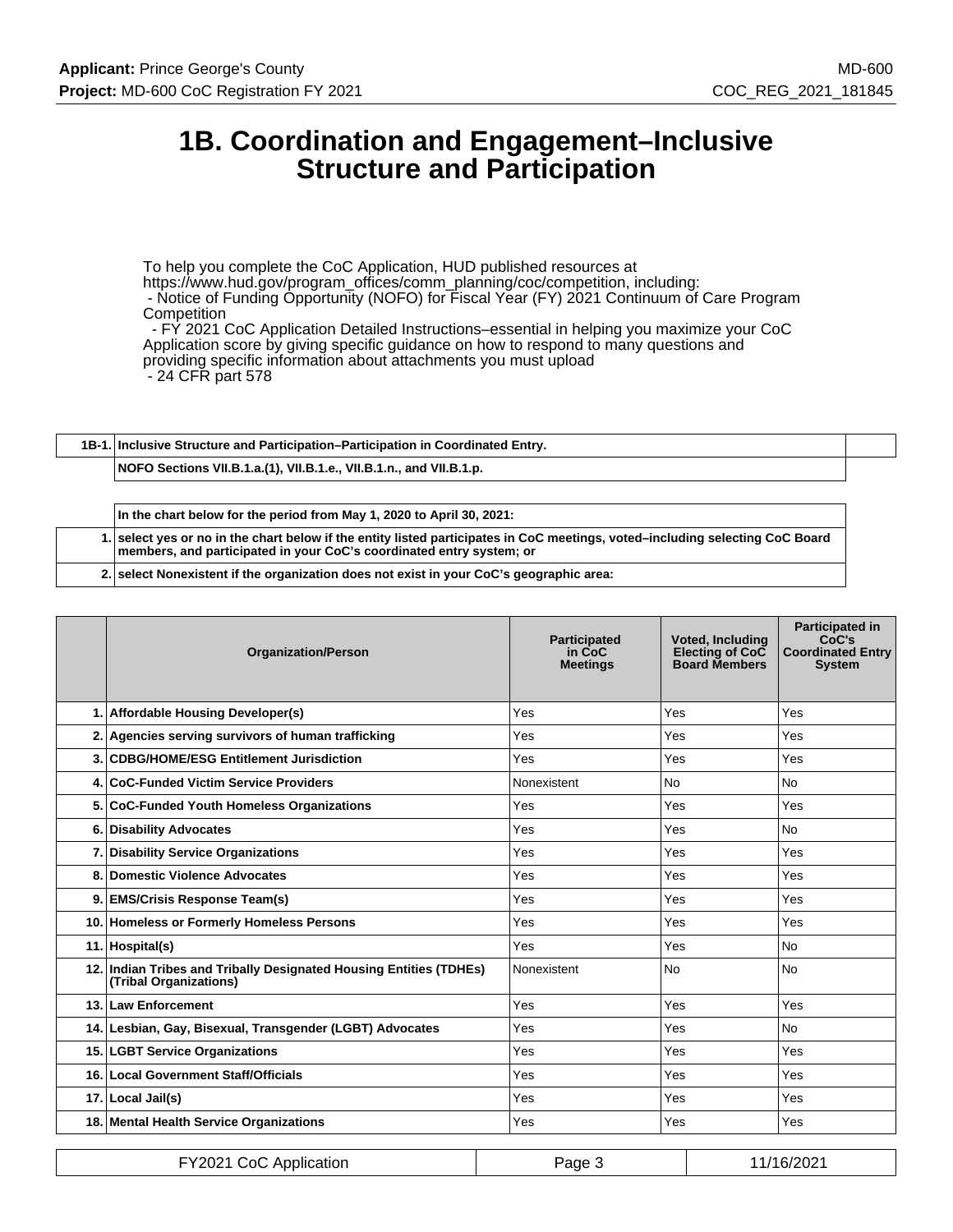| 19. | Mental Illness Advocates                                                                   | Yes | Yes        | <b>No</b> |
|-----|--------------------------------------------------------------------------------------------|-----|------------|-----------|
|     | 20. Non-CoC Funded Youth Homeless Organizations                                            | Yes | Yes        | Yes       |
|     | 21. Non-CoC-Funded Victim Service Providers                                                | Yes | Yes        | Yes       |
|     | 22. Organizations led by and serving Black, Brown, Indigenous and<br>other People of Color | Yes | Yes        | Yes       |
|     | 23. Organizations led by and serving LGBT persons                                          | Yes | Yes        | Yes       |
|     | 24. Organizations led by and serving people with disabilities                              | Yes | Yes        | Yes       |
|     | 25. Other homeless subpopulation advocates                                                 | Yes | Yes        | Yes       |
|     | 26. Public Housing Authorities                                                             | Yes | Yes        | Yes       |
|     | 27. School Administrators/Homeless Liaisons                                                | Yes | Yes        | <b>No</b> |
|     | 28. Street Outreach Team(s)                                                                | Yes | Yes        | Yes       |
|     | 29. Substance Abuse Advocates                                                              | Yes | Yes        | <b>No</b> |
|     | 30. Substance Abuse Service Organizations                                                  | Yes | Yes        | Yes       |
|     | 31. Youth Advocates                                                                        | Yes | Yes        | <b>No</b> |
|     | 32. Youth Service Providers                                                                | Yes | <b>Yes</b> | Yes       |
|     | Other: (limit 50 characters)                                                               |     |            |           |
|     | 33. Organizations serving elderly and aging                                                | Yes | Yes        | Yes       |
|     | <b>34.</b> Organizations serving veterans                                                  | Yes | Yes        | Yes       |

#### **1B-2. Open Invitation for New Members.**

**NOFO Section VII.B.1.a.(2)**

| Describe in the field below how your CoC:                                                                                                                                                         |
|---------------------------------------------------------------------------------------------------------------------------------------------------------------------------------------------------|
| 1. communicated the invitation process annually to solicit new members to join the CoC;                                                                                                           |
| 2. ensured effective communication with individuals with disabilities, including the availability of accessible<br>electronic formats;                                                            |
| 3. conducted outreach to ensure persons experiencing homelessness or formerly homeless persons are<br>encouraged to join your CoC; and                                                            |
| 4. invited organizations serving culturally specific communities experiencing homelessness in the geographic area to address equity (e.g., Black, Latino, Indigenous, persons with disabilities). |

### **(limit 2,000 characters)**

1. The CoC has a continuous open membership process and meetings are publicly announced. New members may join at any time and are automatically added to the distribution list to receive CoC emails, notices and materials. CoC members routinely attend non CoC meetings that impact services and are empowered to invite representatives to join and the CoC regularly reviews its membership for voids and solicits under-represented agencies and individuals to join. Finally, the CoC issues invitations to regional/national experts to provide data, expertise and technical assistance to maximize CoC system impact. 2. The CoC uses several mediums to reach its diverse population including written documents, in person events, online platforms (i.e. webpage, twitter, facebook, and Instagram), electronic messaging boards (i.e. MVA and Public Welfare offices), text, 24/7/365 hotline, and street outreach. The CoC also has telephonic and in-person translation, ASL and TTY capability to maximize access.

3. The CoC membership and leadership includes persons with lived experience (past and present). In addition, CoC sub-committees (i.e., the CoC's Youth Action Board) include persons with lived experience in their population target

| CoC Application<br>r <sup>Y</sup> 2021 CoC Ar | aae | /16/2021 |
|-----------------------------------------------|-----|----------|
|-----------------------------------------------|-----|----------|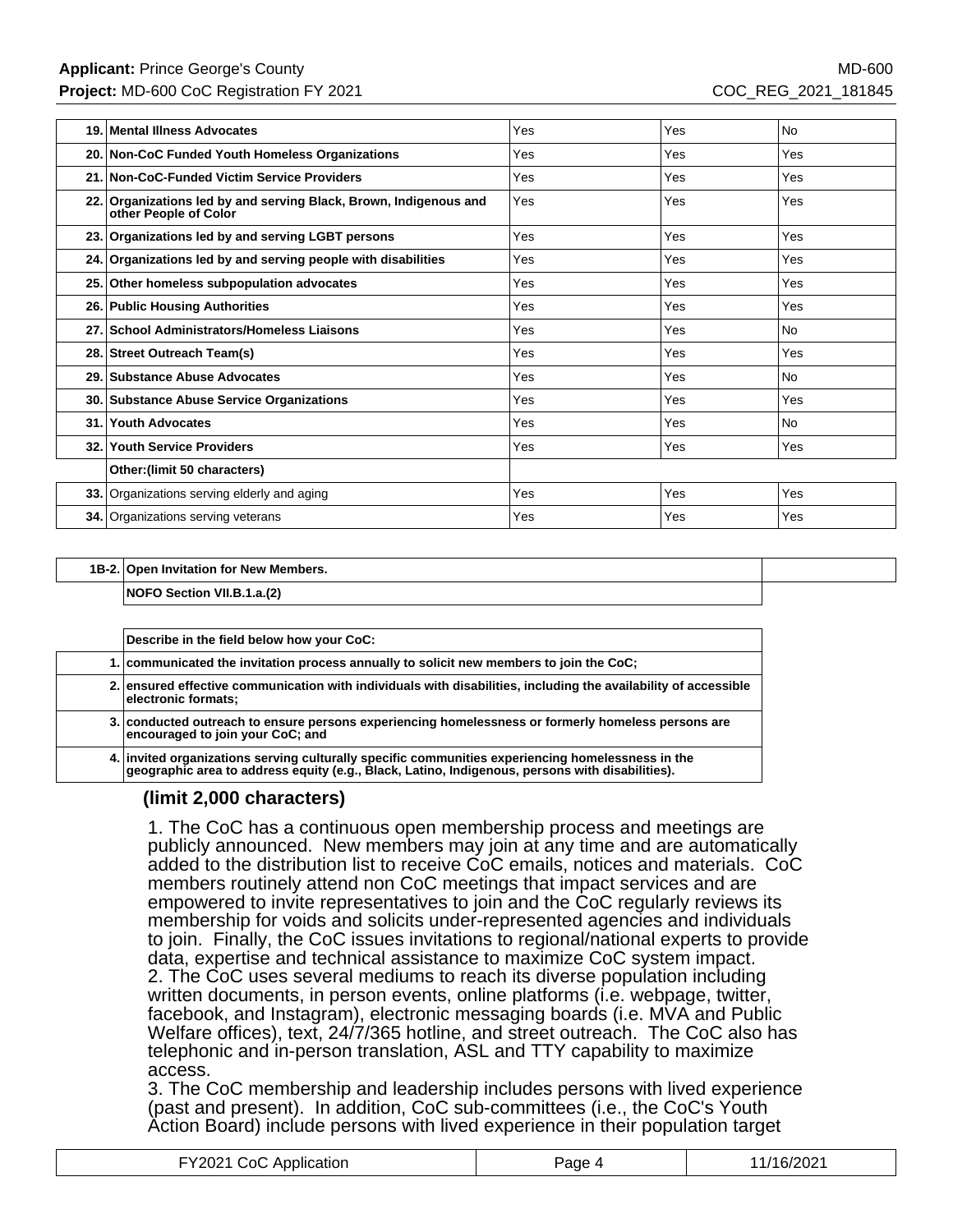group as a member of their team. Finally, the CoC uses resident action councils, its annual homeless resource day, street outreach and other methods to encourage homeless and formerly homeless persons to join or inform the work of the CoC.

4. The CoC membership and its HUD funded providers include organizations serving culturally specific communities including Latinx, Black, differently abled, and foreign born. In addition, the CoC continuously solicits participation from newly formed organizations to enhance its equity work and recently appointed several BIPOC community representatives to the CoC's Racial Equity Council which is working with C4 Innovations and 9 other Continuums in the Washington Metropolitan region to analyze and improve racial equity.

| 1B-3. CoC's Strategy to Solicit/Consider Opinions on Preventing and Ending Homelessness. |  |
|------------------------------------------------------------------------------------------|--|
| NOFO Section VII.B.1.a.(3)                                                               |  |

**Describe in the field below how your CoC: 1. solicited and considered opinions from a broad array of organizations and individuals that have knowledge of homelessness, or an interest in preventing and ending homelessness; 2. communicated information during public meetings or other forums your CoC uses to solicit public information; and 3. took into consideration information gathered in public meetings or forums to address improvements or new approaches to preventing and ending homelessness.**

### **(limit 2,000 characters)**

The CoC pro-actively solicits a wide variety of opinions and expertise on preventing and ending homelessness.

1. The CoC is comprised of 100+ agencies and working subcommittees with unique population focus (i.e., survivors, youth, aging, differently abled, and high system utilizers); all of which routinely include persons with lived experience and external subject matter experts as well as representatives from businesses, non-profit, government and at large community members who have overlapping interests. CoC members also sit on relevant countywide workgroups to ensure larger system strategies are developed that are inclusive of the needs of the County's homeless population. Finally, the CoC uses several mediums to solicit opinions including written documents, listening sessions, electronic and in person surveys (English/Spanish), focus groups, text, 24/7 hotline, County website, direct street outreach and in person meetings with ASL/TTY capability. 2. The CoC hosts quarterly meetings to share CoC initiatives and progress against the 10-year plan and to ensure on-going access to the full range of opinions in designing and delivering homeless services. This continuously open and inclusive process ensures that the CoC receives real time information necessary for effective program design and decision making and this crosspollination between agencies has led to a number of successful partnerships and new Federal and State grants being awarded.

3. The CoC uses information collected during the year to inform initiatives, expand local understanding of universal needs and best practices, and improve CoC programs and policies including: Pay for Success, Youth Homelessness Demonstration Program, SAMSHA System of Care Expansion, and CLASP PATH Learning Collaborative, SAMSHA Sequential Intercept Modeling Initiative (national), ACIS 1115 waiver and UHY tuition waiver (state), and the Coordinated Community Plan, Housing Opportunities for All Plan, and Safe Housing Study (local).

| FY2021 CoC Application | Page 5 | 11/16/2021 |
|------------------------|--------|------------|
|------------------------|--------|------------|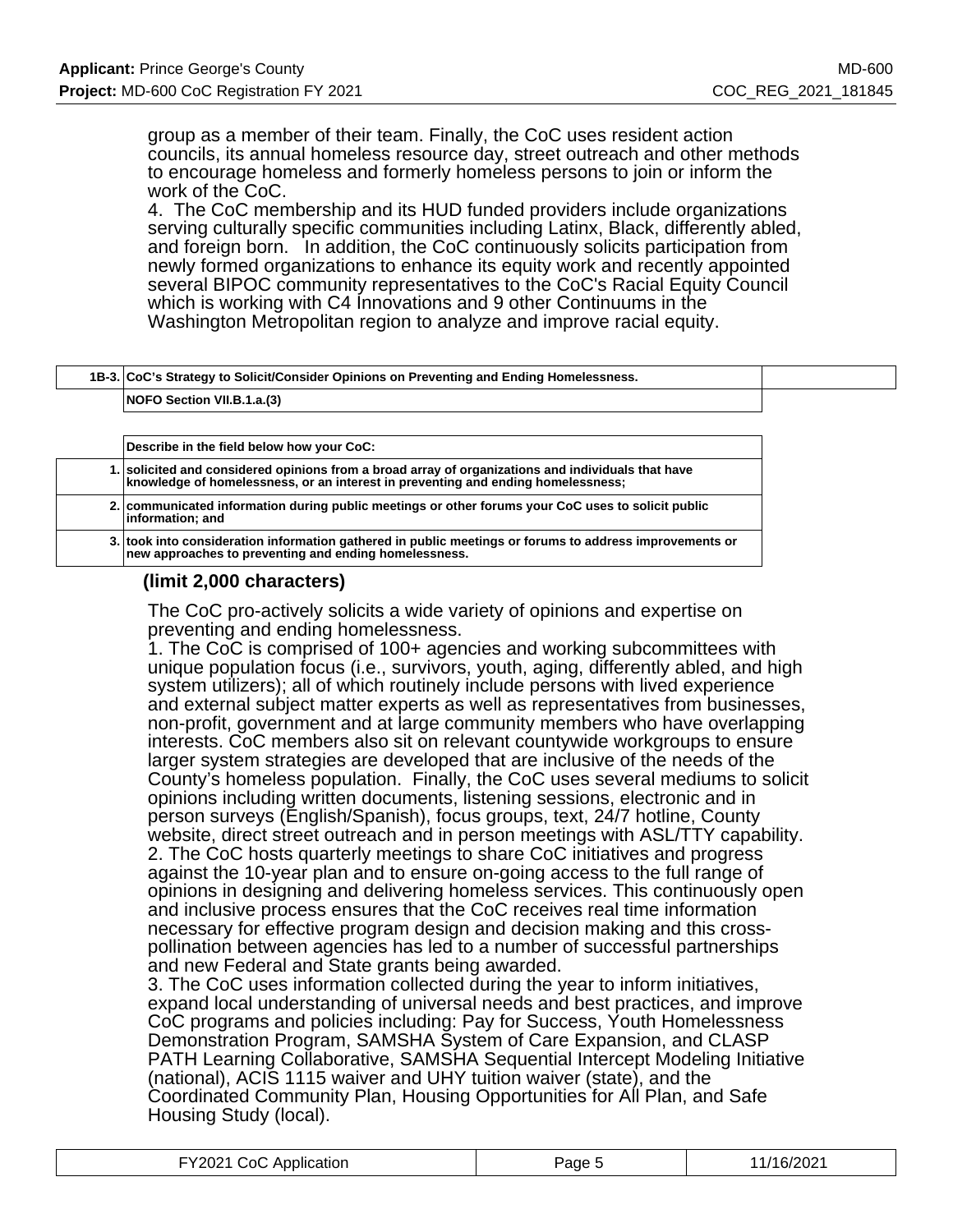**1B-4. Public Notification for Proposals from Organizations Not Previously Funded.**

#### **NOFO Section VII.B.1.a.(4)**

| Describe in the field below how your CoC notified the public:                                                                                  |
|------------------------------------------------------------------------------------------------------------------------------------------------|
| 1. that your CoC's local competition was open and accepting project applications;                                                              |
| 2. that your CoC will consider project applications from organizations that have not previously received CoC<br><b>Program funding:</b>        |
| 3. about how project applicants must submit their project applications;                                                                        |
| 4. about how your CoC would determine which project applications it would submit to HUD for funding; and                                       |
| 5. how your CoC effectively communicated with individuals with disabilities, including making information<br>accessible in electronic formats. |

#### **(limit 2,000 characters)**

1. Notice of the 2021 CoC competition, instructions and submission deadlines were sent to all CoC listservs and publicly posted to the CoC website on 9/28/21.

2. The CoC continuously engages new organizations and has successfully expanded its HUD funded portfolio from 5 providers to 12 (+140%) since 2012. In addition to the public postings, the CoC hosted a virtual forum on 10/1/21 to present critical competition information and encourage community wide participation. The CoC also hosted open office hours on 10/5/21 for organizations pursuing bonus projects to review program designs and offer feedback for proposal improvements. 11 providers (5 new) attended this meeting and 1 new organization has been included in this year's application. Both presentations were posted on the CoC website.

3. The CoC's ranking and selection criteria and application addendum were posted to the CoC website on 10/1/21 and CoC competition office hours were held on 10/7/21 and 10/14/21 to provide technical assistance for all interested applicants. In addition, 1-1 technical assistance was offered to all renewing and new organizations from 10/1/21 through 10/15/21 to ensure successful submission of projects.

4. The CoC's has a comprehensive ranking policy that is publicly posted and an independent CoC ranking panel responsible for the evaluation and scoring of proposals. The 2021 panel met on 10/26/21 to review, score and rank all applications according to CoC published guidelines and notifications were sent to all applicants on 10/29/21 with the CoC decision and appeal process. No appeals were filed. Final recommendations for funding were approved by the CoC plenary on 11/10/21.

5. All competition materials were made accessible in electronic and physical paper formats and transmitted through live online office hours, listservs, the County website, and in person and telephonic contact with translation assistance as needed to ensure equal access to the competition.

| FY2021 CoC Application | Page 6 | 1/16/2021 |
|------------------------|--------|-----------|
|------------------------|--------|-----------|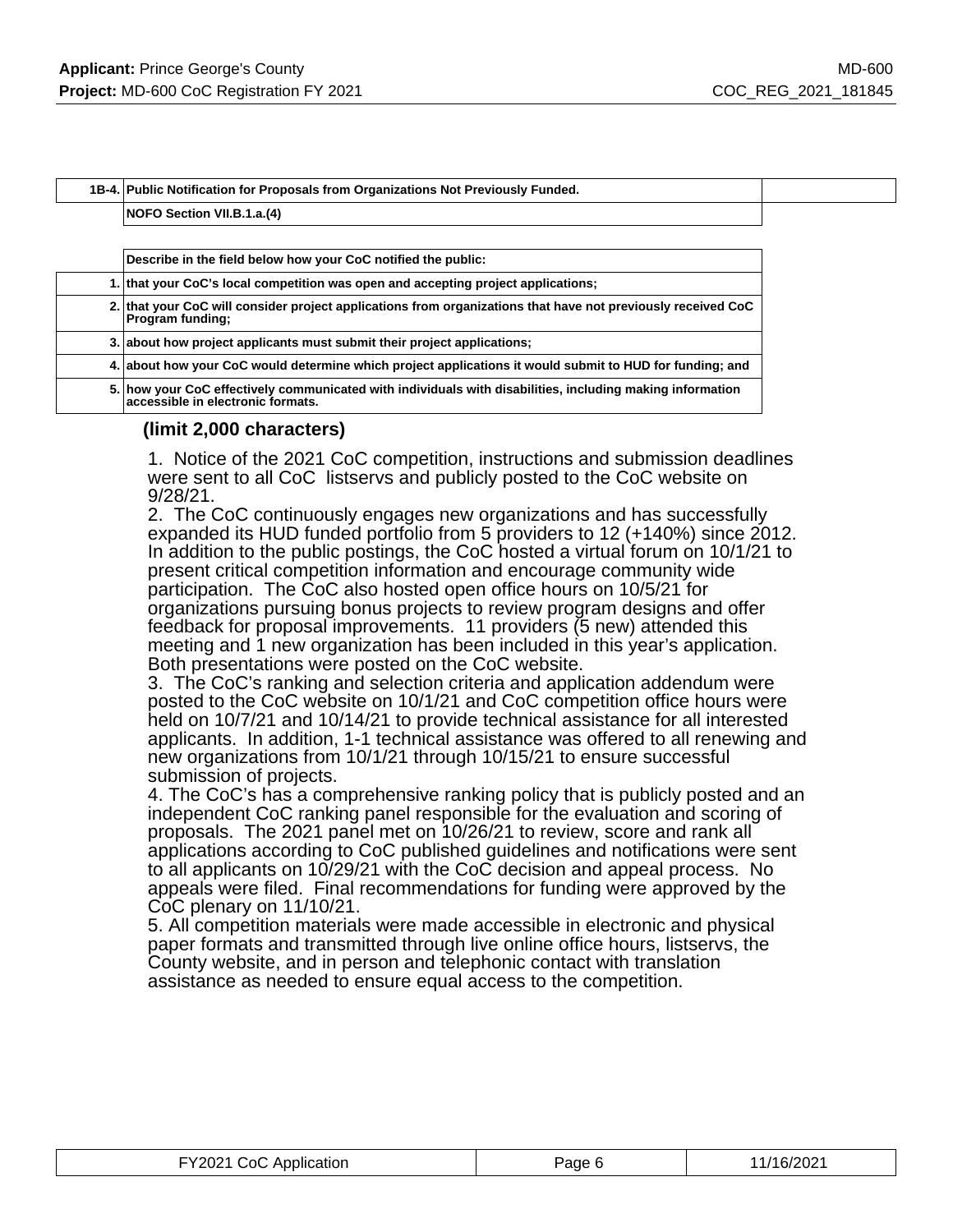# **1C. Coordination and Engagement–Coordination with Federal, State, Local, Private, and Other Organiza**

To help you complete the CoC Application, HUD published resources at https://www.hud.gov/program\_offices/comm\_planning/coc/competition, including: - Notice of Funding Opportunity (NOFO) for Fiscal Year (FY) 2021 Continuum of Care Program **Competition** 

 - FY 2021 CoC Application Detailed Instructions–essential in helping you maximize your CoC Application score by giving specific guidance on how to respond to many questions and providing specific information about attachments you must upload - 24 CFR part 578

# **1C-1. Coordination with Federal, State, Local, Private, and Other Organizations. NOFO Section VII.B.1.b.**

| In the chart below:                                                                                                                                                                                                                                                                                       |
|-----------------------------------------------------------------------------------------------------------------------------------------------------------------------------------------------------------------------------------------------------------------------------------------------------------|
| 1. select ves or no for entities listed that are included in your CoC's coordination, planning, and operations<br>of projects that serve individuals, families, unaccompanied youth, persons who are fleeing domestic<br>violence who are experiencing homelessness, or those at risk of homelessness; or |
| 2. select Nonexistent if the organization does not exist within your CoC's geographic area.                                                                                                                                                                                                               |

|    | Entities or Organizations Your CoC Coordinates with for Planning or Operations of Projects         | <b>Coordinates with</b><br><b>Planning or</b><br><b>Operations of</b><br><b>Projects</b> |
|----|----------------------------------------------------------------------------------------------------|------------------------------------------------------------------------------------------|
|    | 1. Funding Collaboratives                                                                          | Nonexistent                                                                              |
|    | 2. Head Start Program                                                                              | Yes                                                                                      |
|    | 3. Housing and services programs funded through Local Government                                   | Yes                                                                                      |
| 4. | Housing and services programs funded through other Federal Resources (non-CoC)                     | Yes                                                                                      |
|    | 5. Housing and services programs funded through private entities, including Foundations            | Yes                                                                                      |
|    | 6. Housing and services programs funded through State Government                                   | Yes                                                                                      |
|    | 7. Housing and services programs funded through U.S. Department of Health and Human Services (HHS) | Yes                                                                                      |
| 8. | Housing and services programs funded through U.S. Department of Justice (DOJ)                      | Yes                                                                                      |
| 9. | Housing Opportunities for Persons with AIDS (HOPWA)                                                | Yes                                                                                      |
|    | 10. Indian Tribes and Tribally Designated Housing Entities (TDHEs) (Tribal Organizations)          | Nonexistent                                                                              |
|    | 11. Organizations led by and serving Black, Brown, Indigenous and other People of Color            | Yes                                                                                      |
|    | 12. Organizations led by and serving LGBT persons                                                  | Yes                                                                                      |
|    | 13. Organizations led by and serving people with disabilities                                      | Yes                                                                                      |
|    | 14. Private Foundations                                                                            | Yes                                                                                      |
|    | 15. Public Housing Authorities                                                                     | <b>Yes</b>                                                                               |
|    | 16. Runaway and Homeless Youth (RHY)                                                               | Yes                                                                                      |
|    | 17. Temporary Assistance for Needy Families (TANF)                                                 | Yes                                                                                      |
|    | Other: (limit 50 characters)                                                                       |                                                                                          |

| FY2021 CoC Application | Page | 11/16/2021 |
|------------------------|------|------------|
|------------------------|------|------------|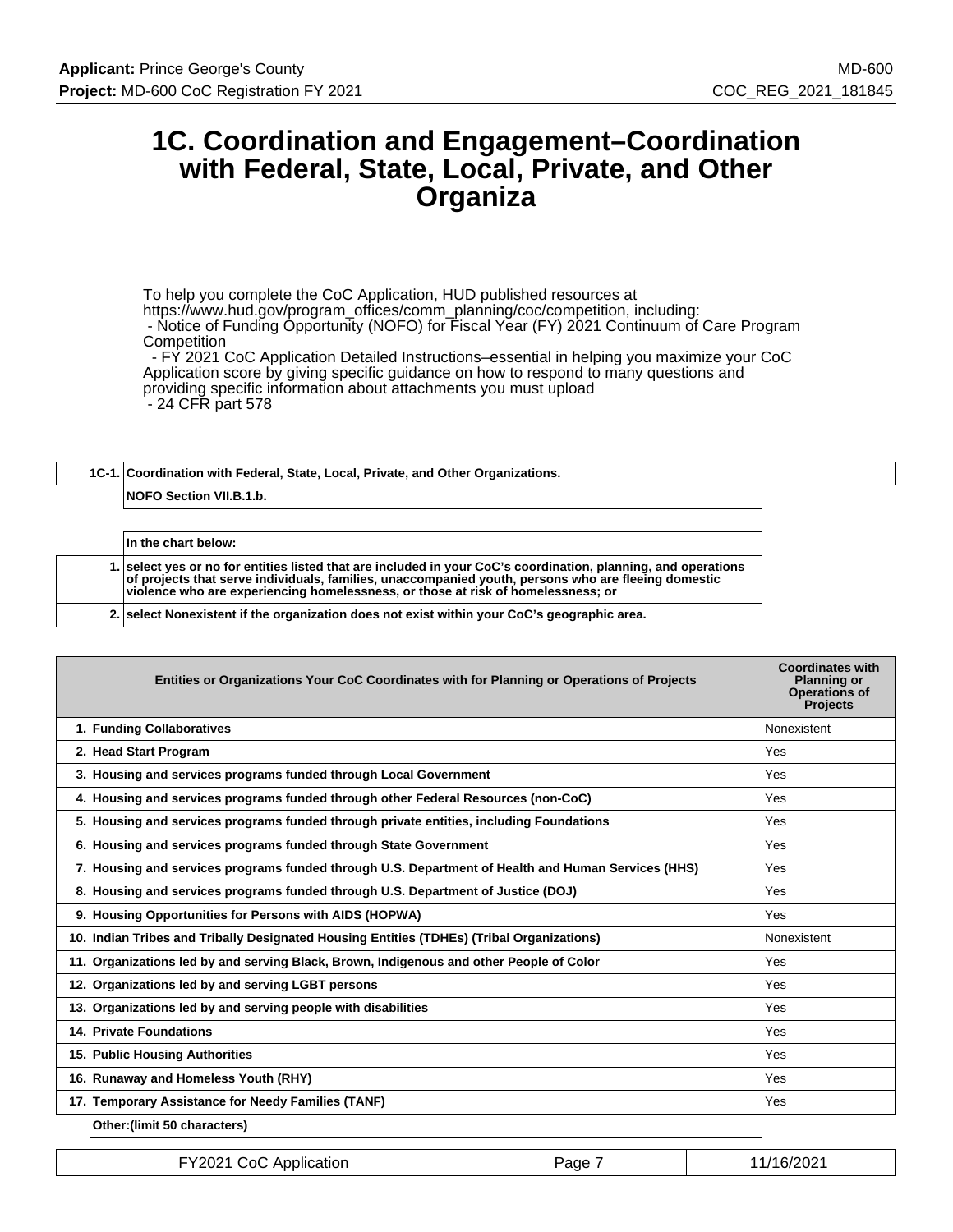**18.** Department of Housing and Community Development (Local and State ESG, CDBG, HOME, etc) Yes

#### **1C-2. CoC Consultation with ESG Program Recipients.**

**NOFO Section VII.B.1.b.**

| Describe in the field below how your CoC:                                                                                                              |
|--------------------------------------------------------------------------------------------------------------------------------------------------------|
| 1. consulted with ESG Program recipients in planning and allocating ESG and ESG-CV funds;                                                              |
| 2. participated in evaluating and reporting performance of ESG Program recipients and subrecipients;                                                   |
| 3. provided Point-in-Time (PIT) count and Housing Inventory Count (HIC) data to the Consolidated Plan<br>jurisdictions within its geographic area; and |
| 4. provided information to Consolidated Plan Jurisdictions within your CoC's geographic area so it could be<br>addressed in Consolidated Plan update.  |

#### **(limit 2,000 characters)**

1. The CoC has three ESG program recipients operating within the physical borders of its community (the County, the City of Bowie and the State of Maryland). All organizations are active members of the CoC plenary and Coordinated Entry sub-committee and routinely participate in higher-level discussions regarding housing priorities impacting the County's homeless population. DSS, which also serves as the lead agency for the CoC, is the sub-recipient of all County ESG funds and conducts an annual realignment of funding priorities based on the CoC's 10 Year Plan progress; level and type of current need (HMIS); CoC System Performance Measures; Annual turn-away and service type call data from the Homeless Hotline; and availability of other funds. This ensures ESG funds are targeted to the most pressing CoC identified needs and adjustments can be made in real time based on the most current data available.

2. All ESG recipient service data is maintained in HMIS and system reports are used by the CoC in the evaluation and reporting of ESG sub-recipient performance against identified performance outcomes. The CoC conducts annual monitoring of ESG funded programs to track performance measures and report on outcomes to ensure accountability and efficacy of performance. ESG funded projects are also independently monitored by the ESG program recipients which provides valuable secondary program oversight. 3. The CoC provides annual PIT and HIC data to the consolidated plan jurisdictions:

4. The homeless sections of the County and City Consolidated Plans are prepared by the CoC using PIT, CAPER, AHAR, APRs, HIC, UHY counts, HMIS and other data and shared with the State for inclusion in the State plan. The CoC lead is also an appointed member of the Maryland Interagency Council on Homelessness which helps set statewide homeless priorities. These efforts ensure alignment and consistency between all plans and keeps CoC priorities at the forefront.

| $1C-3.$ | <b>Ensuring Families are not Separated.</b>                                                                                                                                                                                                                       |        |            |
|---------|-------------------------------------------------------------------------------------------------------------------------------------------------------------------------------------------------------------------------------------------------------------------|--------|------------|
|         | NOFO Section VII.B.1.c.                                                                                                                                                                                                                                           |        |            |
|         | Select yes or no in the chart below to indicate how your CoC ensures emergency shelter, transitional<br>housing, and permanent housing (PSH and RRH) do not deny admission or separate family members<br>regardless of each family member's self-reported gender: |        |            |
|         | FY2021 CoC Application                                                                                                                                                                                                                                            | Page 8 | 11/16/2021 |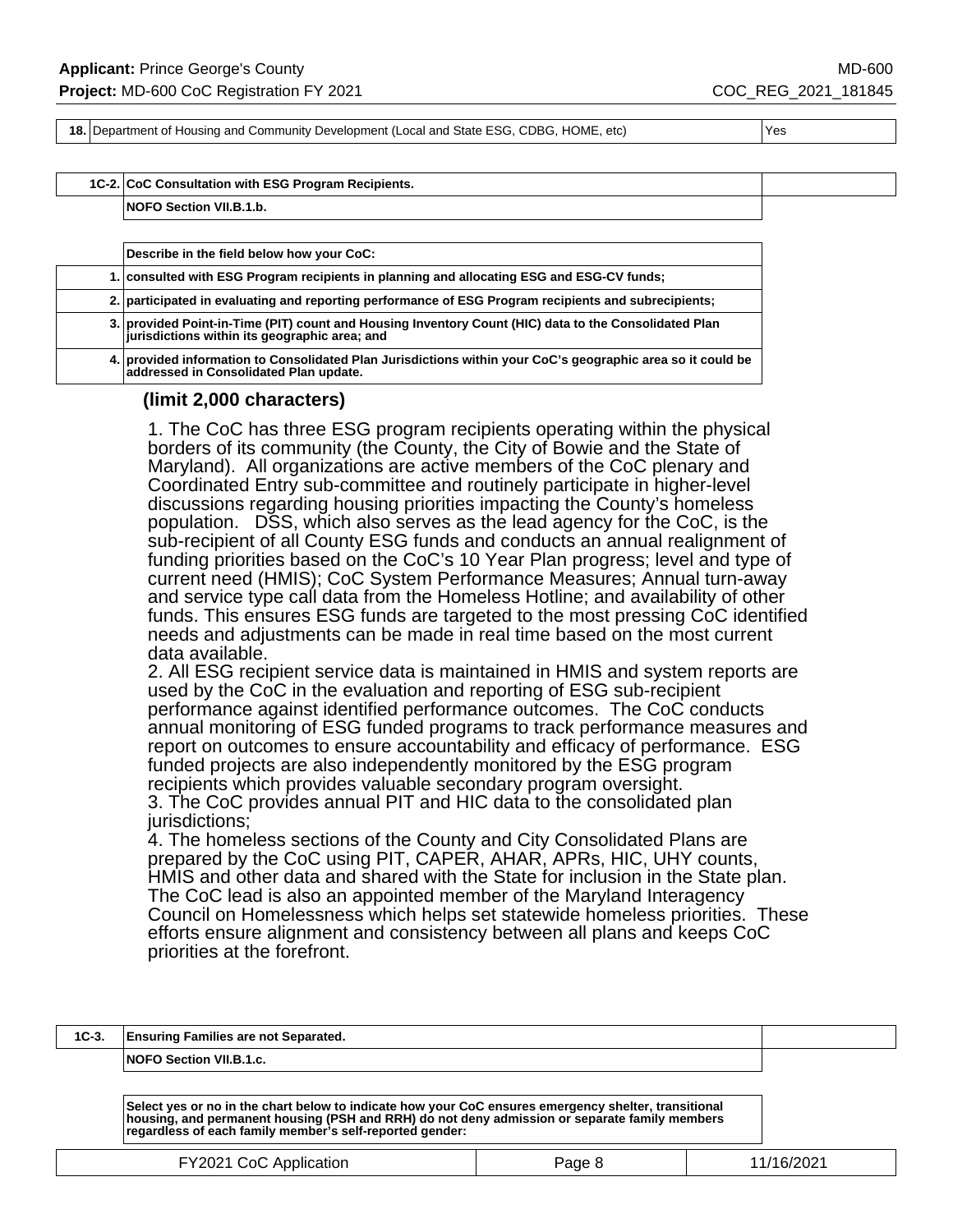|    | 1. Conducted mandatory training for all CoC- and ESG-funded service providers to ensure families are<br>not separated.                                                                                                                       | Yes            |
|----|----------------------------------------------------------------------------------------------------------------------------------------------------------------------------------------------------------------------------------------------|----------------|
|    | 2. Conducted optional training for all CoC- and ESG-funded service providers to ensure families are not No<br>separated.                                                                                                                     |                |
|    | 3. Worked with ESG recipient(s) to adopt uniform anti-discrimination policies for all subrecipients.                                                                                                                                         | Yes            |
|    | 4. Worked with ESG recipient(s) to identify both CoC- and ESG-funded facilities within your CoC's<br>geographic area that might be out of compliance and took steps to work directly with those facilities<br>to bring them into compliance. | Yes            |
| 5. | Sought assistance from HUD by submitting AAQs or requesting technical assistance to resolve<br>noncompliance of service providers.                                                                                                           | N <sub>o</sub> |
|    | 6. Other. (limit 150 characters)                                                                                                                                                                                                             |                |
|    | Periodic review of Tier I and Tier II CoC Coordinated Entry System placements to ensure projects do not<br>deny admission to or separate family members                                                                                      | Yes            |

| 1C-4. CoC Collaboration Related to Children and Youth-SEAs, LEAs, Local Liaisons & State Coordinators. |
|--------------------------------------------------------------------------------------------------------|
| <b>NOFO Section VII.B.1.d.</b>                                                                         |

| Describe in the field below:                                                                     |
|--------------------------------------------------------------------------------------------------|
| 1. how your CoC collaborates with youth education providers;                                     |
| 2. your CoC's formal partnerships with youth education providers;                                |
| 3. how your CoC collaborates with State Education Agency (SEA) and Local Education Agency (LEA); |
| 4. your CoC's formal partnerships with SEAs and LEAs;                                            |
| 5. how your CoC collaborates with school districts; and                                          |
| 6. your CoC's formal partnerships with school districts.                                         |

### **(limit 2,000 characters)**

1. The CoC is a Youth Homelessness Demonstration Program site (YHDP) and team members include the LEA, Higher Ed, Career /Tech Ed, the SEA and Higher Education Commission, early childhood education, local management board and other education partners. The team is responsible for policies and programs that advance educational outcomes for homeless children and young adults and related goals are imbedded into the CoC's Coordinated Community Plan. The team was instrumental in passing the Maryland tuition waiver for homeless youth and drafting waiver implementation guidance for higher educational institutions.

2. CoC partnerships include a TH-RRH project with the University of Maryland, College Park (sub-recipient partner), a 2-Gen project with the local community college to reduce family poverty, and First Generation College Bound which provides mentorship, tutoring and application assistance to immigrant students to help navigate complex educational systems.

3. The McKinney-Vento (MV) local and State educational coordinators are active CoC participants and coordinate services to eliminate barriers to school attendance and academic success. The local liaisons also identify youth within the school system who are experiencing housing instability and makes direct referrals as needed to the CoC and have participated in annual homeless youth counts since 2012.

4. MV liaisons provide bi-annual training to all CoC providers on the rights of homeless students and the CoC has an MOU with the school system that includes the Board of Education, the Homeless Education Office, the Early Childhood Office, the Department of Food and Nutrition Services, the Title One

| FY2021 CoC Application | Page 9 | 11/16/2021 |
|------------------------|--------|------------|
|------------------------|--------|------------|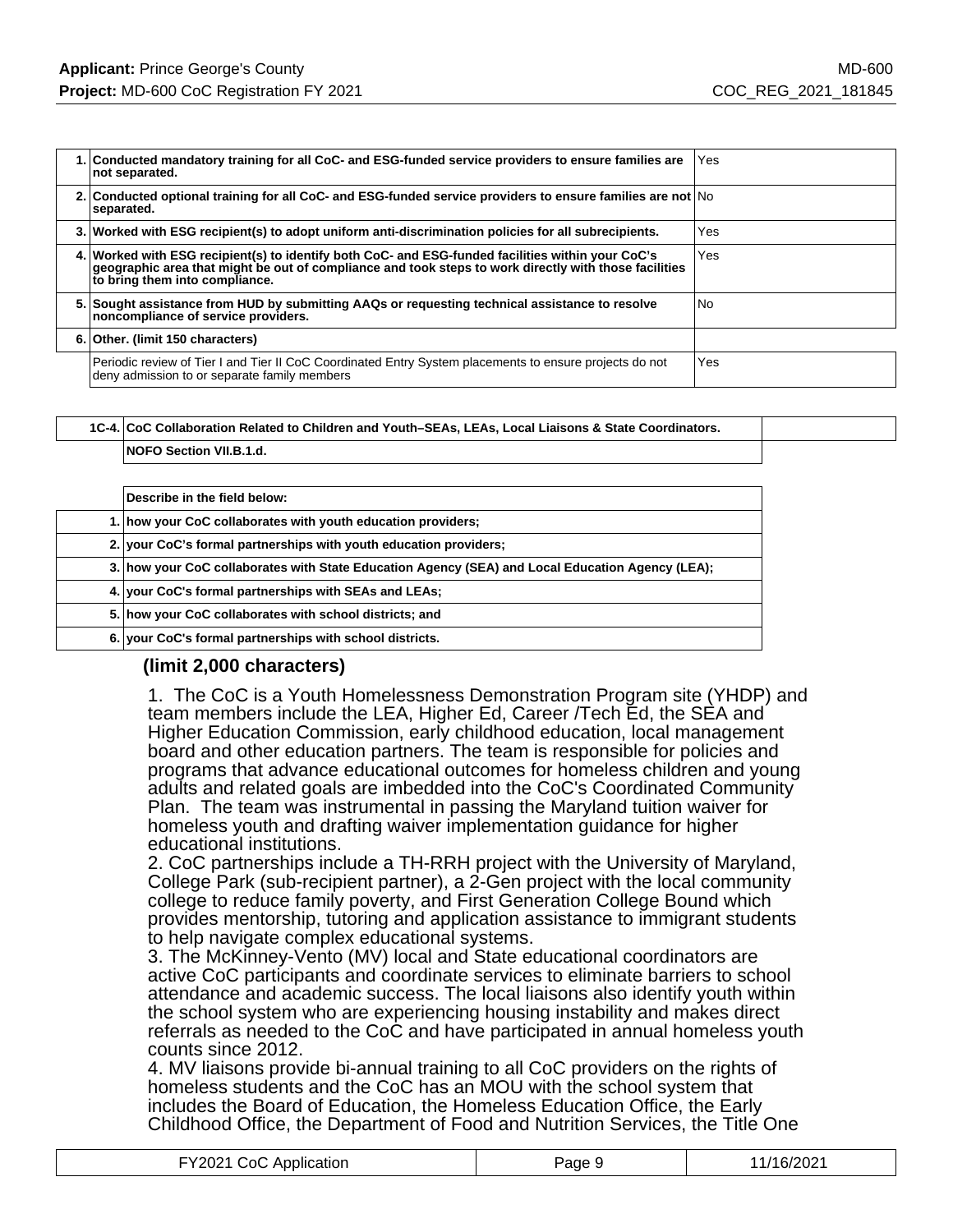Office, and the Judy Hoyer Family Learning Center. The CoC lead also contracts with the LEA to place crisis intervention staff in 20 high risk middle schools to ensure students and families are provided with the supports and stabilization services they need to succeed.

5 & 6. The CoC school district and LEA are the same entity (refer to responses #3 and #4).

| 1C-4a. CoC Collaboration Related to Children and Youth–Educational Services–Informing Individuals and<br><b>Families Experiencing Homelessness about Eligibility.</b> |  |
|-----------------------------------------------------------------------------------------------------------------------------------------------------------------------|--|
| NOFO Section VII.B.1.d.                                                                                                                                               |  |

**Describe in the field below written policies and procedures your CoC adopted to inform individuals and families who become homeless of their eligibility for educational services.**

#### **(limit 2,000 characters)**

The CoC provides all families entering shelter with local homeless education rights and responsibilities information. Shelter providers are responsible for working closely with families to ensure children are enrolled as appropriate as homeless with the McKinney Vento liaison at their school of record and/or the school in closest proximity to the shelter based on individual family preference. Arrangements are made in partnership with the school for transportation and shelters provide other educational supports as deemed necessary to ensure student success. The homeless liaison also presents annually at CoC plenary meetings to ensure shelter staff continue to have access to the most current information possible.

| 1C-4b. CoC Collaboration Related to Children and Youth-Educational Services-Written/Formal Agreements or<br>Partnerships with Early Childhood Services Providers. |  |
|-------------------------------------------------------------------------------------------------------------------------------------------------------------------|--|
| <b>NOFO Section VII.B.1.d.</b>                                                                                                                                    |  |

**Select yes or no in the chart below to indicate whether your CoC has written formal agreements or partnerships with the listed providers of early childhood services:**

|     |                                                                                                                  | <b>MOU/MOA</b> | <b>Other Formal Agreement</b> |
|-----|------------------------------------------------------------------------------------------------------------------|----------------|-------------------------------|
|     | 1. Birth to 3 years                                                                                              | Yes            | <b>No</b>                     |
|     | 2. Child Care and Development Fund                                                                               | No.            | <b>No</b>                     |
|     | 3. Early Childhood Providers                                                                                     | Yes            | <b>No</b>                     |
|     | 4. Early Head Start                                                                                              | Yes            | <b>No</b>                     |
|     | 5. Federal Home Visiting Program-(including Maternal, Infant and Early Childhood<br>Home and Visiting or MIECHV) | l No           | l No                          |
|     | 6. Head Start                                                                                                    | Yes            | <b>No</b>                     |
|     | 7. Healthy Start                                                                                                 | Yes            | <b>No</b>                     |
|     | 8. Public Pre-K                                                                                                  | Yes            | l No                          |
|     | 9. Tribal Home Visiting Program                                                                                  | l No           | l No                          |
|     | Other (limit 150 characters)                                                                                     |                |                               |
| 10. |                                                                                                                  |                |                               |

| .<br>CoC<br>Y2021 <sup>-</sup><br>C Application<br>. | Page<br>-10 | /16/2021 |
|------------------------------------------------------|-------------|----------|
|------------------------------------------------------|-------------|----------|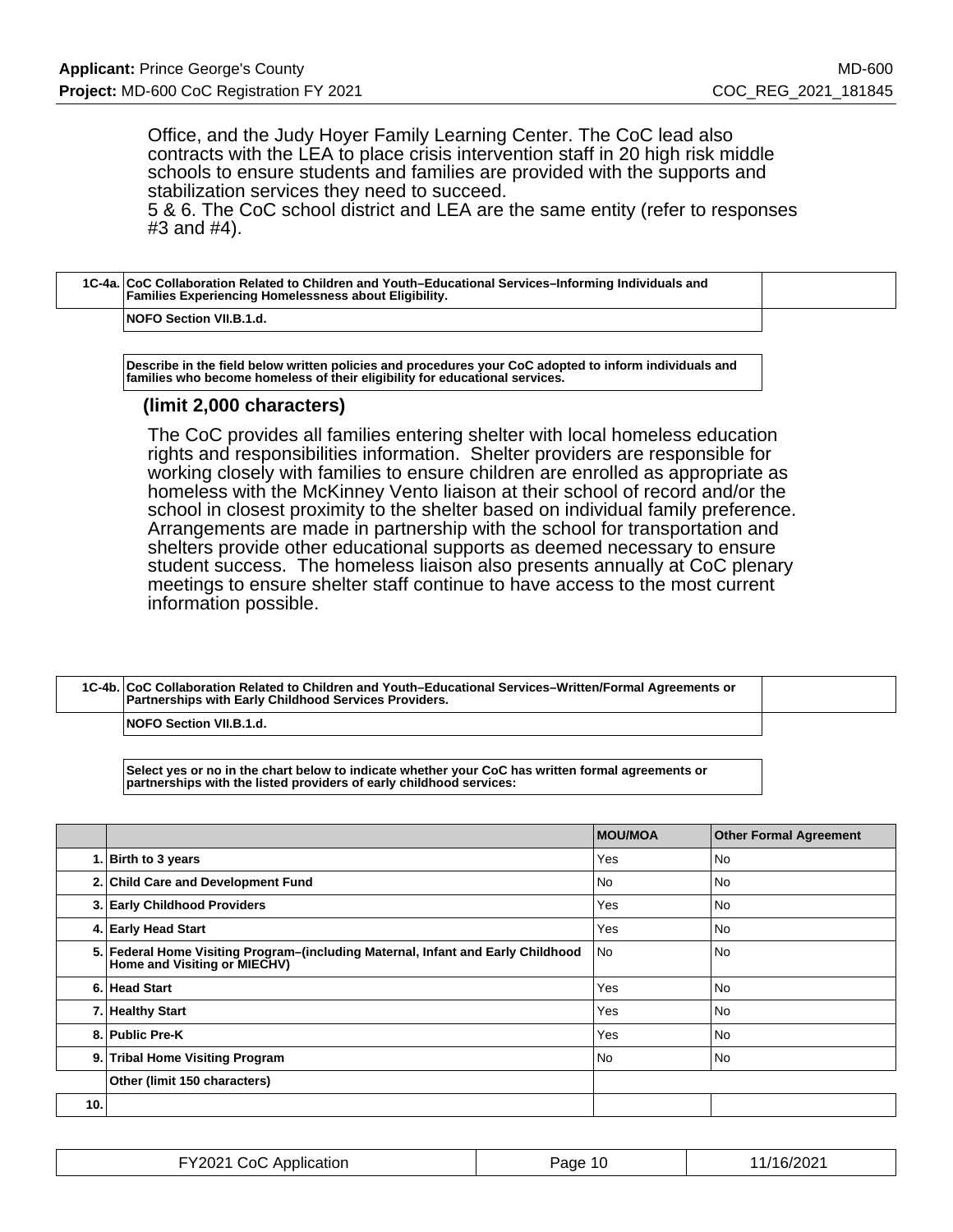| 1C-5. Addressing Needs of Domestic Violence, Dating Violence, Sexual Assault, and Stalking Survivors-Annual<br>Training-Best Practices. |  |
|-----------------------------------------------------------------------------------------------------------------------------------------|--|
| NOFO Section VII.B.1.e.                                                                                                                 |  |

| Describe in the field below how your CoC coordinates to provide training for: |  |
|-------------------------------------------------------------------------------|--|
|-------------------------------------------------------------------------------|--|

**1. Project staff that addresses safety and best practices (e.g., trauma-informed, victim-centered) on safety and planning protocols in serving survivors of domestic violence and indicate the frequency of the training in your response (e.g., monthly, semi-annually); and**

**2. Coordinated Entry staff that addresses safety and best practices (e.g., trauma informed care) on safety and planning protocols in serving survivors of domestic violence and indicate the frequency of the training in your response (e.g., monthly, semi-annually).**

#### **(limit 2,000 characters)**

1. CoC leadership works closely with the County's Domestic Violence and Human Trafficking Division to ensure appropriate training is provided regularly to the CoC and that access to services and supports occur in real time. Recent trainings included identifying red flags, the dynamics of domestic violence, crisis intervention, the Power & Control Wheel, legal interventions, and resources available to victims and survivors. Additionally, the CoC provides related training to all its members on trauma informed care, motivational interviewing, and mental health first aid. Several of the County's victim services providers including the Prince George's County Department of Family Services, the Health Department's Domestic Violence Coordinator, Representatives from the Police Department's Domestic Violence Unit, the State's Attorney's Office, House of Ruth, the Family Justice Center, and Community Advocates for Family and Youth are all members of the CoC and actively share information regarding trends, trainings, and best practices at CoC plenary meetings. 2. Victims services providers are represented on the CoC Coordinated Entry team ensuring confidentiality protocols are enforced for the protection of victims seeking CoC resources and in addition to the annual trainings provided to the CoC at large, these representatives provide victims centered care coordination and safety planning for victims cases presented at the bi-weekly meetings.

| 1C-5a. Addressing Needs of Domestic Violence, Dating Violence, Sexual Assault, and Stalking Survivors–Using<br>De-identified Aggregate Data. |  |
|----------------------------------------------------------------------------------------------------------------------------------------------|--|
| <b>NOFO Section VII.B.1.e.</b>                                                                                                               |  |

**Describe in the field below how your CoC uses de-identified aggregate data from a comparable database to assess the special needs related to domestic violence, dating violence, sexual assault, and stalking survivors.**

### **(limit 2,000 characters)**

In addition to the HMIS data and de-identified data from the one CoC victims services provider, the CoC uses a variety of external data sources to assess community needs of victims including: the Prince George's County State's Attorney's Office (SAO) Special Victims and Family Violence Unit (SVFVU) surveys, 911, 211 and DV hotline calls, Uniformed Crime Reports, Family Justice Center usage reports, PCWA child and adult abuse and exploitation deidentified data, Support, Advocacy, Freedom and Empowerment (SAFE) Center for Human Trafficking Survivors, the National Human Trafficking Resource Center, National Network to End Domestic Violence reports, and District Court domestic filings. This information is then aggregated to create a

| FY2021 CoC Application | Page 11 | 11/16/2021 |
|------------------------|---------|------------|
|------------------------|---------|------------|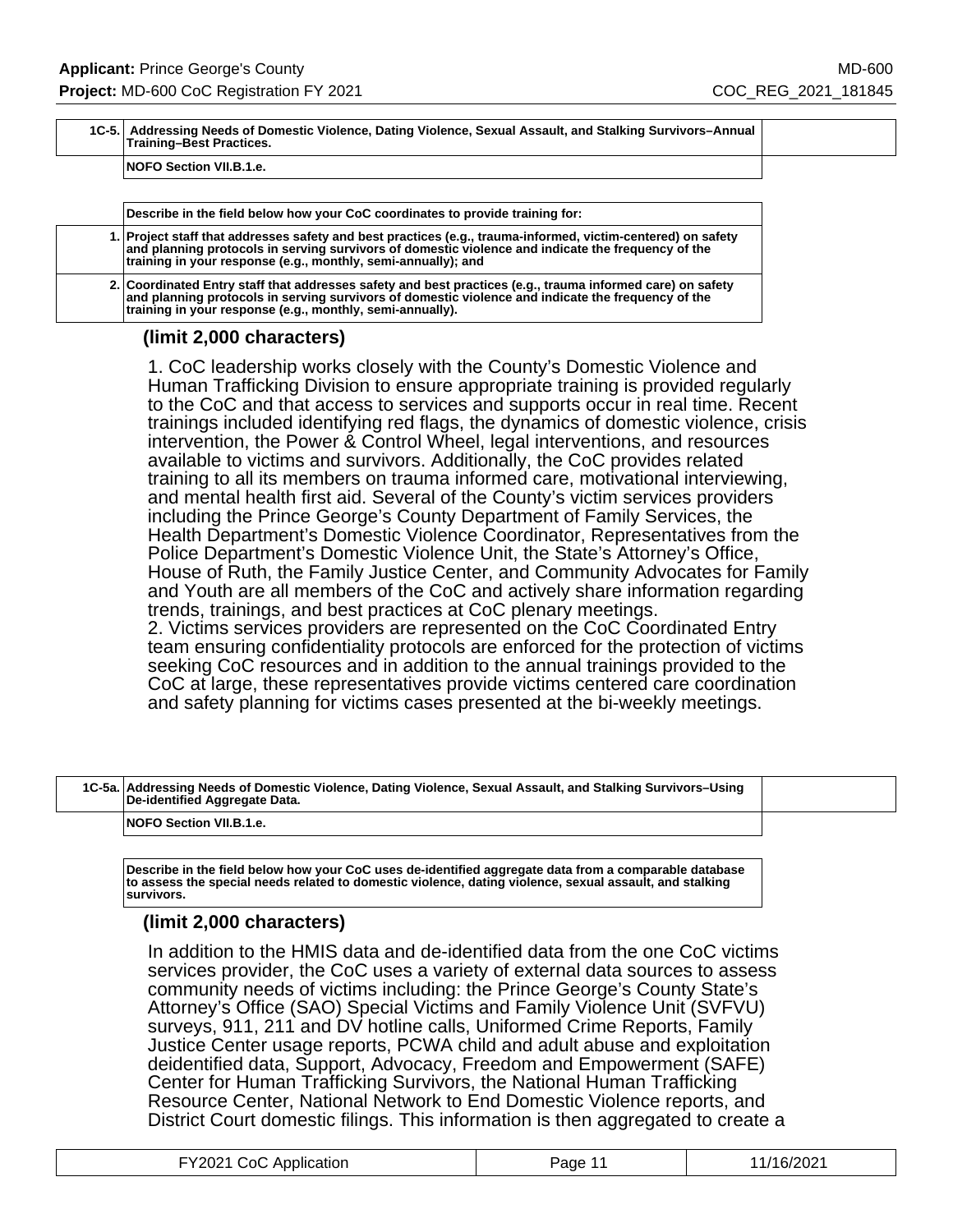simulated analysis of community need and used for CoC planning purposes. In addition to the data systems above, the CoC engaged the services of the National Alliance for Safe Housing, Inc, to critically evaluate and improve access to safe housing for survivors of domestic violence, trafficking and sexual assault using a three-phase comprehensive multi-system approach. Phase 1 was an independent assessment of how well the current system is working for survivors by engaging homeless/housing and victim service providers, community stakeholders and survivors themselves through online surveys, listening sessions and key informant interviews. Phase 2 was the development of a Safe Housing Strategic Plan for Prince George's County based on Phase 1 recommendations and community priorities. The CoC is currently in Phase 3 which is implementation of the Plan and will include ongoing provision of technical assistance and training support by NASH to the CoC to ensure system shifts and improvements are implemented with efficacy and in accordance with best practices.

| 1C-5b. Addressing Needs of Domestic Violence, Dating Violence, Sexual Assault, and Stalking<br>Survivors-Coordinated Assessment-Safety, Planning, and Confidentiality Protocols.                        |  |
|---------------------------------------------------------------------------------------------------------------------------------------------------------------------------------------------------------|--|
| <b>NOFO Section VII.B.1.e.</b>                                                                                                                                                                          |  |
| Describe in the field below how your CoC's coordinated entry system protocols incorporate trauma-<br>informed, victim-centered approaches while maximizing client choice for housing and services that: |  |
| 1. prioritize safety;                                                                                                                                                                                   |  |

## **(limit 2,000 characters)**

**2. use emergency transfer plan; and**

**3. ensure confidentiality.**

1. The County maintains a separate call center for victims seeking immediate assistance and call takers are trained to assess and mitigate lethality risk and ensure rapid placement when appropriate in the CoC's 43-bed trauma informed, victim centered "safe" shelter. The call center vendor also operates the CoC homeless hotline so victims calling that line can immediately be connected to the trained crisis response staff. Youth survivors are linked to Child Protective Services and/or the CoC's homeless youth emergency shelter (which also serves as an extraction point for youth seeking to exit a gang or escape a trafficker) until longer term interventions can be implemented. Finally, the CoC has a number of resources available that maximize client choice for housing while ensuring safety and confidentiality, including traveler's aid for rapid relocation to safe accommodations in other parts of the Country, a victim resiliency fund i.e., security/lock systems, safety bars, moving, storage, transportation, and short term housing subsidies), and victims specific housing choice vouchers.

2. The CoC has an emergency transfer protocol in place should a survivor experience a repeat violent offense to ensure swift re-access to safety at an alternative site and subsequent relocation to another appropriate housing solution. The County State's Attorney's office also maintains a safe location that provides for immediate shelter and works closely with the CoC when such a response is needed.

3. All first responders and victims service providers have well established confidentiality protocols in place that prioritize safety including the protection of a victim's identity, location and plan while rapid linkages are made to appropriate systems. Survivors requiring higher acuity housing are advanced to

| FY2021 CoC Application<br>Page 1 <sup>o</sup> | 11/16/2021 |
|-----------------------------------------------|------------|
|-----------------------------------------------|------------|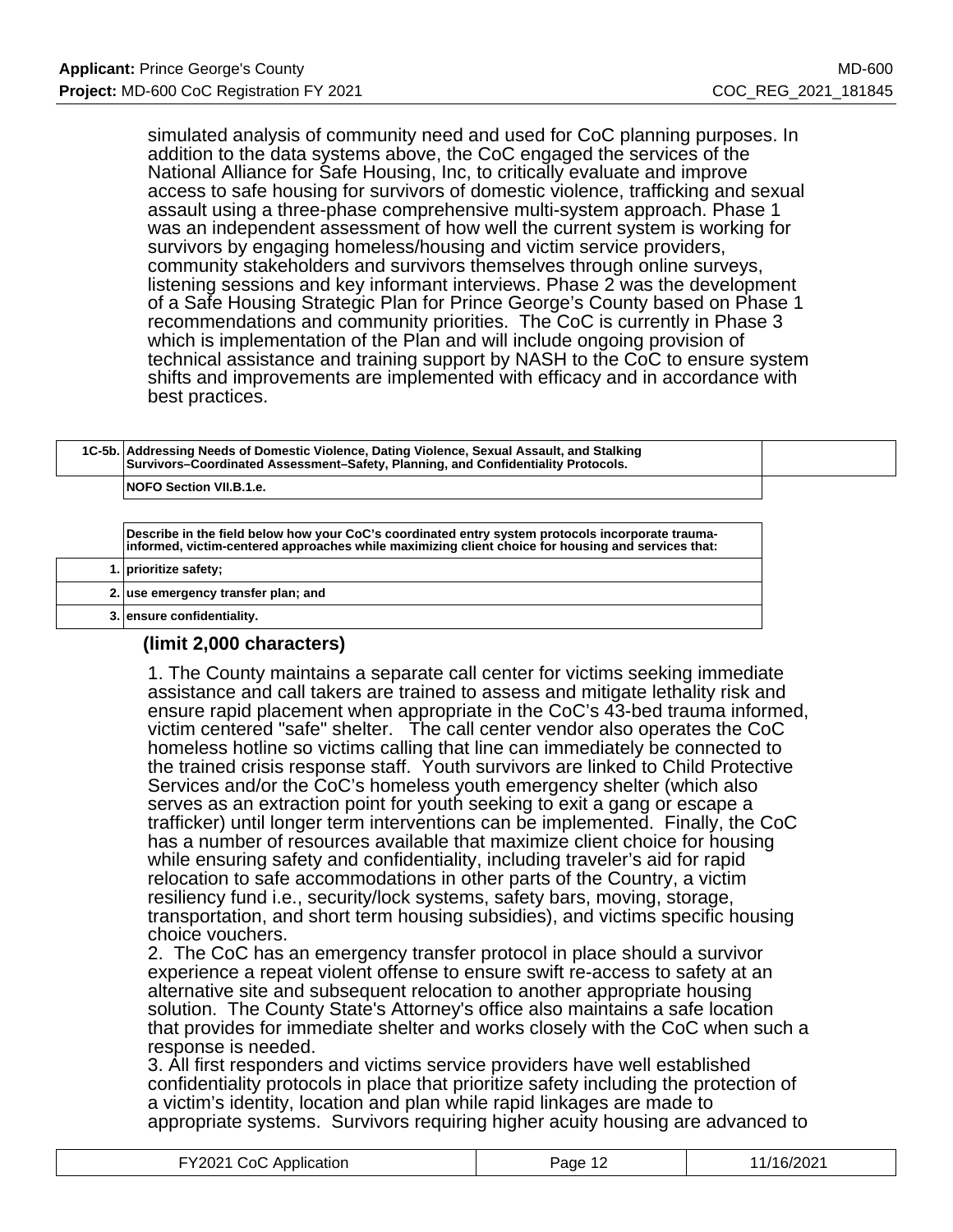the CoC's Coordinated Entry Team for prioritization and placement using deidentified data to protect the survivor.

| $1C-6.$ | Addressing the Needs of Lesbian, Gay, Bisexual, Transgender–Anti-Discrimination Policy and Training. |  |
|---------|------------------------------------------------------------------------------------------------------|--|
|         | <b>NOFO Section VII.B.1.f.</b>                                                                       |  |

| 1. Did your CoC implement a written CoC-wide anti-discrimination policy ensuring that LGBT individuals and families<br>receive supportive services, shelter, and housing free from discrimination?                            | Yes |
|-------------------------------------------------------------------------------------------------------------------------------------------------------------------------------------------------------------------------------|-----|
| 2. Did your CoC conduct annual CoC-wide training with providers on how to effectively implement the Equal Access to<br>Housing in HUD Programs Regardless of Sexual Orientation or Gender Identity (Equal Access Final Rule)? | Yes |
| 3. Did your CoC conduct annual CoC-wide training with providers on how to effectively implement Equal Access to<br>Housing in HUD Programs in Accordance with an Individual's Gender Identity (Gender Identity Final Rule)?   | Yes |

| 1C-7. Public Housing Agencies within Your CoC's Geographic Area–New Admissions–General/Limited<br>Preference-Moving On Strategy. You Must Upload an Attachment(s) to the 4B. Attachments Screen. |  |
|--------------------------------------------------------------------------------------------------------------------------------------------------------------------------------------------------|--|
| NOFO Section VII.B.1.g.                                                                                                                                                                          |  |

**Enter information in the chart below for the two largest PHAs highlighted in gray on the CoC-PHA Crosswalk Report at https://files.hudexchange.info/resources/documents/FY-2020-CoC-PHA-Crosswalk-Report.pdf or the two PHAs your CoC has a working relationship with–if there is only one PHA in your CoC's geographic area, provide information on the one:**

| <b>Public Housing Agency Name</b>               | Enter the Percent of New Admissions into<br><b>Public Housing and Housing Choice Voucher</b><br>Program During FY 2020 who were<br>experiencing homelessness at entry | Does the PHA have a<br><b>General or Limited</b><br><b>Homeless</b><br>Preference? | Does the PHA have a<br><b>Preference for</b><br>current PSH program<br>participants no<br>longer needing<br>intensive supportive<br>services, e.g.,<br><b>Moving On?</b> |
|-------------------------------------------------|-----------------------------------------------------------------------------------------------------------------------------------------------------------------------|------------------------------------------------------------------------------------|--------------------------------------------------------------------------------------------------------------------------------------------------------------------------|
| <b>Prince George's County Housing Authority</b> |                                                                                                                                                                       | 33% Yes-Both                                                                       | Yes                                                                                                                                                                      |
| Housing Authority of College Park               |                                                                                                                                                                       | 100% Yes-Public Housing                                                            | Yes                                                                                                                                                                      |

| $10-72$ | Preferences with PHAs.<br>, Policies on Homeless Admission "<br>. I Written |  |
|---------|-----------------------------------------------------------------------------|--|
|         | l NC                                                                        |  |

| Describe in the field below:                                                                                                                                                                                                                                                              |
|-------------------------------------------------------------------------------------------------------------------------------------------------------------------------------------------------------------------------------------------------------------------------------------------|
| 1. steps your CoC has taken, with the two largest PHAs within your CoC's geographic area or the two PHAs<br>vour CoC has working relationships with, to adopt a homeless admission preference–if your CoC only has<br>one PHA within its geographic area, you may respond for the one; or |
| 2. state that your CoC has not worked with the PHAs in its geographic area to adopt a homeless admission<br>preference.                                                                                                                                                                   |

### **(limit 2,000 characters)**

1. The CoC works very closely with the local PHAs to develop and implement policies that best serve the County's homeless and low-income population and the PHAs are active members of the CoC. The PHAs have adopted policies supporting prioritization of housing resources for the homeless including: a. A homeless admissions preference in the PHA's Administrative Plan; b. Additional

| FY2021 CoC Application | Page<br>ں ا | 1/16/2021 |
|------------------------|-------------|-----------|
|                        |             |           |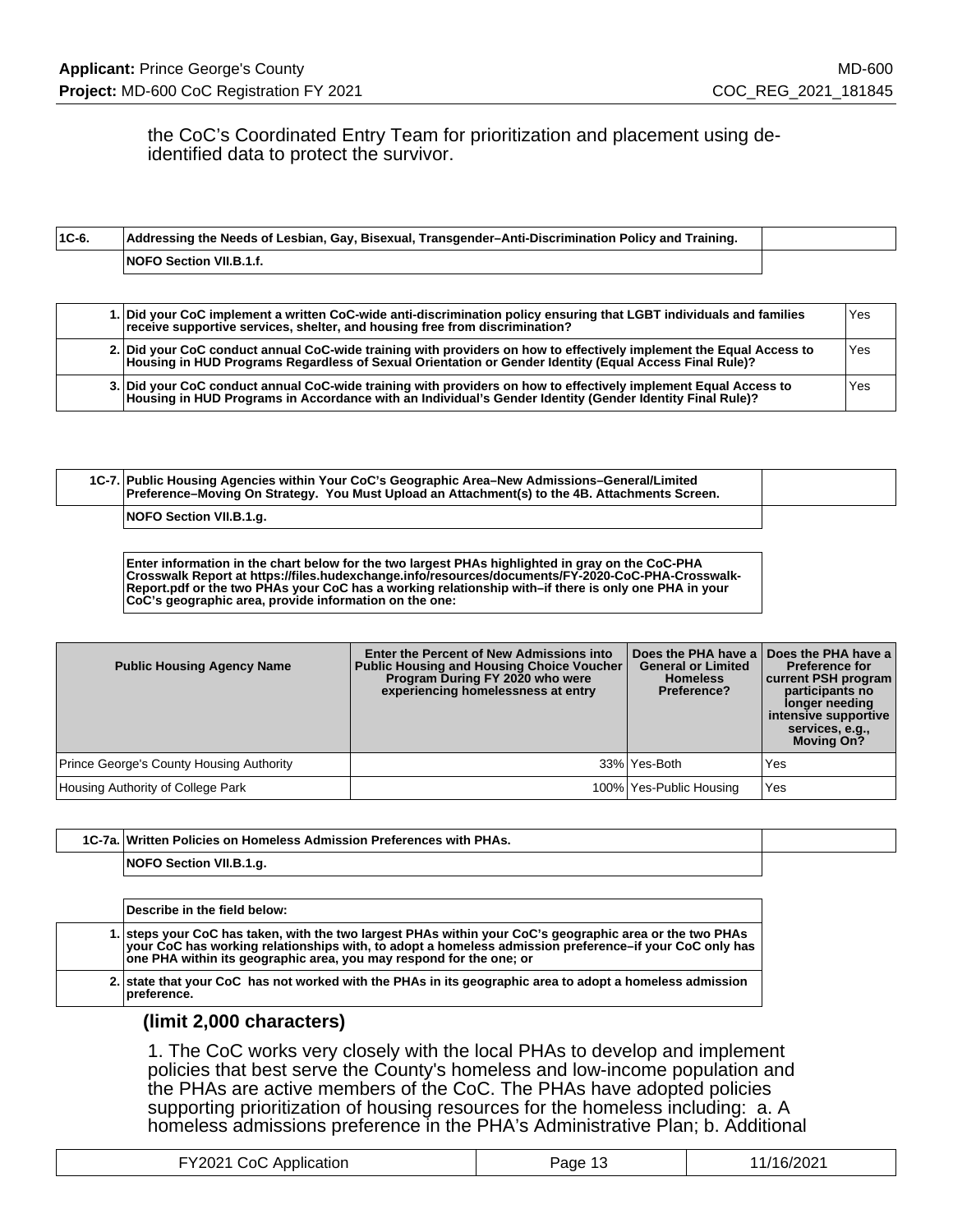admissions preferences for targeted subpopulations prioritized by the CoC; c. Set aside vouchers for survivors, mentally ill and disabled, veterans, homeless families in crisis, homeless, unaccompanied youth, high system utilizers including Pay for Success project customers and joint CoC/PHA applications for dedicated vouchers including family unification, family unification-youth, Foster Youth to Independence, VASH, and EHV; d. Priority waitlist for elderly/disabled; e Homeless Eligibility preference question on Public Housing and HCV applications allowing for designation of the applicant as homeless; f. Protocol for coordination with the CoC and local mainstream benefit agency to assist with identification and location of homeless people who were on the wait list but who did not respond to mailings so they can maintain their eligibility for housing; and g. Implementation by the CoC of a housing stabilization program with intensive case management targeting individuals and families receiving PHA housing assistance who are identified by the PHA as at risk of losing their voucher to ensure appropriate supports are in place to keep homeless persons in public housing once they're placed. Finally, the CoC and PHA are currently building on these successes by partnering on 10 units for two new expansion projects being submitted under the CoC bonus opportunity and ROSS grant applications to provide additional support and stabilization services for residents of public housing.

2. Not applicable.

| 1C-7b. Moving On Strategy with Affordable Housing Providers. |  |
|--------------------------------------------------------------|--|
| Not Scored–For Information Only                              |  |

**Select yes or no in the chart below to indicate affordable housing providers in your CoC's jurisdiction that your recipients use to move program participants to other subsidized housing:**

| 1. Multifamily assisted housing owners        | Yes |
|-----------------------------------------------|-----|
| $2.$ PHA                                      | Yes |
| 3. Low Income Tax Credit (LIHTC) developments | Yes |
| 4. Local low-income housing programs          | Yes |
| Other (limit 150 characters)                  |     |
| 5. Municipal PHA                              | Yes |

| 1C-7c. Including PHA-Funded Units in Your CoC's Coordinated Entry System. |  |
|---------------------------------------------------------------------------|--|
| NOFO Section VII.B.1.g.                                                   |  |

| Does your CoC include PHA-funded units in the CoC's coordinated entry process? |  |
|--------------------------------------------------------------------------------|--|
|                                                                                |  |

| 1C-7c.1. Method for Including PHA-Funded Units in Your CoC's Coordinated Entry System. |  |
|----------------------------------------------------------------------------------------|--|
| NOFO Section VII.B.1.g.                                                                |  |

| FY2021 CoC Application | Page 14 | 11/16/2021 |
|------------------------|---------|------------|
|------------------------|---------|------------|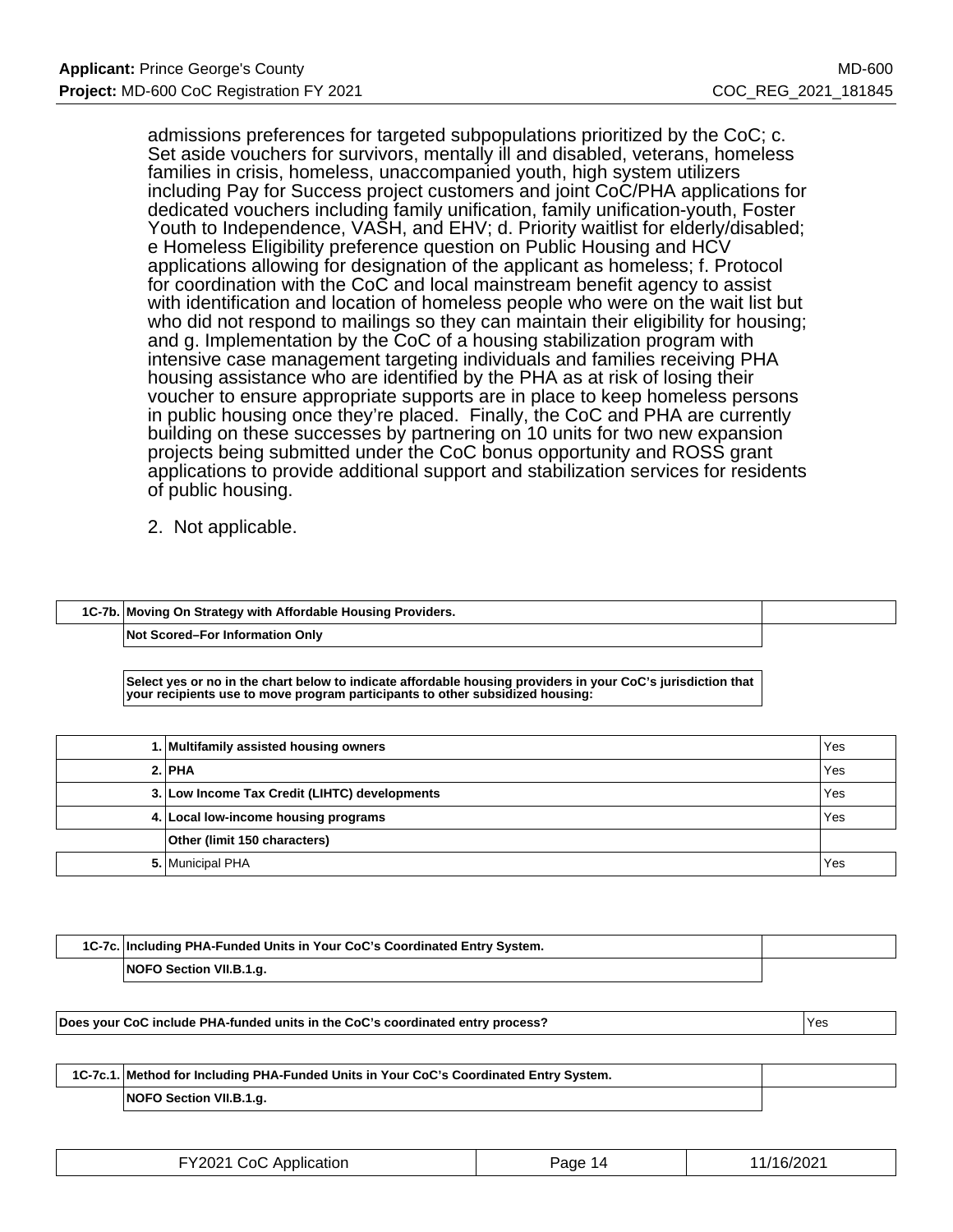| If you selected yes in question 1C-7c., describe in the field below: |                                                                                                |
|----------------------------------------------------------------------|------------------------------------------------------------------------------------------------|
|                                                                      | 1. how your CoC includes the units in its Coordinated Entry process; and                       |
|                                                                      | 2. whether your CoC's practices are formalized in written agreements with the PHA, e.g., MOUs. |

### **(limit 2,000 characters)**

1. The CoC maintains a master list of special vouchers provided by the PHA and vacancies are presented during the coordinated entry meetings. The by name list also includes information by customer that enables the Coordinated Entry staff to sort by available resource and easily identify the highest priority resident eligible to be matched to the available opportunities. Regular check-ins are held between CoC and PHA teams to review occupancy rates to ensure maximum utilization.

2. CoC Coordinated Entry practices are formalized in memorandums of agreement with each of the PHAs and include roles and responsibilities and referral prioritization. The CoC also has established application forms, processes and standards for making appropriate referrals for available vouchers. Representatives from local and municipal PHAs are participating members of the CoC and continue to review and make recommendations for improvements in the CES process to ensure effective utilization of site based, section 8 and other set aside vouchers. In addition, a municipal or local PHA representative sits as an appointed member of the CoC's review and ranking team each year.

| 1C-7d. Submitting CoC and PHA Joint Applications for Funding for People Experiencing Homelessness. |  |
|----------------------------------------------------------------------------------------------------|--|
| NOFO Section VII.B.1.g.                                                                            |  |

**Did your CoC coordinate with a PHA(s) to submit a joint application(s) for funding of projects serving families experiencing homelessness (e.g., applications for mainstream vouchers, Family Unification Program (FUP), other non-federal programs)?**

Yes

| 1C-7d.1. CoC and PHA Joint Application-Experience-Benefits. |
|-------------------------------------------------------------|
|-------------------------------------------------------------|

**NOFO Section VII.B.1.g.**

| If you selected yes to question 1C-7d, describe in the field below:                     |  |
|-----------------------------------------------------------------------------------------|--|
| 1. the type of joint project applied for:                                               |  |
| 2. whether the application was approved; and                                            |  |
| 3. how your CoC and families experiencing homelessness benefited from the coordination. |  |

### **(limit 2,000 characters)**

1. The CoC and the PHA have submitted joint applications for funding for Family Unification Program (FUP)/Family Unification Program (FUP-Y), Foster Youth to Independence (FYI), Veterans Administration Supportive Housing (VASH), Mainstream, and Emergency Housing vouchers (EHV). 2. FUP, VASH, and EHV are approved and fully operational. FYI is in process

and should be approved by the end of November 2021. Mainstream was not approved.

3. The CoC and PHA have an extremely strong partnership and together have provided more than 800 high risk households with permanent subsidized housing.

| FY2021 CoC Application | Page 15 | 11/16/2021 |
|------------------------|---------|------------|
|------------------------|---------|------------|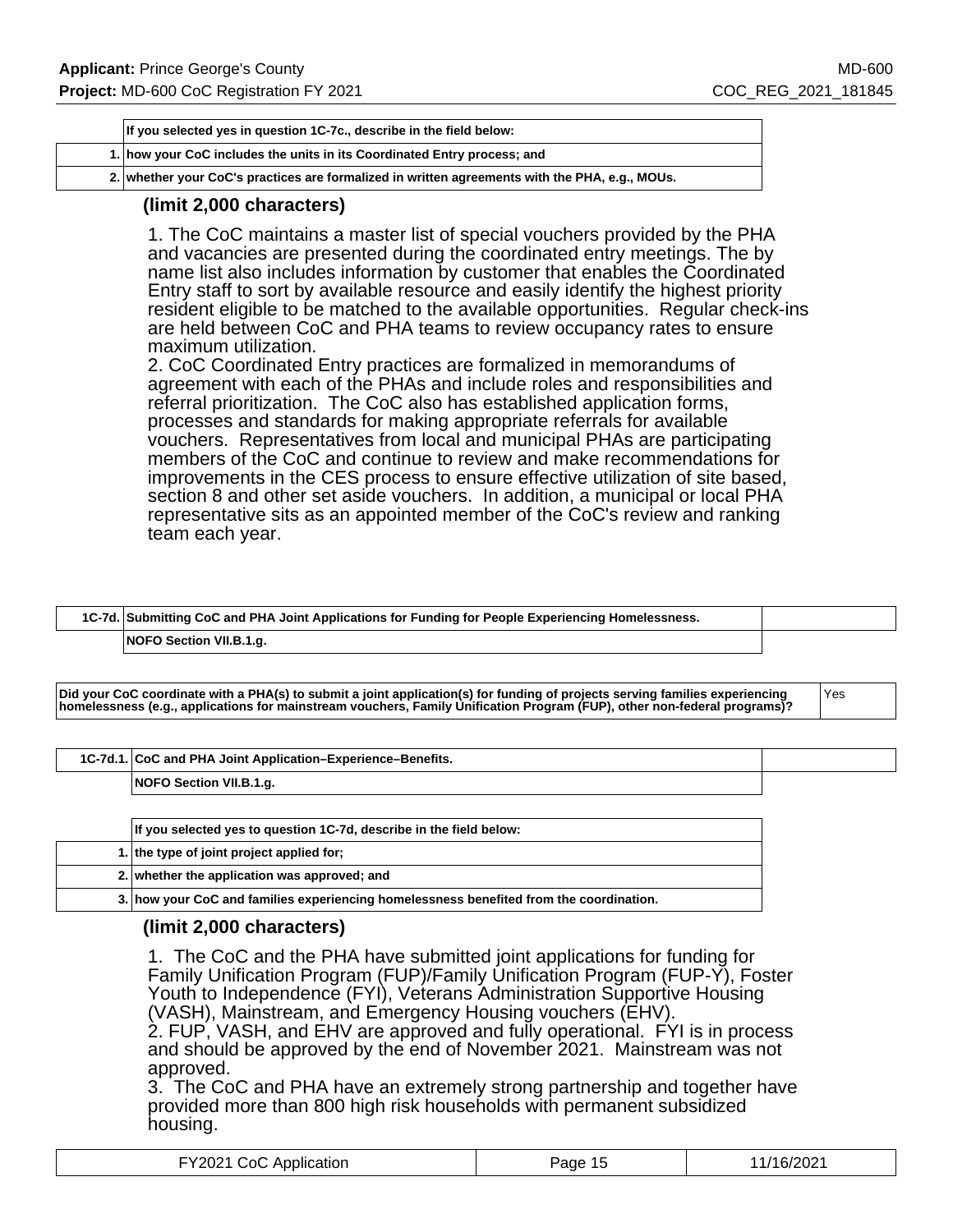Г

| 1C-7e. Coordinating with PHA(s) to Apply for or Implement HCV Dedicated to Homelessness Including American<br>Rescue Plan Vouchers. |  |
|-------------------------------------------------------------------------------------------------------------------------------------|--|
| <b>NOFO Section VII.B.1.g.</b>                                                                                                      |  |

| Did your CoC coordinate with any PHA to apply for or implement funding provided for Housing Choice Vouchers<br>dedicated to homelessness, including vouchers provided through the American Rescue Plan? | <b>Yes</b> |
|---------------------------------------------------------------------------------------------------------------------------------------------------------------------------------------------------------|------------|
|                                                                                                                                                                                                         |            |

| 1C-7e.1. Coordinating with PHA(s) to Administer Emergency Housing Voucher (EHV) Program–List of PHAs with<br>MOUs. |  |
|--------------------------------------------------------------------------------------------------------------------|--|
| <b>Not Scored–For Information Only</b>                                                                             |  |

| Did your CoC enter into a Memorandum of Understanding (MOU) with any PHA to administer the EHV Program?                                                                            | Yes |
|------------------------------------------------------------------------------------------------------------------------------------------------------------------------------------|-----|
|                                                                                                                                                                                    |     |
| If you select yes, you must use the list feature below to enter the name of every PHA your CoC has entered into a<br>MOU with to administer the Emergency Housing Voucher Program. |     |
| <b>PHA</b>                                                                                                                                                                         |     |
| Housing Authority                                                                                                                                                                  |     |

| FY2021 CoC Application | Page 16 | 11/16/2021 |
|------------------------|---------|------------|
|------------------------|---------|------------|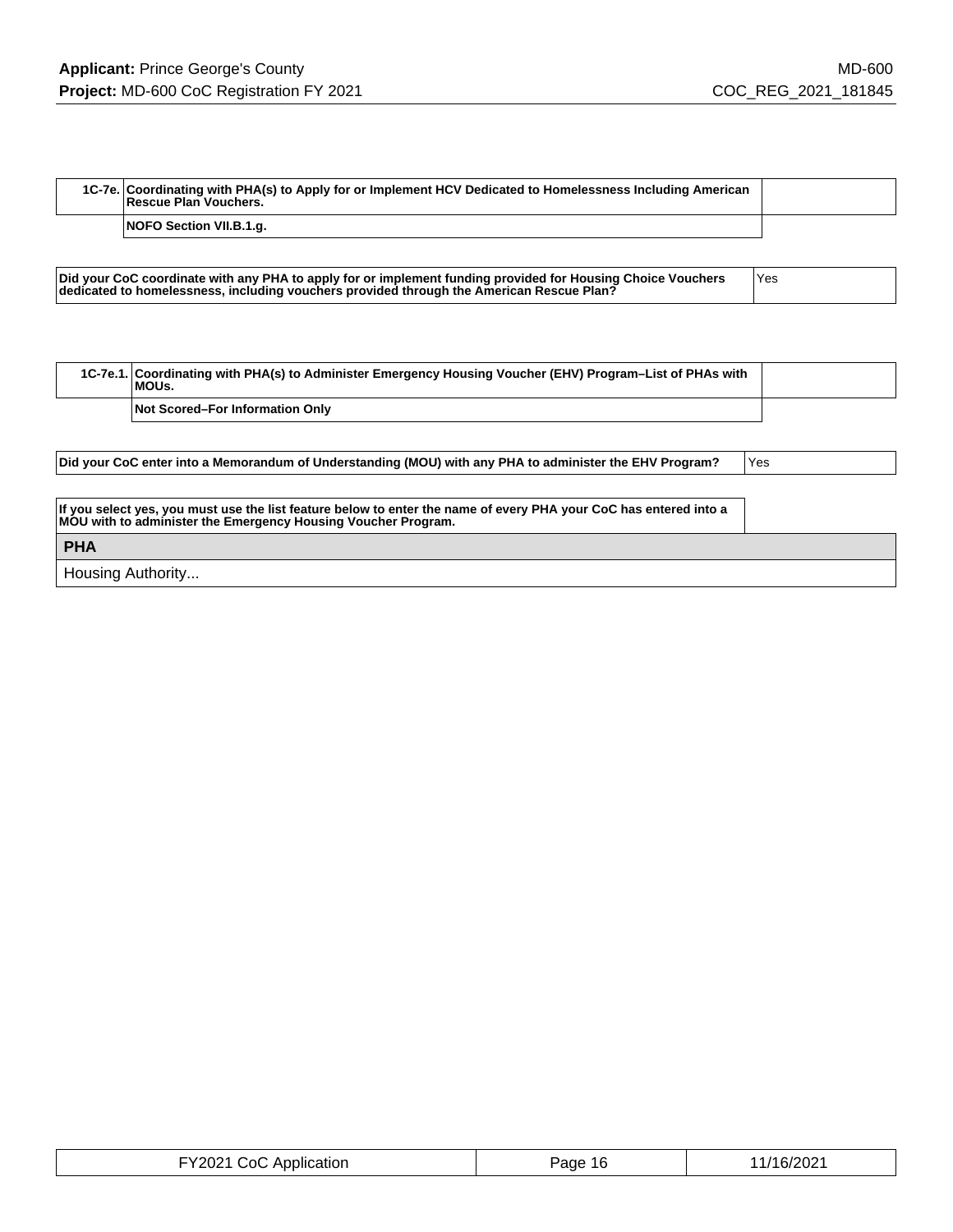# **1C-7e.1. List of PHAs with MOUs**

**Name of PHA:** Housing Authority of Prince George's County

| FY2021 CoC Application<br>$- - - - - - - -$ | Page | /16/2021 |
|---------------------------------------------|------|----------|
|---------------------------------------------|------|----------|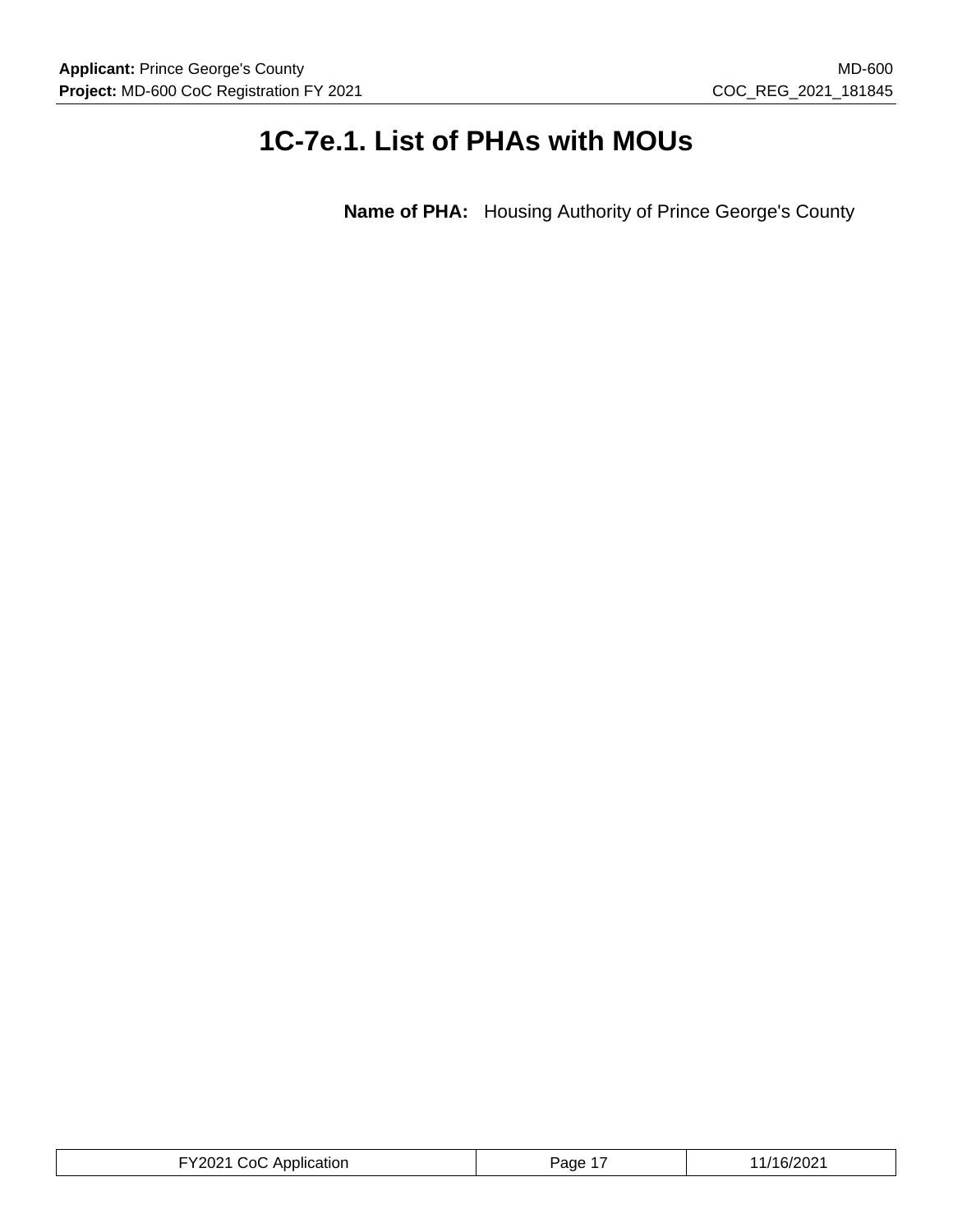# **1C. Coordination and Engagement–Coordination with Federal, State, Local, Private, and Other Organiza**

| 1C-8. Discharge Planning Coordination. |  |
|----------------------------------------|--|
|                                        |  |

**NOFO Section VII.B.1.h.**

**Select yes or no in the chart below to indicate whether your CoC actively coordinates with the systems of care listed to ensure persons who have resided in them longer than 90 days are not discharged directly to the streets, emergency shelters, or other homeless assistance programs.**

| 1. Foster Care             | Yes |
|----------------------------|-----|
| 2. Health Care             | Yes |
| 13. Mental Health Care     | Yes |
| 4. Correctional Facilities | Yes |

| 1C-9. Housing First-Lowering Barriers to Entry. |  |
|-------------------------------------------------|--|
| <b>NOFO Section VII.B.1.i.</b>                  |  |

| 1. Enter the total number of new and renewal CoC Program-funded PSH, RRH, SSO non-coordinated entry,<br>Safe-Haven, and Transitional Housing projects your CoC is applying for in FY 2021 CoC Program<br>Competition.                                                                                                                                         | 22 <sub>1</sub> |
|---------------------------------------------------------------------------------------------------------------------------------------------------------------------------------------------------------------------------------------------------------------------------------------------------------------------------------------------------------------|-----------------|
| 2. Enter the total number of new and renewal CoC Program-funded PSH, RRH, SSO non-coordinated entry,<br>Safe-Haven, and Transitional Housing projects your CoC is applying for in FY 2021 CoC Program<br>Competition that have adopted the Housing First approach.                                                                                            | 22              |
| 3. This number is a calculation of the percentage of new and renewal PSH, RRH, Safe-Haven, SSO non-<br>Coordinated Entry projects the CoC has ranked in its CoC Priority Listing in the FY 2021 CoC Program<br>Competition that reported that they are lowering barriers to entry and prioritizing rapid placement and<br>stabilization to permanent housing. | 100%            |

| 1C-9a. Housing First-Project Evaluation. |  |
|------------------------------------------|--|
| <b>NOFO Section VII.B.1.i.</b>           |  |

**Describe in the field below how your CoC regularly evaluates projects to ensure those that commit to using a Housing First approach are prioritizing rapid placement and stabilization in permanent housing and are not requiring service participation or preconditions of program participants.**

### **(limit 2,000 characters)**

Prince George's Co CoC fully embraces the principles of Housing First and has adopted a housing first approach as a core strategy to end homelessness. 100% of all providers and projects funded by the CoC or local dollars follow housing first tenets and operate zero to low barrier programs that rapidly place

| <b>FY2021 CoC Application</b> | Page 18 | 11/16/2021 |
|-------------------------------|---------|------------|
|-------------------------------|---------|------------|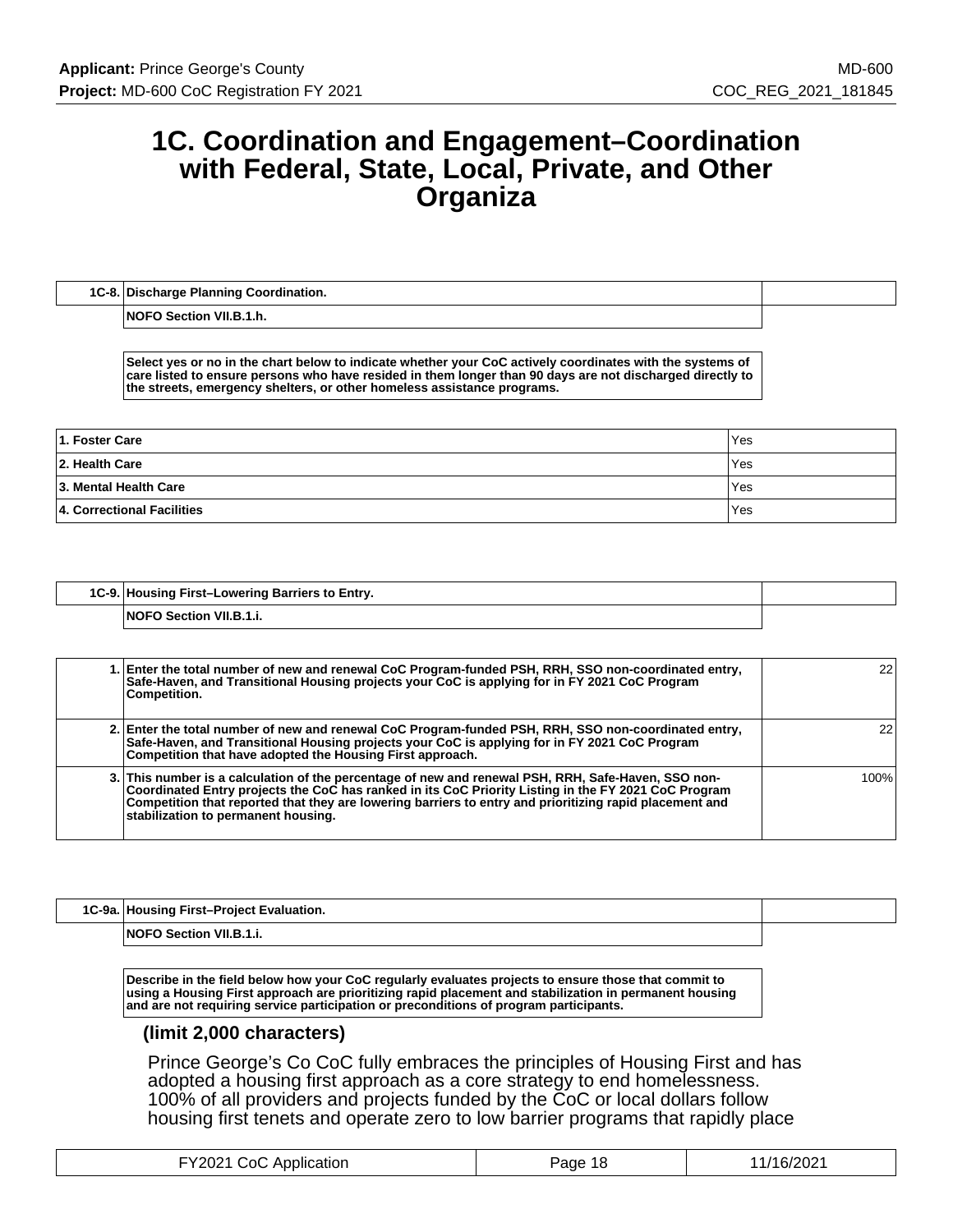and stabilize the homeless in housing and do not require program participation or have preconditions. The Coordinated Entry Policy Manual lists housing first as a fundamental principal and lays out detailed descriptions of what it means to be housing first as well as checklists to help determine provider fidelity to housing first principles. Contract monitors for the CoC Lead utilize these checklists as well as data points like participation in Coordinated Entry, referral rejections, time from CE referral to housing, service turn-a-ways, and program expulsions, as well as client surveys and provider self-reporting to regularly evaluate projects to ensure they are using a housing first approach. Bi-weekly CE case conferencing meetings matching open housing to people on the CoC's by-name list allow the lead agency to monitor projects to ensure there are no unnecessary barriers to entry or service participation requirements and there is an ongoing focus on housing stabilization. Further, the Coordinated Entry Steering Committee meets monthly to discuss system challenges and review both system and individual provider performance. These reviews include identifying areas where the system, or a provider, may be struggling with housing first principles and opportunities for continued technical assistance.

| 1C-9b. Housing First-Veterans.         |  |
|----------------------------------------|--|
| <b>Not Scored–For Information Only</b> |  |

**Does your CoC have sufficient resources to ensure each Veteran experiencing homelessness is assisted to quickly move into permanent housing using a Housing First approach?** Yes

**1C-10. Street Outreach–Scope.**

**NOFO Section VII.B.1.j.**

| Describe in the field below:                                                                                                                                    |
|-----------------------------------------------------------------------------------------------------------------------------------------------------------------|
| 1. your CoC's street outreach efforts, including the methods it uses to ensure all persons experiencing<br>unsheltered homelessness are identified and engaged; |
| 2. whether your CoC's Street Outreach covers 100 percent of the CoC's geographic area;                                                                          |
| 3. how often your CoC conducts street outreach; and                                                                                                             |
| 4. how your CoC tailored its street outreach to persons experiencing homelessness who are least likely to<br>request assistance.                                |

### **(limit 2,000 characters)**

1. The CoC's street outreach effort is led by a street outreach program manager who supervises three street outreach navigators who conduct daily outreach and coordination with other outreach agencies and organizations. We rely on a partner network which includes a number of strategic partnerships including Mobile Crisis Teams, Community Policing units, Fire/EMS Mobile Integrated Health teams, Community Health Care workers, SSVF and VA outreach teams, the SOAR team, faith communities, librarians, parks and recreation site staff, Emergency Room Personnel, and drop in centers. These teams report newly identified persons to the street outreach coordinator for tracking and follow-up if an offer of emergency shelter is not accepted by the individual at the initial point of contact. 2. The CoC's outreach effort covers 100% of the CoC's geographic area. 3. The CoC has a 24/7 presence on the street through its wider partner network. 4. All teams have bi-lingual staff and/or access to language line services as needed to ensure system access by non-English speaking

| FY2021 CoC Application | Page 19 | 11/16/2021 |
|------------------------|---------|------------|
|------------------------|---------|------------|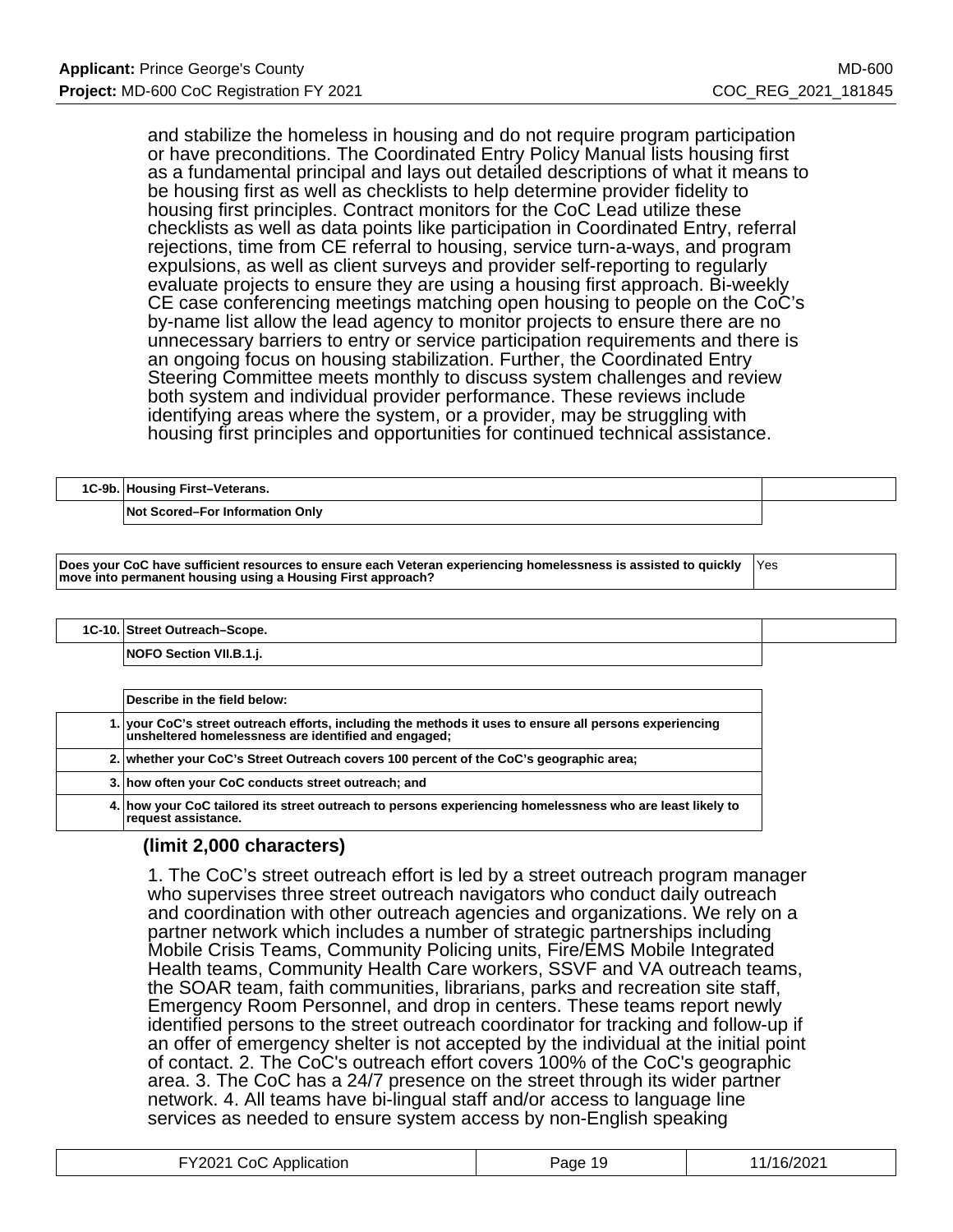homeless persons. In addition, the CoC has 5 targeted efforts underway to address subpopulations needing unique interventions: a. "Stop the Silence" campaign targeting DV and trafficking victims, b. "R U OK?" campaign targeting homeless and unaccompanied youth, c. the Mobile Integrated Health Fire / EMS teams targeting high system utilizers, d. The Bridge Center at Adam's House targeting returning citizens, and e. Unsheltered Veterans' outreach in partnership with the VA and SSVF providers.

| $1C-11.1$ | Criminalization of Homelessness. |  |
|-----------|----------------------------------|--|
|           | <b>NOFO Section VII.B.1.k.</b>   |  |

**Select yes or no in the chart below to indicate strategies your CoC implemented to prevent the criminalization of homelessness in your CoC's geographic area:**

| 1. Engaged/educated local policymakers                                       | Yes  |
|------------------------------------------------------------------------------|------|
| 2. Engaged/educated law enforcement                                          | Yes  |
| 3. Engaged/educated local business leaders                                   | Yes  |
| 4. Implemented communitywide plans                                           | l No |
| 5. Other: (limit 500 characters)                                             |      |
| SAMSHA funded Sequential Intercept Modeling initiative currently in progress | Yes  |

| $ 1C-12 $ | Rapid Rehousing–RRH Beds as Reported in the Housing Inventory Count (HIC). |  |
|-----------|----------------------------------------------------------------------------|--|
|           | NOFO Section VII.B.1.I.                                                    |  |

|                                                                                                                                                                            | 2020 | 2021  |
|----------------------------------------------------------------------------------------------------------------------------------------------------------------------------|------|-------|
| Enter the total number of RRH beds available to serve all populations as reported in the HIC-only enter<br>bed data for projects that have an inventory type of "Current." | 60   | 144 I |

| <b>Enrollment/Effective</b><br>Utilization.<br><b>Mainstream Benefits and Other Assistance–Healthcare–E</b> |  |
|-------------------------------------------------------------------------------------------------------------|--|
| v<br>۱.m<br>:tion                                                                                           |  |

**Indicate in the chart below whether your CoC assists persons experiencing homelessness with enrolling in health insurance and effectively using Medicaid and other benefits.**

| <b>Type of Health Care</b>                                                                              | Assist with<br><b>Enrollment?</b> | Assist with<br>Utilization of Benefits? |
|---------------------------------------------------------------------------------------------------------|-----------------------------------|-----------------------------------------|
| 1. Public Health Care Benefits (State or Federal benefits, Medicaid, Indian Health<br><b>Services</b> ) | Yes                               | Yes                                     |
| 2. Private Insurers                                                                                     | Yes                               | Yes                                     |
| 3. Nonprofit, Philanthropic                                                                             | Yes                               | l No                                    |
| 4. Other (limit 150 characters)                                                                         |                                   |                                         |

| FY2021 CoC A<br><b>C</b> Application | Page 20 | /16/2021 |
|--------------------------------------|---------|----------|
|--------------------------------------|---------|----------|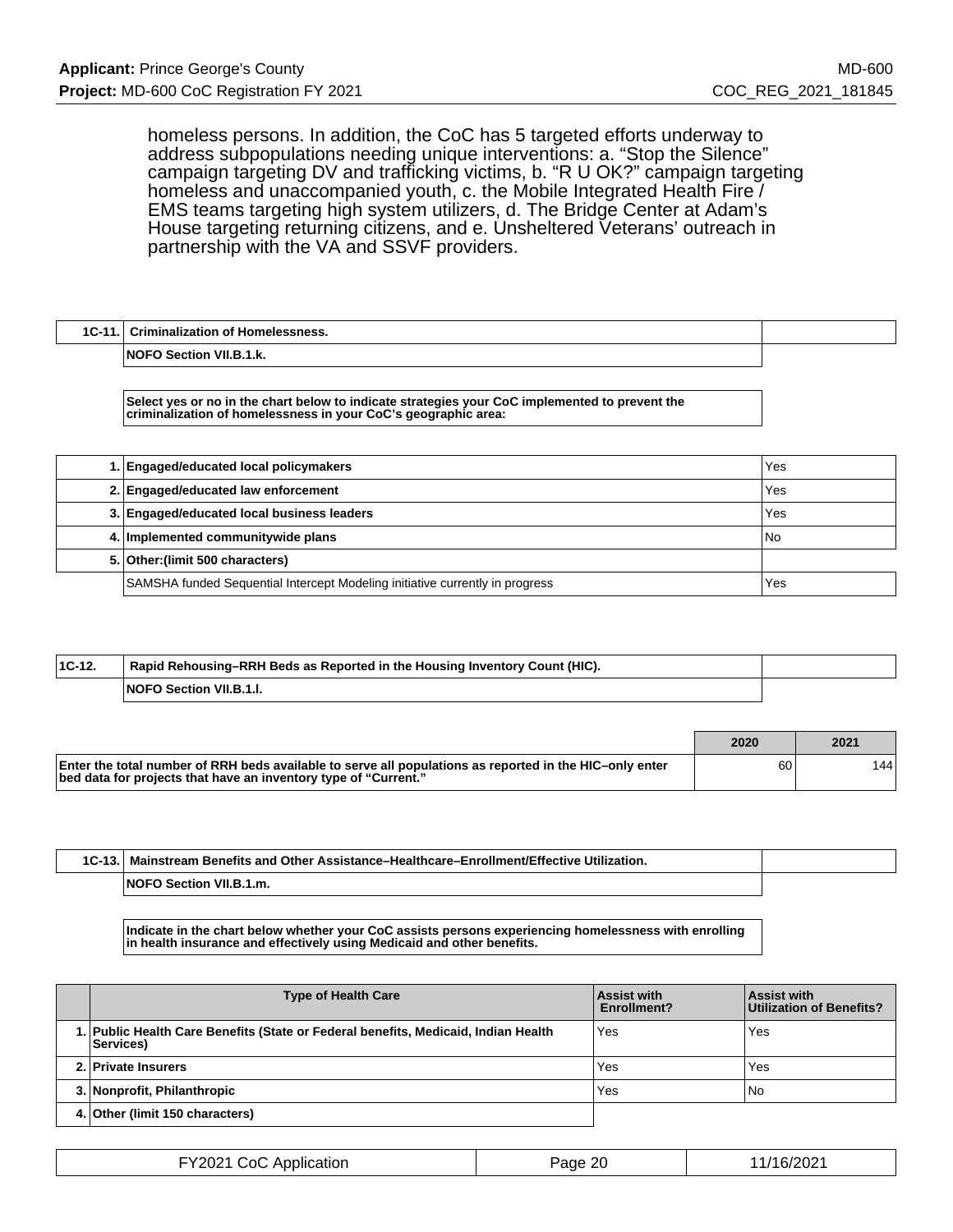Maryland Health Exchange Yes Yes

## **1C-13a. Mainstream Benefits and Other Assistance–Information and Training.**

**NOFO Section VII.B.1.m**

**Describe in the field below how your CoC provides information and training to CoC Program-funded projects by:**

| 1. systemically providing up to date information on mainstream resources available for program participants<br>(e.g., Food Stamps, SSI, TANF, substance abuse programs) within your CoC's geographic area; |
|------------------------------------------------------------------------------------------------------------------------------------------------------------------------------------------------------------|
|                                                                                                                                                                                                            |

**2. communicating information about available mainstream resources and other assistance and how often your CoC communicates this information; 3. working with projects to collaborate with healthcare organizations to assist program participants with enrolling in health insurance; and**

**4. providing assistance with the effective use of Medicaid and other benefits.**

### **(limit 2,000 characters)**

1. The CoC Lead is the lead agency for all local public welfare (TANF, SNAP, Medicaid), SOAR, and Affordable Care Act programs and provides CoC members with extensive training to ensure they have the skills/knowledge to help program participants' access the coverage/services for which they are eligible.

2. Refresher training is conducted annually and new resources introduced during CoC plenary sessions. The CoC also hosts monthly case manager trainings covering relevant topics (i.e.; Social Security, DDA and Independence Now, and treatment programs) to ensure staff have the most up to date information available and to minimize knowledge loss resulting from staff turnover.

3. The CoC Lead has established numerous health insurance enrollment sites with evening and virtual hours for easy access. Sister agencies, hospitals, FQHAs and the non-profit community operate additional enrollment sites. Availability of Navigators as well as extended enrollment campaigns have proven particularly effective during COVID with 39,000+ new Prince George's County residents enrolled into coverage through the Covid-19 Special Enrollment Period (more than any other County in Maryland).

4. Homeless persons presenting without income or insurance are immediately linked to a mainstream benefit specialist and/or health navigator to facilitate enrollment in available and appropriate programs. CoC staff review benefits with participants to ensure continuity and provide assistance with recertification to keep benefits active. In addition, staff provide direct support to participants needing assistance with utilization of benefits including transportation to medical, therapy and other appointments necessary to support good health, housing, financial, and other homelessness trauma recovery outcomes. These efforts, combined with COVID related state waivers including automatic extension of benefits, SNAP emergency supplements, and summer SNAP benefits for families with school aged children greatly enhance financial resources for CoC households.

| 1C-14. Centralized or Coordinated Entry System–Assessment Tool. You Must Upload an Attachment to the 4B.<br>Attachments Screen. |         |            |
|---------------------------------------------------------------------------------------------------------------------------------|---------|------------|
| NOFO Section VII.B.1.n.                                                                                                         |         |            |
|                                                                                                                                 |         |            |
| Describe in the field below how your CoC's coordinated entry system:                                                            |         |            |
| FY2021 CoC Application                                                                                                          | Page 21 | 11/16/2021 |
|                                                                                                                                 |         |            |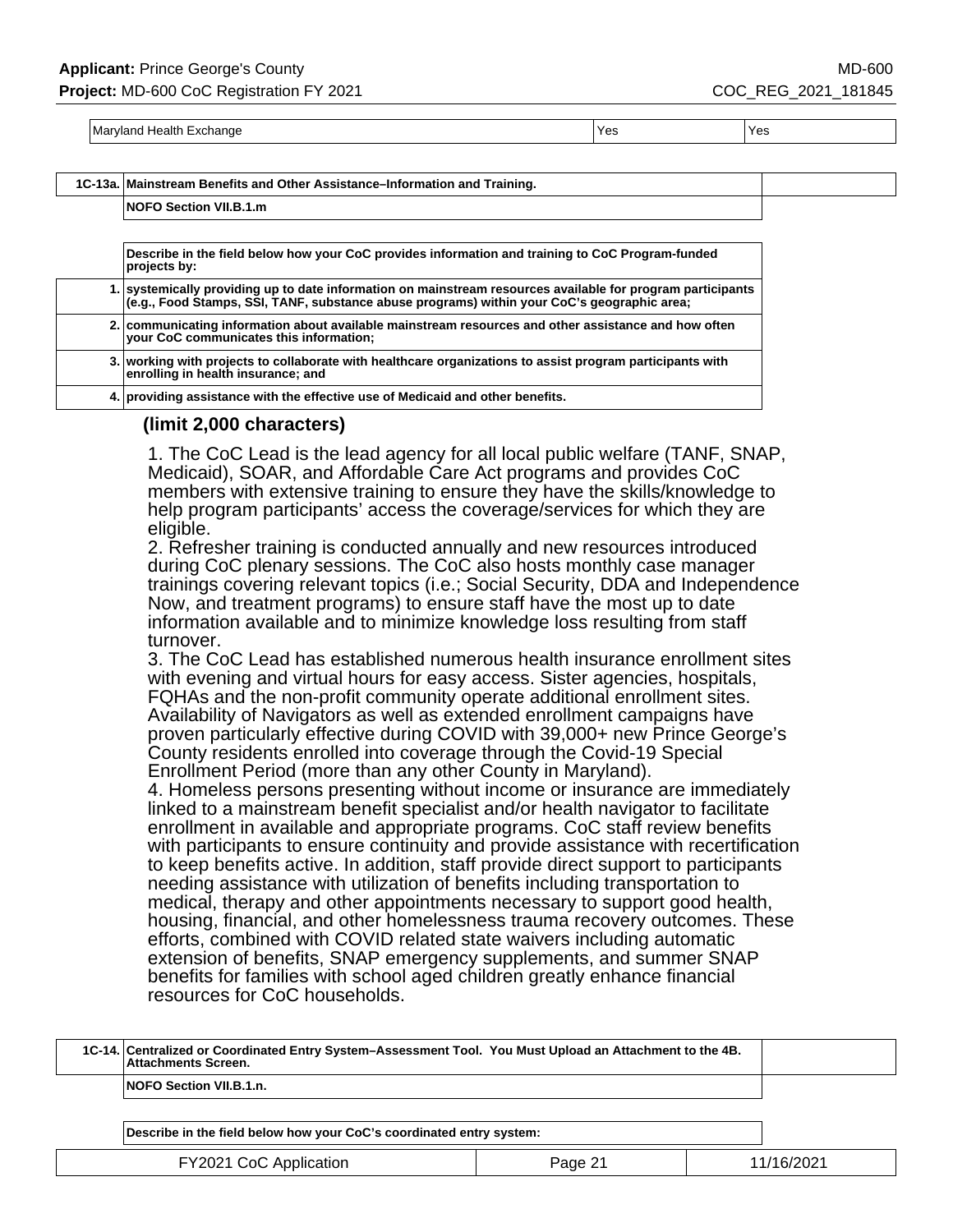| 1. covers 100 percent of your CoC's geographic area;                                                        |  |
|-------------------------------------------------------------------------------------------------------------|--|
| 2. reaches people who are least likely to apply for homeless assistance in the absence of special outreach; |  |
| 3. prioritizes people most in need of assistance; and                                                       |  |
| 4. ensures people most in need of assistance receive assistance in a timely manner.                         |  |

### **(limit 2,000 characters)**

1. The CoC Coordinated Entry System (CES) covers the entire CoC geographic area.

2. The Homeless Hotline, a long established, language agnostic, toll-free number communicated across many print, digital, and social media, is widely known throughout the homeless services community. The Hotline matches callers to all available services, including diversion, prevention, mainstream housing and emergency shelter. Outreach and Drop-in Center teams also reach out to individuals who are least likely to apply for homelessness assistance, including youth/young adults, individuals experiencing mental health crises, non-English speakers, justice connected, and veterans. Partnerships with law enforcement, Fire/EMS mobile integrated health teams, Behavioral Health Crisis Response teams, faith communities, and local non-profit organizations ensure that experiencing homelessness in any urban, suburban, or rural area of the County is not a barrier to being connected to services 3. CES meets bi-weekly and reviews the by-name list using case conferencing and a robust set of data points (including HMIS) to prioritize and match homeless residents to CoC assets based on level of acuity, vulnerability and chronicity. Case conferencing among client referrers, supportive housing providers, and other stakeholders results in a transparent, multi-disciplinary, mutually accountable, and client centered process and ensures that all homeless individuals are fairly and expeditiously assessed, prioritized, and connected to the most appropriate and least restrictive services needed to ensure that their homelessness is a brief, one-time experience. 4. CES prioritizes clients on the by name list by vulnerability to ensure that resources are being allocated for the people most in need. CES also "prequalifies" clients based on the approved prioritization order to reduce delays and to ensure that as soon as CES is notified of a housing resource, a client referral can be made.

| 1C-15. Promoting Racial Equity in Homelessness-Assessing Racial Disparities. |  |
|------------------------------------------------------------------------------|--|
| <b>NOFO Section VII.B.1.o.</b>                                               |  |

**Did your CoC conduct an assessment of whether disparities in the provision or outcome of homeless assistance exists within the last 3 years?**

Yes

**1C-15a. Racial Disparities Assessment Results.**

**NOFO Section VII.B.1.o.**

**Select yes or no in the chart below to indicate the findings from your CoC's most recent racial disparities assessment.**

| FY2021 CoC Application | Page 22 | 11/16/2021 |
|------------------------|---------|------------|
|------------------------|---------|------------|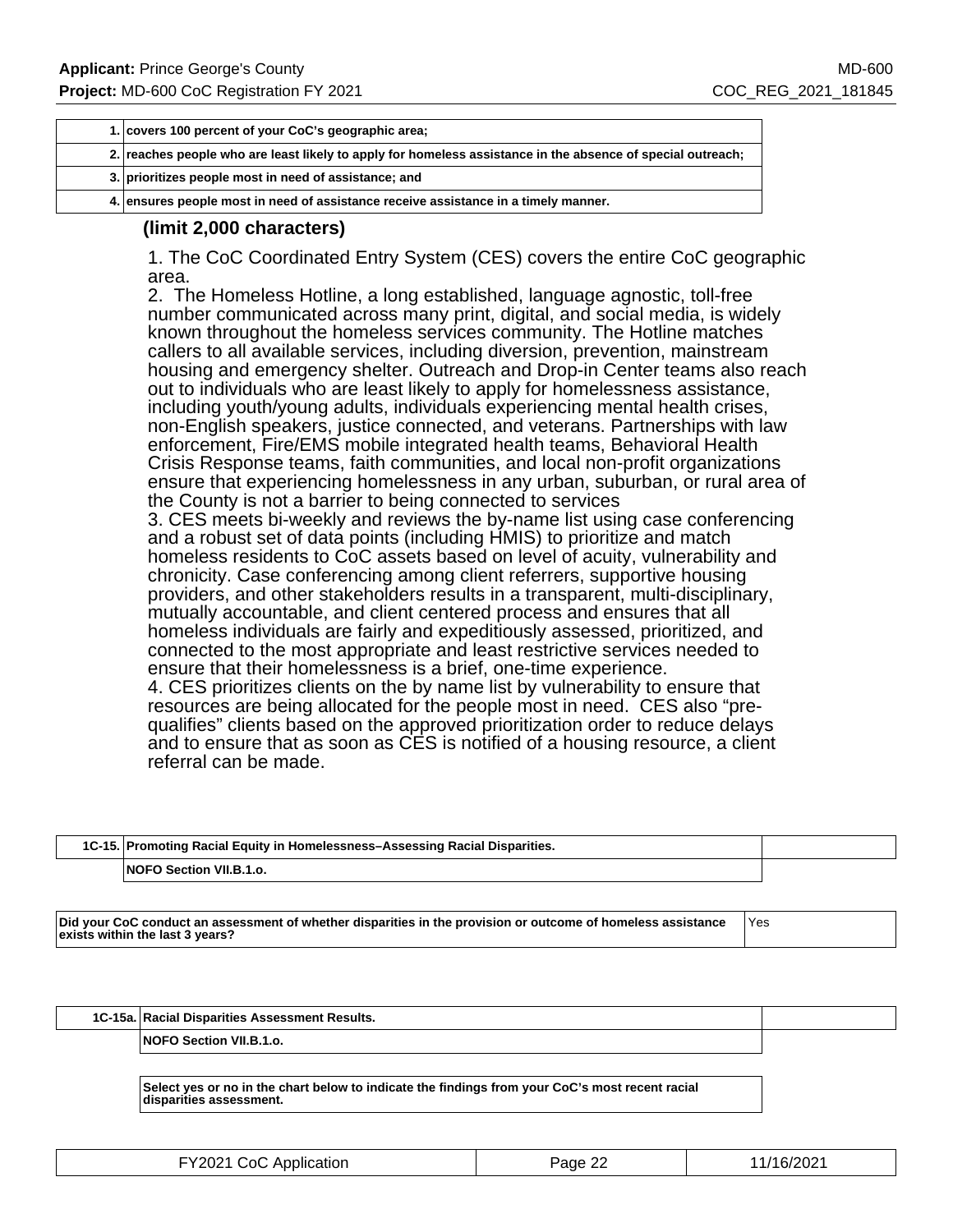| 1. People of different races or ethnicities are more likely to receive homeless assistance.                              | No.  |
|--------------------------------------------------------------------------------------------------------------------------|------|
| 2. People of different races or ethnicities are less likely to receive homeless assistance.                              | Yes  |
| 3. People of different races or ethnicities are more likely to receive a positive outcome from homeless<br>lassistance.  | Yes  |
| 4. People of different races or ethnicities are less likely to receive a positive outcome from homeless<br>lassistance.  | Yes  |
| 5. There are no racial or ethnic disparities in the provision or outcome of homeless assistance.                         | l No |
| 6. The results are inconclusive for racial or ethnic disparities in the provision or outcome of homeless<br>lassistance. | l No |

## **1C-15b. Strategies to Address Racial Disparities. NOFO Section VII.B.1.o.**

**Select yes or no in the chart below to indicate the strategies your CoC is using to address any racial disparities.**

| 1.1  | The CoC's board and decisionmaking bodies are representative of the population served in the CoC.                                                                                                                                                                                                  | Yes |
|------|----------------------------------------------------------------------------------------------------------------------------------------------------------------------------------------------------------------------------------------------------------------------------------------------------|-----|
|      | 2. The CoC has identified steps it will take to help the CoC board and decisionmaking bodies better reflect<br>the population served in the CoC.                                                                                                                                                   | Yes |
|      | 3. The CoC is expanding outreach in geographic areas with higher concentrations of underrepresented<br>groups.                                                                                                                                                                                     | Yes |
|      | 4. The CoC has communication, such as flyers, websites, or other materials, inclusive of underrepresented<br>groups.                                                                                                                                                                               | Yes |
| 5.1  | The CoC is training staff working in the homeless services sector to better understand racism and the<br>intersection of racism and homelessness.                                                                                                                                                  | Yes |
|      | 6. The CoC is establishing professional development opportunities to identify and invest in emerging<br>leaders of different races and ethnicities in the homelessness sector.                                                                                                                     | Yes |
|      | 7. The CoC has staff, committees, or other resources charged with analyzing and addressing racial<br>disparities related to homelessness.                                                                                                                                                          | Yes |
| 8.I  | The CoC is educating organizations, stakeholders, boards of directors for local and national nonprofit<br>organizations working on homelessness on the topic of creating greater racial and ethnic diversity.                                                                                      | Yes |
| 9.1  | The CoC reviewed coordinated entry processes to understand their impact on people of different races<br>and ethnicities experiencing homelessness.                                                                                                                                                 | Yes |
| 10.1 | The CoC is collecting data to better understand the pattern of program use for people of different races<br>and ethnicities in its homeless services system.                                                                                                                                       | Yes |
| 11.1 | The CoC is conducting additional research to understand the scope and needs of different races or<br>ethnicities experiencing homelessness.                                                                                                                                                        | Yes |
|      | Other: (limit 500 characters)                                                                                                                                                                                                                                                                      |     |
| 12.1 | The CoC is engaged in a one year regional racial equity analysis in partnership with the Washington Metropolitan<br>Council of Governments and C4 Center for Social Innovation to assess regional homeless systems and make<br>recommendations for regional and local homeless system improvements | Yes |

| 1C-15c. Promoting Racial Equity in Homelessness Beyond Areas Identified in Racial Disparity Assessment. |  |
|---------------------------------------------------------------------------------------------------------|--|
| <b>NOFO Section VII.B.1.o.</b>                                                                          |  |

**Describe in the field below the steps your CoC and homeless providers have taken to improve racial equity in the provision and outcomes of assistance beyond just those areas identified in the racial disparity assessment.**

| FY2021 CoC Application | Page 23 | 11/16/2021 |
|------------------------|---------|------------|
|------------------------|---------|------------|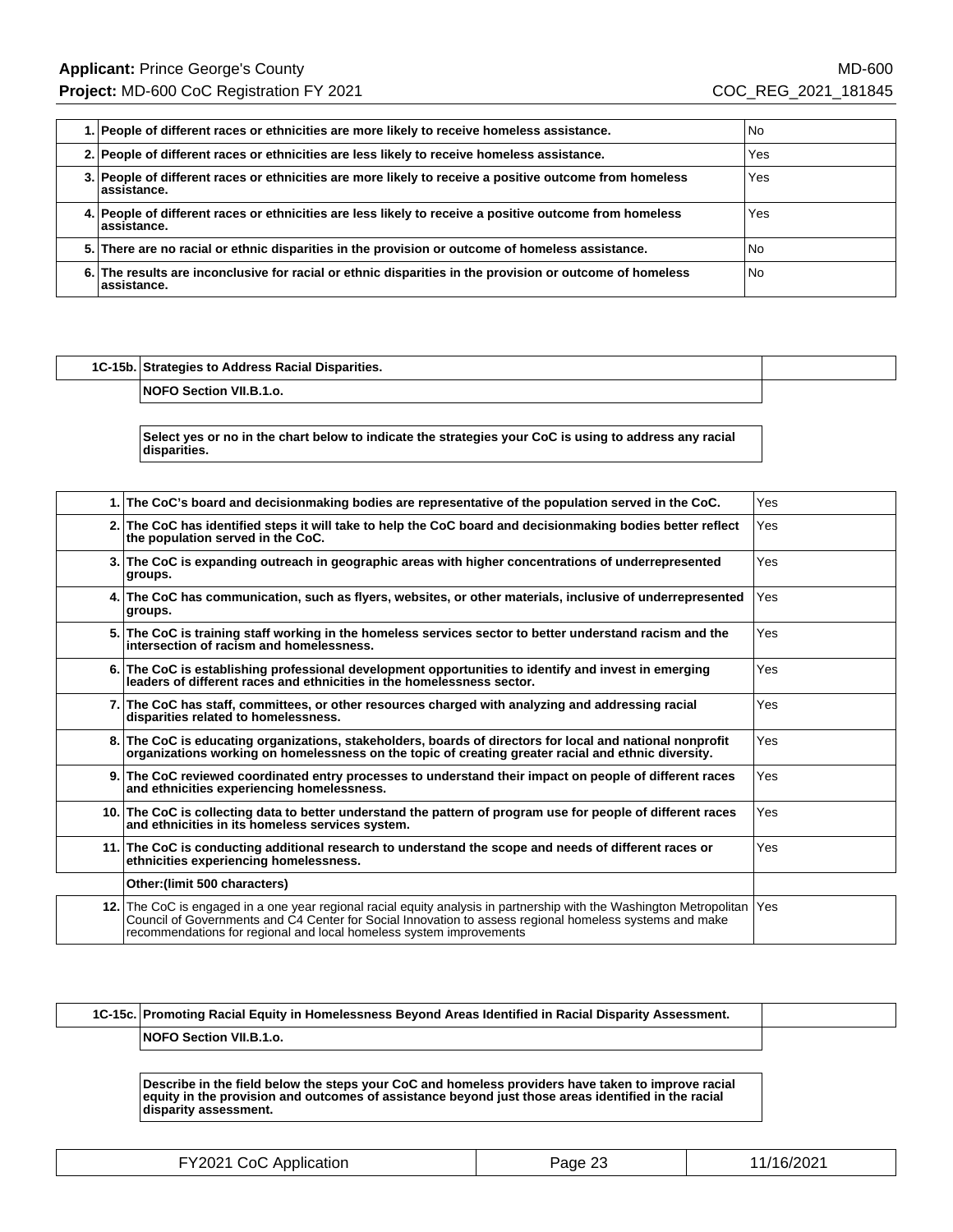### **(limit 2,000 characters)**

The CoC is engaged in several efforts to evaluate and continue to advance racial equity practices impacting homelessness including: 1) Representation on the Healthcare Action Coalition to examine disparities impacted by social determinants of health and share data and evidence-based strategies to create an action plan to transform structures, systems and policies to support and advance health equity; 2) Participation in a 9 CoC regional racial equity systems analysis coordinated by the Metropolitan Washington Council of Governments and facilitated by C4 Center for Social Innovations to inform and transform systems and create better, more equitable outcomes for persons of color in our community; 3. Collaboration with the Department of Housing and Community Development and the Office of Technology's GIS and Data Warehouse Team with support from Montgomery County to develop a COVID assistance prioritization map. The map was created using poverty, housing type, property turnover rates, employment sectors most impacted by COVID, positivity rates, racial composition, family size, and other factors to help target financial assistance to those most likely to experience housing loss; 4. Participation in a local SAMSHA funded sequential intercept modeling effort to engage cross sector partners in improving interventions at every point of contact, developing alternate responses and reducing repeated incarcerations, and 5. Selection by the Center for Law and Social Policy for the PATH Learning Community to reimagine youth and young adult mental health systems and advance systems and policy changes that support well-being for transition-aged youth.

| 1C-16. Persons with Lived Experience–Active CoC Participation. |  |
|----------------------------------------------------------------|--|
| NOFO Section VII.B.1.p.                                        |  |

**Enter in the chart below the number of people with lived experience who currently participate in your CoC under the five categories listed:**

| <b>Level of Active Participation</b>                                                                                                | <b>Number of People with</b><br><b>Lived Experience Within</b><br>the Last 7 Years or<br><b>Current Program</b><br>Participant | <b>Number of People with</b><br><b>Lived Experience</b><br><b>Coming from</b><br><b>Unsheltered Situations</b> |
|-------------------------------------------------------------------------------------------------------------------------------------|--------------------------------------------------------------------------------------------------------------------------------|----------------------------------------------------------------------------------------------------------------|
| 1. Included and provide input that is incorporated in the local planning process.                                                   | 15                                                                                                                             |                                                                                                                |
| 2. Review and recommend revisions to local policies addressing homelessness<br>related to coordinated entry, services, and housing. |                                                                                                                                |                                                                                                                |
| 3. Participate on CoC committees, subcommittees, or workgroups.                                                                     | a                                                                                                                              |                                                                                                                |
| 4. Included in the decisionmaking processes related to addressing homelessness.                                                     |                                                                                                                                |                                                                                                                |
| 5. Included in the development or revision of your CoC's local competition rating<br>⊺factors.                                      |                                                                                                                                |                                                                                                                |

| 1C-17. Promoting Volunteerism and Community Service. |  |
|------------------------------------------------------|--|
| <b>NOFO Section VII.B.1.r.</b>                       |  |

**Select yes or no in the chart below to indicate steps your CoC has taken to promote and support community engagement among people experiencing homelessness in the CoC's geographic area:**

| FY2021 CoC Application | Page 24 | 11/16/2021 |
|------------------------|---------|------------|
|                        |         |            |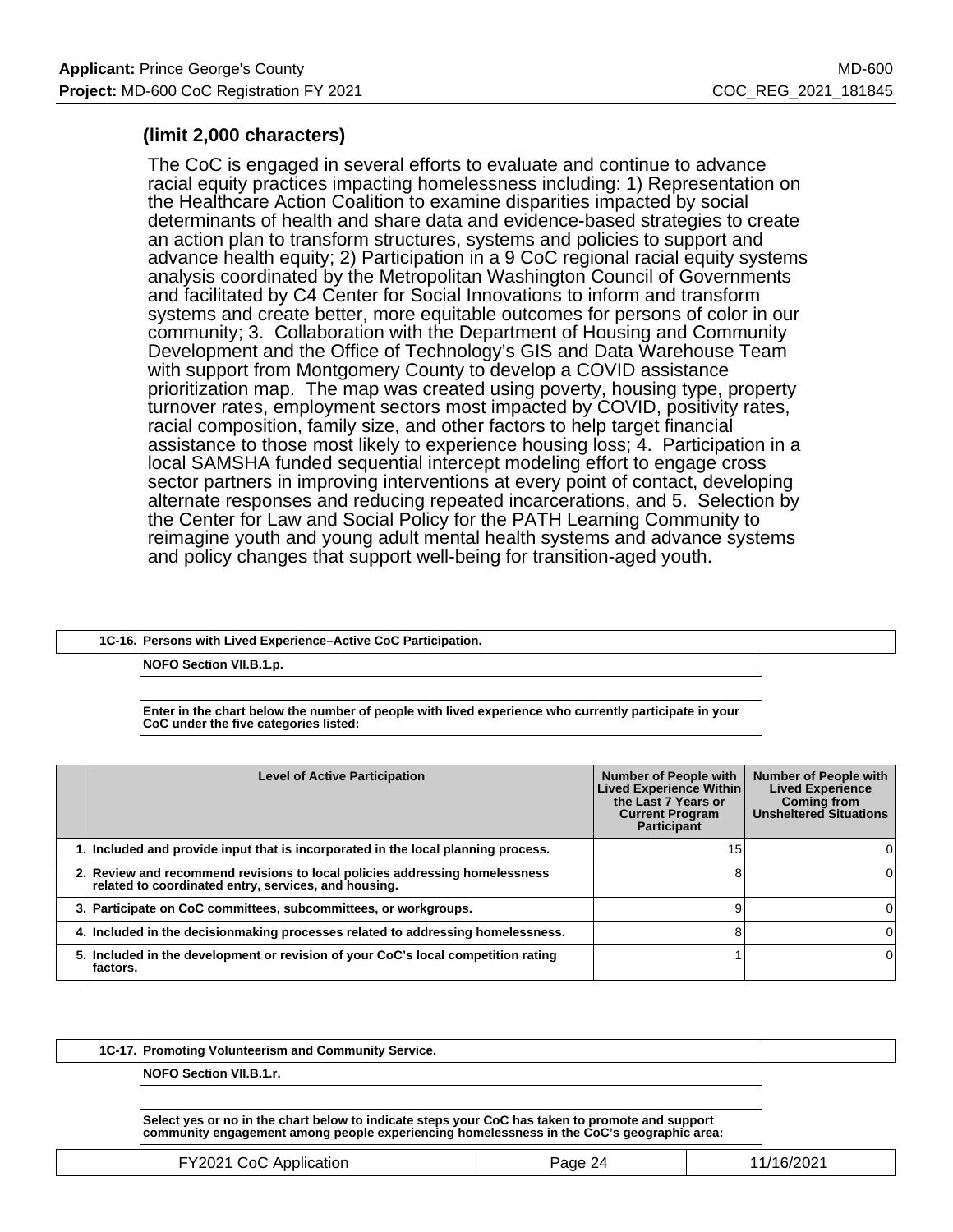| 1. The CoC trains provider organization staff on connecting program participants and people experiencing<br>homelessness with education and job training opportunities.                                                                                                                                                                                               | Yes |
|-----------------------------------------------------------------------------------------------------------------------------------------------------------------------------------------------------------------------------------------------------------------------------------------------------------------------------------------------------------------------|-----|
| 2. The CoC trains provider organization staff on facilitating informal employment opportunities for program<br>participants and people experiencing homelessness (e.g., babysitting, housekeeping, food delivery, data<br>entry).                                                                                                                                     | Yes |
| 3. The CoC works with organizations to create volunteer opportunities for program participants.                                                                                                                                                                                                                                                                       | Yes |
| 4. The CoC works with community organizations to create opportunities for civic participation for people<br>experiencing homelessness (e.g., townhall forums, meeting with public officials).                                                                                                                                                                         | Yes |
| 5. Provider organizations within the CoC have incentives for employment and/or volunteerism.                                                                                                                                                                                                                                                                          | Yes |
| 6. Other: (limit 500 characters)                                                                                                                                                                                                                                                                                                                                      |     |
| CoC has established a youth action board comprised of youth with lived experience that have authentic<br>representation on local, state and national policy making entities driving best practices and informing policy. The<br>County is currently pursuing UNICEF "child friendly community" certification and was recognized in 2021 for its<br>work in this space | Yes |

| FY2021 CoC Application | Page 25 | 11/16/2021 |
|------------------------|---------|------------|
|------------------------|---------|------------|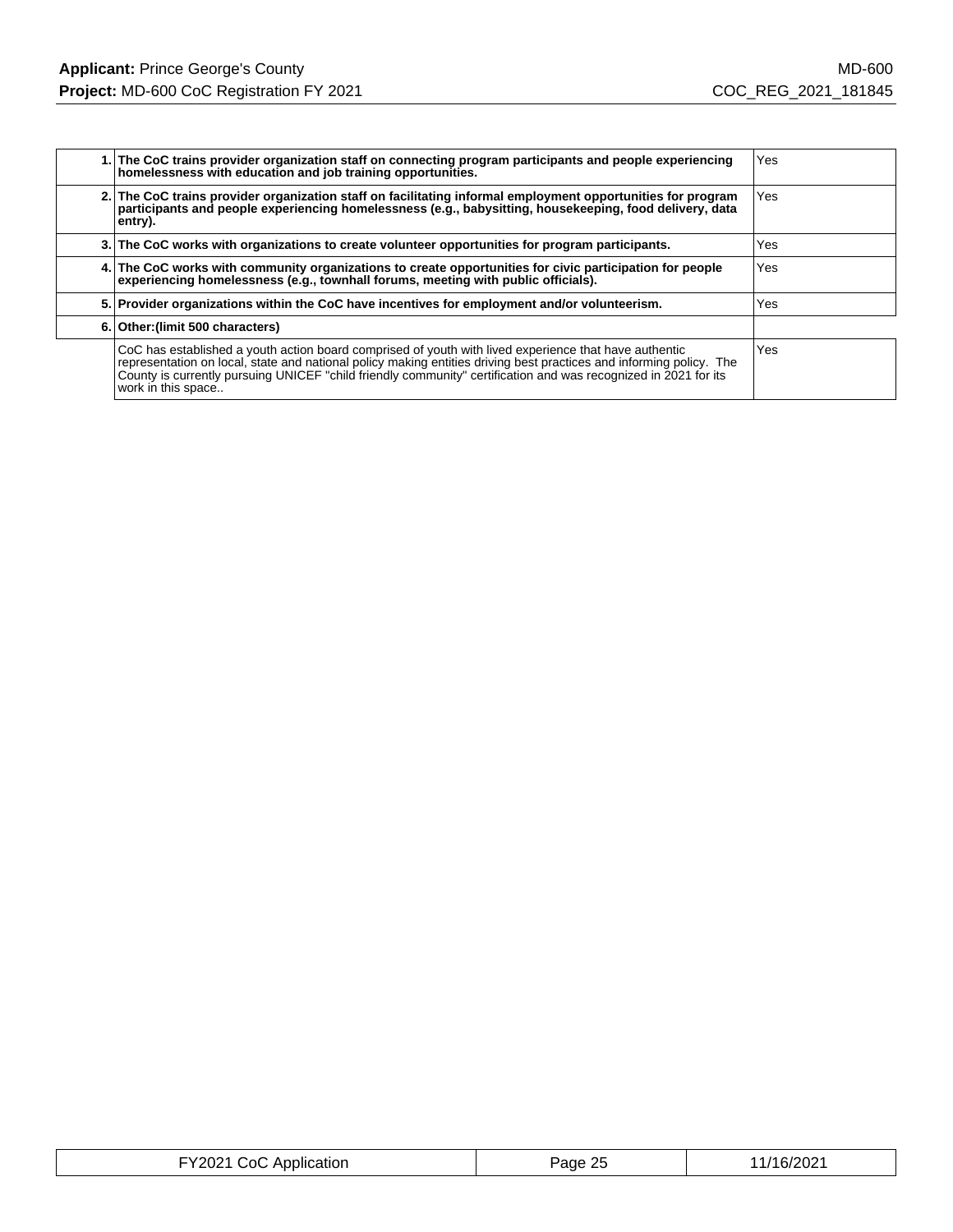# **1D. Addressing COVID-19 in the CoC's Geographic Area**

To help you complete the CoC Application, HUD published resources at https://www.hud.gov/program\_offices/comm\_planning/coc/competition, including: - Notice of Funding Opportunity (NOFO) for Fiscal Year (FY) 2021 Continuum of Care Program **Competition** 

 - FY 2021 CoC Application Detailed Instructions–essential in helping you maximize your CoC Application score by giving specific guidance on how to respond to many questions and providing specific information about attachments you must upload - 24 CFR part 578

|  | 1D-1. Safety Protocols Implemented to Address Immediate Needs of People Experiencing Unsheltered,<br>Congregate Emergency Shelter, Transitional Housing Homelessness. |  |
|--|-----------------------------------------------------------------------------------------------------------------------------------------------------------------------|--|
|  | NOFO Section VII.B.1.g.                                                                                                                                               |  |

**Describe in the field below protocols your CoC implemented during the COVID-19 pandemic to address immediate safety needs for individuals and families living in:**

| 1. unsheltered situations;            |
|---------------------------------------|
| 2. congregate emergency shelters; and |
| 3. transitional housing.              |

## **(limit 2,000 characters)**

The CoC was successful in ensuring residents experiencing homelessness were prioritized for testing and included in Priority 1 for vaccines. In addition, the CoC activated several safety protocols including:

1. Unsheltered: The CoC's street outreach (SO) team made daily sweeps, distributed PPE, hand sanitizer, hygiene kits, soap and water, and MREs, provided transportation to testing/vaccination sites, and delivered PPE and other supplies to drop in sites with shower and laundry facilities accessed by the unsheltered and operating on a modified schedule to support residents unwilling to accept shelter. New shelter beds were added and available to SO staff for immediate placement of those accepting shelter. SO members continuously stressed the importance of social distancing and personal hygiene in lowering the risk of infection during all interactions.

2. Congregate Shelters: The CoC installed temperature and sanitation stations in all congregate shelters, expanded professional cleaning to twice daily, retrofitted facilities for social distancing, established onsite COVID isolation areas and protocols, mandated masks, monitored PPEs and other sanitation supplies across providers and redistributed as needed, launched a mandatory daily health assessment for providers to track and report health status of residents, trained providers to conduct testing and provided kits, and established a quarantine hotel with meals, case management and medical monitoring for those who tested positive or were exposed.

3. Transitional housing: Residents were provided with educational materials, PPE, cleaning supplies, and ongoing access to testing/vaccines. Providers maintained regular contact with residents (more frequently for those at high risk for COVID complications) using virtual, telephonic, and in-person check-ins to

| FY2021 CoC Application | Page 26 | 11/16/2021 |
|------------------------|---------|------------|
|------------------------|---------|------------|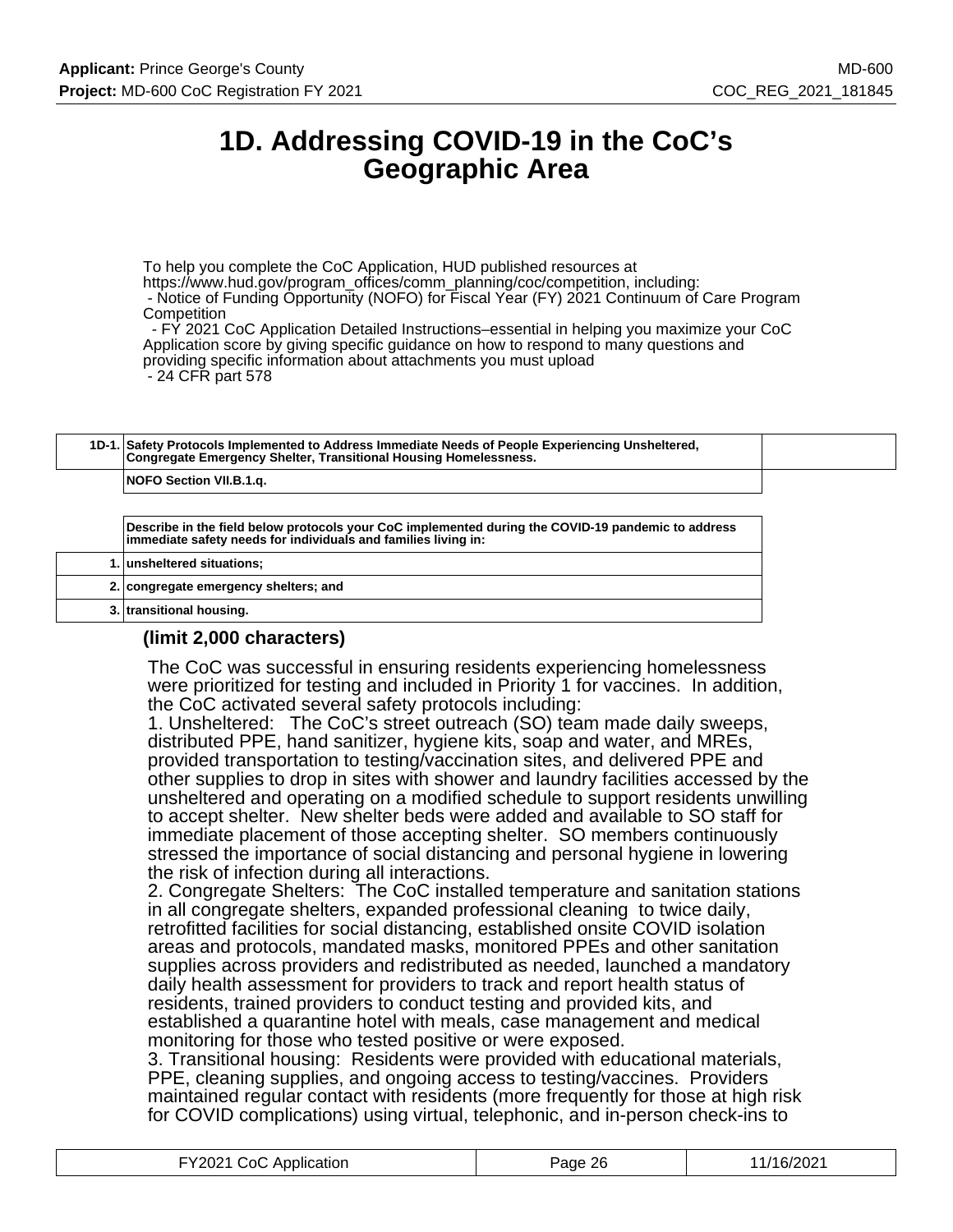ensure well-being. Residents were also assessed using the CoC's move on policy and 22 households were identified for transition creating critical vacancies for new high acuity persons needing housing.

| NOFO Section VII.B.1.q.                                                                                                                                     |                                                                                                                                                                                                                                                                                                                                                                                                                                                                                                                                                                                                                                                                                                                                                                                                                                                                                                                                                                                                                                                                                                                                                                                                                                                                                                                                                                                                                                                                                                                                                                                                                                                                                                 |  |
|-------------------------------------------------------------------------------------------------------------------------------------------------------------|-------------------------------------------------------------------------------------------------------------------------------------------------------------------------------------------------------------------------------------------------------------------------------------------------------------------------------------------------------------------------------------------------------------------------------------------------------------------------------------------------------------------------------------------------------------------------------------------------------------------------------------------------------------------------------------------------------------------------------------------------------------------------------------------------------------------------------------------------------------------------------------------------------------------------------------------------------------------------------------------------------------------------------------------------------------------------------------------------------------------------------------------------------------------------------------------------------------------------------------------------------------------------------------------------------------------------------------------------------------------------------------------------------------------------------------------------------------------------------------------------------------------------------------------------------------------------------------------------------------------------------------------------------------------------------------------------|--|
|                                                                                                                                                             |                                                                                                                                                                                                                                                                                                                                                                                                                                                                                                                                                                                                                                                                                                                                                                                                                                                                                                                                                                                                                                                                                                                                                                                                                                                                                                                                                                                                                                                                                                                                                                                                                                                                                                 |  |
|                                                                                                                                                             | Describe in the field below how your CoC improved readiness for future public health emergencies.                                                                                                                                                                                                                                                                                                                                                                                                                                                                                                                                                                                                                                                                                                                                                                                                                                                                                                                                                                                                                                                                                                                                                                                                                                                                                                                                                                                                                                                                                                                                                                                               |  |
| (limit 2,000 characters)                                                                                                                                    |                                                                                                                                                                                                                                                                                                                                                                                                                                                                                                                                                                                                                                                                                                                                                                                                                                                                                                                                                                                                                                                                                                                                                                                                                                                                                                                                                                                                                                                                                                                                                                                                                                                                                                 |  |
| public health emergencies including but not limited to:<br>need.<br>a health crisis.<br>infection.<br>of crisis.<br>inequitable system access restrictions. | The COVID-10 public health emergency challenged the CoC to make critical<br>shifts in policies, protocols, sheltering structures and overall operations that<br>significantly improve the ability of the homeless system to respond to future<br>a. Stronger ties with public health agencies, federally qualified health centers,<br>and other healthcare partners for testing, treatment, and follow up.<br>b. New screening, disease tracking, and contact tracing protocols across all<br>levels of the CoC and increased communication among and with providers in<br>order to ensure that information and supplies were being distributed to those in<br>c. Standardized communication system for ensuring all stakeholders receive<br>timely and appropriate information on disease prevention, community spread,<br>testing and vaccine resources, and assistance programs.<br>d. Permanent identification of homeless populations as a priority for response in<br>e. Permanent building modifications to existing shelter facilities that provide for<br>long term improved social distancing and isolation areas and permanent<br>upgrade of cleaning and sanitation contracts to reduce future spread of<br>f. Modifications to the Coordinated Entry System and HMIS data tracking that<br>make them more responsive to the needs of the homeless and the CoC in times<br>g. Increased emphasis on low-barrier shelter permanently eliminating<br>h. Acquisition of a non-congregate facility to permanently expand shelter beds<br>for overflow and hypothermic sheltering responses (Anticipated 2022).<br>i. Redesign of existing shelter expansion plans to reduce reliance on |  |
| congregate sheltering (Anticipated 2023).                                                                                                                   |                                                                                                                                                                                                                                                                                                                                                                                                                                                                                                                                                                                                                                                                                                                                                                                                                                                                                                                                                                                                                                                                                                                                                                                                                                                                                                                                                                                                                                                                                                                                                                                                                                                                                                 |  |
| $1D-3.$                                                                                                                                                     | j. Improved access to $-$ and use of $-$ technology to deliver services.                                                                                                                                                                                                                                                                                                                                                                                                                                                                                                                                                                                                                                                                                                                                                                                                                                                                                                                                                                                                                                                                                                                                                                                                                                                                                                                                                                                                                                                                                                                                                                                                                        |  |
| CoC Coordination to Distribute ESG Cares Act (ESG-CV) Funds.<br><b>NOFO Section VII.B.1.q</b>                                                               |                                                                                                                                                                                                                                                                                                                                                                                                                                                                                                                                                                                                                                                                                                                                                                                                                                                                                                                                                                                                                                                                                                                                                                                                                                                                                                                                                                                                                                                                                                                                                                                                                                                                                                 |  |

**Describe in the field below how your CoC coordinated with ESG-CV recipients to distribute funds to address:**

**1. safety measures; 2. housing assistance;**

**3. eviction prevention;**

| FY2021 CoC Application | Page 27 | 11/16/2021 |
|------------------------|---------|------------|
|------------------------|---------|------------|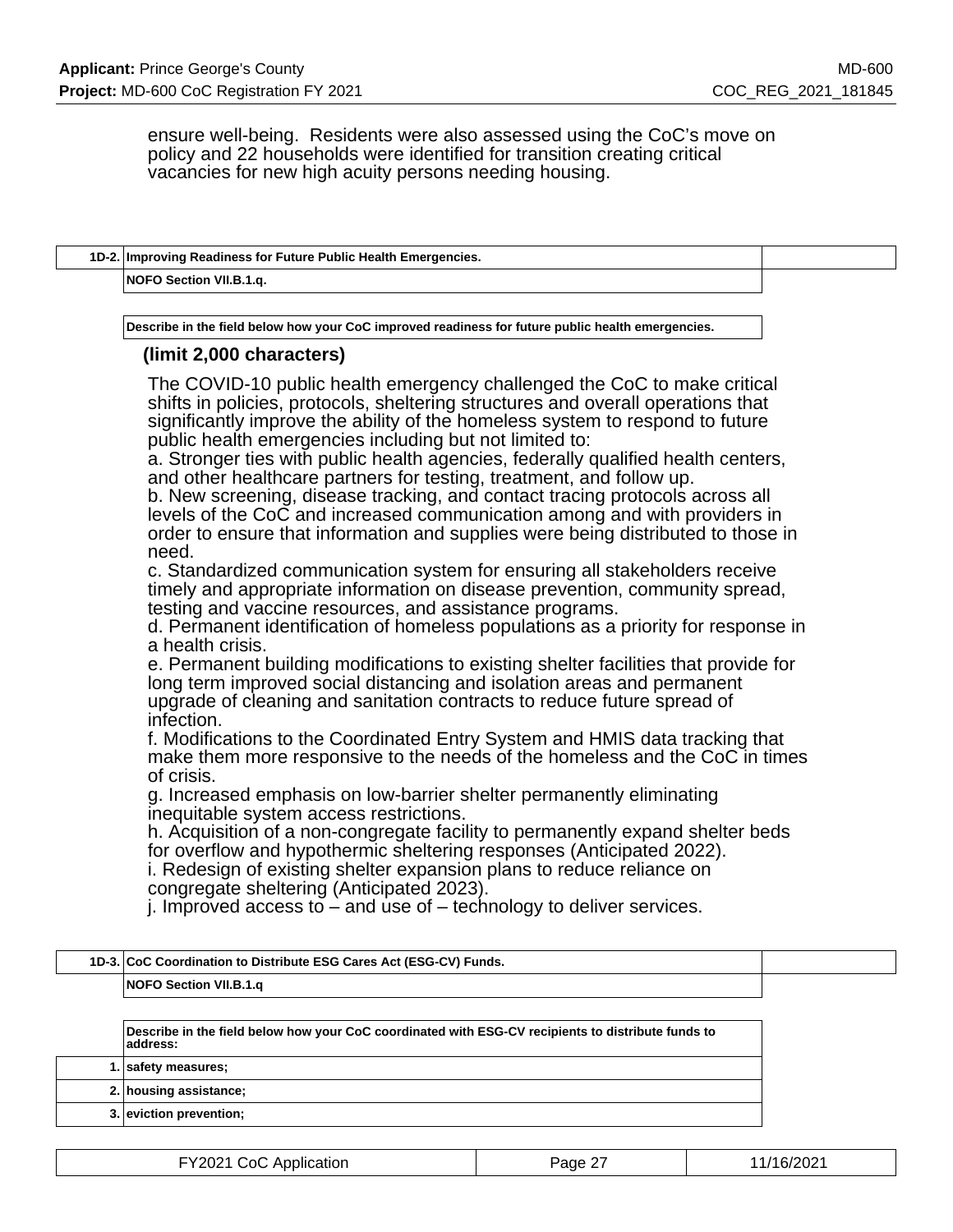**4. healthcare supplies; and**

**5. sanitary supplies.**

#### **(limit 2,000 characters)**

The CoC Lead is the sub-recipient for 100% of the ESG-CV funds and was able to deploy these funds in combination with other local resources to maximize utilization in the CoC's overall responses including but not limited to the following focus areas:

1. Safety measures: The CoC used a combination of ESG-CV, CRF, State and County funds to provide non-congregate shelter for persons experiencing an episode of homelessness, at high risk of COVID-19 infection and complications, and COVID POS/PUI medical beds. ESG-CV funds were also used for Street Outreach expansion to ensure unsheltered persons had immediate access to PPEs, Food, Medical treatment and shelter.

2. Housing Assistance: The CoC used a combination of ESG-CV, CRF, and State and County funds to provide rapid rehousing assistance. In addition, the CoC used ESG-CV funds to provide rapid relocation assistance and post placement stabilization case management to residents impacted by COVID who were mapped by the Coordinated Entry System to EHV, Public Housing, and other set aside voucher programs.

3. Eviction Prevention: The CoC used a combination of ESG-CV and CRF in the first several months of the pandemic to address persons at imminent risk of housing destabilization and operated a consortium of experienced providers to assist customers and landlords with expediting the application process. This element of the CoC ESG-CV response system ceased when other funds became readily available for this purpose.

4. Healthcare supplies: The CoC did not use ESG-CV funds for this purpose as other funds were available.

5. Sanitary supplies: The CoC did not use ESG-CV funds for this purpose as other funds were available.

| 1D-4. CoC Coordination with Mainstream Health. |  |
|------------------------------------------------|--|
| NOFO Section VII.B.1.g.                        |  |
|                                                |  |

**Describe in the field below how your CoC coordinated with mainstream health (e.g., local and state health agencies, hospitals) during the COVID-19 pandemic to:**

**1. decrease the spread of COVID-19; and**

**2. ensure safety measures were implemented (e.g., social distancing, hand washing/sanitizing, masks).**

### **(limit 2,000 characters)**

1. The CoC worked at several intercept points to actively slow the spread of COVID, including: a. Participation on 2 County COVID workgroups (Populations Experiencing Vulnerabilities and the Ad Hoc Vaccine Working Group) which provided cross-sector collaboration ensuring equity of access by vulnerable populations and regular updates on positivity rates, changes in safety protocols, and new testing/vaccination resources; b. onsite forums by hospital systems for sheltered residents to receive information and ask vaccination questions in a no-judgment zone, onsite testing, and vaccination appointment prioritization; c. a health department liaison to support CoC responses to outbreaks, expedite test results, and assist with hospital care coordination; d. provision of non-congregate COVID POS/PUI beds for homeless and other residents referred by hospitals and health agencies that

| FY2021 CoC Application | Page 28 | 11/16/2021 |
|------------------------|---------|------------|
|------------------------|---------|------------|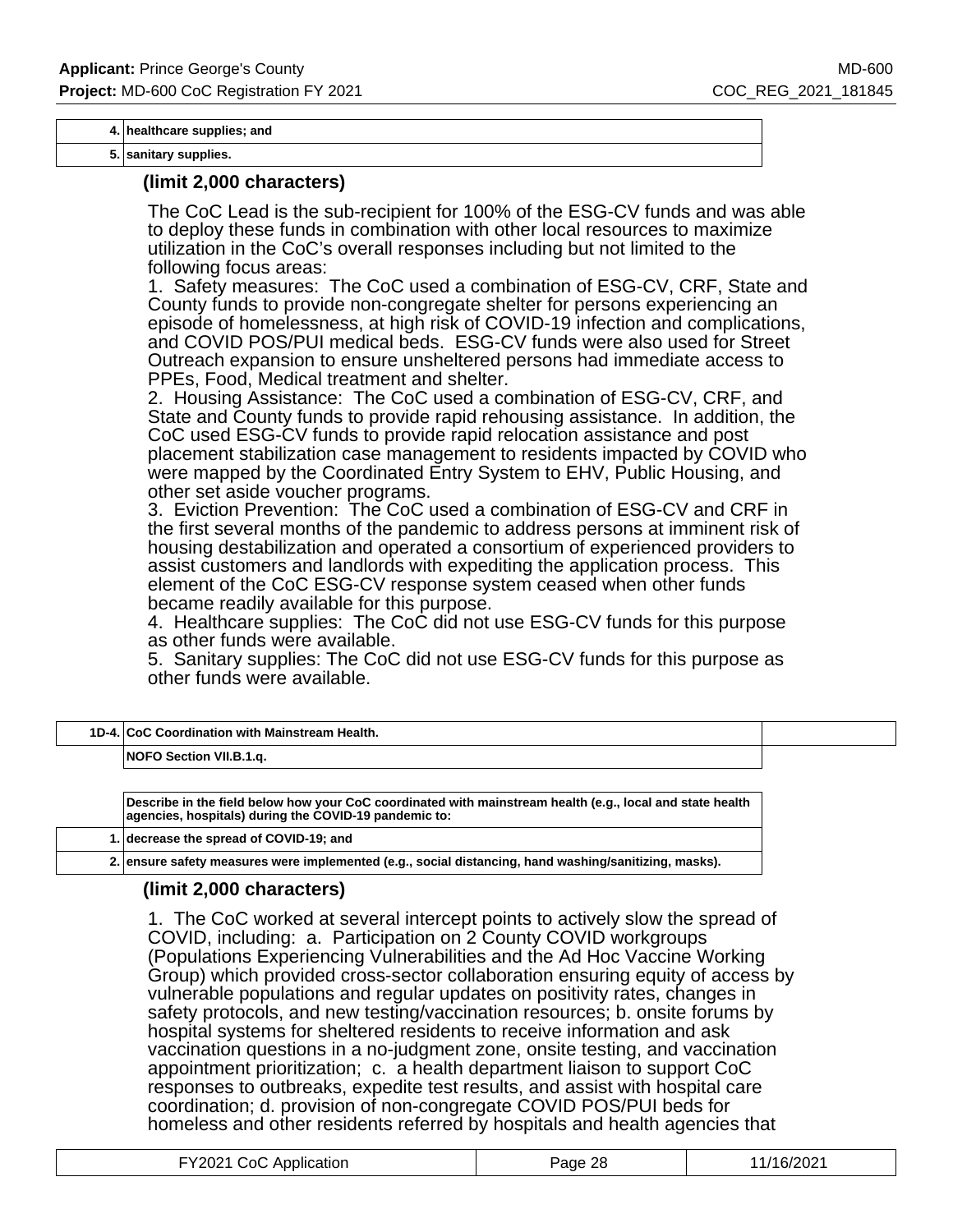could not quarantine in place; e. replacement of church based shelters with non-congregate hotels to reduce person to person contact; and f. reduced bed counts in county operated shelters while facility modifications were made to comply with CDC guidance. Maryland also approved a Special Affordable Care Act (ACA) Enrollment period for COVID-19 and the CoC worked closely with its' ACA navigators to ensure that all eligible uninsured homeless persons were enrolled.

2. The CoC instituted COVID protocols for street outreach teams, provider staff and residents including: a. Daily temperature checks and health assessments (more frequent if entering multiple times), mandatory masks, distribution of PPE, public signage providing CDC guidance on preventing the spread including hand-washing protocols, daily sanitizing of facilities, single user vehicle assignments, onsite testing with isolation areas, protocols for continuity of operations when staff test positive or are exposed, and emergency relocation procedures for off-site quarantine when needed. Protocols are periodically revised to ensure consistency and efficacy throughout the CoC.

| 1D-5. Communicating Information to Homeless Service Providers.                                                                      |
|-------------------------------------------------------------------------------------------------------------------------------------|
| NOFO Section VII.B.1.g.                                                                                                             |
|                                                                                                                                     |
| Describe in the field below how your CoC communicated information to homeless service providers<br>during the COVID-19 pandemic on: |
| 1. safety measures;                                                                                                                 |
| 2. changing local restrictions; and                                                                                                 |
|                                                                                                                                     |

**3. vaccine implementation.**

### **(limit 2,000 characters)**

The CoC utilized its member listserv to communicate relevant general public health information as it became available and hosted virtual meetings (daily in the beginning and then reducing in frequency based on need) to coordinate services and communicate operational protocols and other critical information to its direct provider network. These latter meetings also created a forum for providers to share information and resources and to present challenges and brainstorm solutions. Focus areas included:

1. Safety Measures: CoC guidance was provided regarding mandatory health screenings (which included a decision tool for responding to the results) and recommendations for site specific response protocols based on facility layouts. Minimum standards for PPE, cleaning/sanitizing supplies and other critical items were established and regular inventory reviews done to ensure equity in distribution of limited supplies. All providers were trained to administer COVID rapid tests and maintain kits onsite. Additional guidance from HUD, the Maryland Department of Health, and the region's Council of Governments was shared at these meetings along with emerging best practices from neighboring CoC's.

2. Changing local restrictions: The CoC followed local restrictions issued by the County Executive and all providers were registered for the County listserv and received notifications in real time.

3. Vaccine Implementation: The CoC worked with the Health Department to secure set aside vaccination dates for the shelters and coordinated scheduling of appointments and transportation with the providers for residents and staff. Vaccine campaigns and clinics were also held onsite to ensure providers and residents could ask questions and easily access the vaccine. Finally, the CoC

| FY2021 CoC Application | Page 29 | 11/16/2021 |
|------------------------|---------|------------|
|------------------------|---------|------------|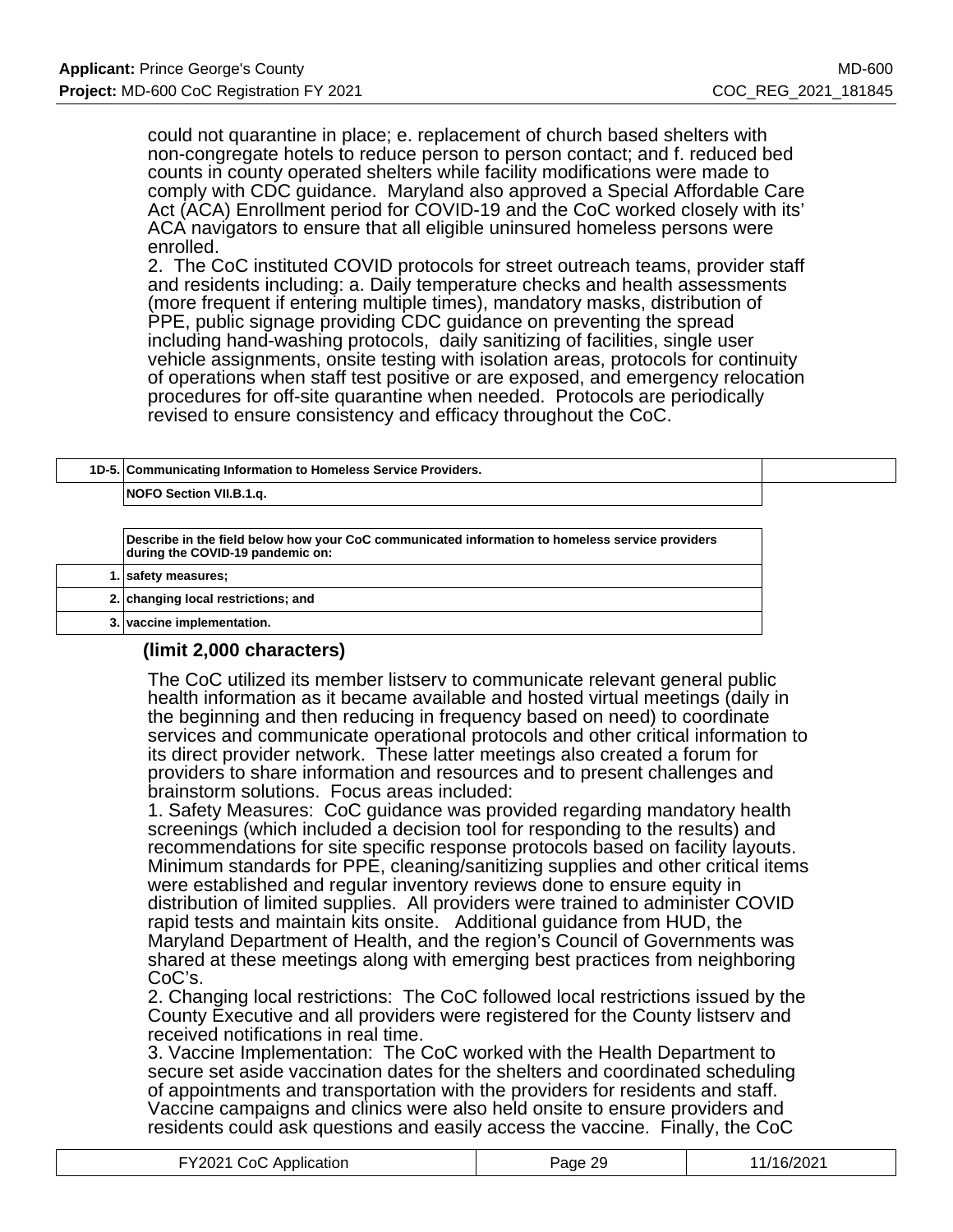partnered with the National Council of Negro Women's Good Health WINs and Uber to provide free rides for the homeless to future COVID appointments for medical treatment, testing and vaccination.

## **1D-6. Identifying Eligible Persons Experiencing Homelessness for COVID-19 Vaccination. NOFO Section VII.B.1.q.**

**Describe in the field below how your CoC identified eligible individuals and families experiencing homelessness for COVID-19 vaccination based on local protocol.**

### **(limit 2,000 characters)**

The County identified individuals and families experiencing homelessness as a priority 1 population for county-wide COVID-19 vaccination efforts and were therefore automatically eligible and did not have to "qualify". Prior to vaccines being available, the CoC worked with all providers in the homeless system to compile a list of residents who should have access and a system of regular health check-ins was implements. Once vaccines were available, the CoC coordinated with the health department to schedule appointments in blocks of days with the first set targeted for emergency shelters, followed by residents is all other programs with heightened risk of COVID complications due to age and/or pre-existing conditions, followed by all other homeless persons. Slots were set aside in each block for unsheltered homeless ensure immediate access as needed. Vaccines are readily available and the CoC continues to encourage unvaccinated persons to schedule an appointment to receive the vaccine.

| 1D-7. Addressing Possible Increases in Domestic Violence. |  |
|-----------------------------------------------------------|--|
| NOFO Section VII.B.1.e.                                   |  |

**Describe in the field below how your CoC addressed possible increases in domestic violence calls for assistance due to requirements to stay at home, increased unemployment, etc. during the COVID-19 pandemic.**

### **(limit 2,000 characters)**

The CoC did not see an increase in DV requests for emergency shelter however the CoC's homeless hotline provider also operates the County's 211 and DV hotline so survivor calls for assistance are triaged for immediate CoC and DV specific housing supports throughout the community. In addition, that same provider also operates the County's safe house and coordinates with the CoC's coordinated entry team to refer survivors for rapid rehousing or other higher acuity housing supports as needed. Finally, most DV community providers have representation on the CoC and are otherwise versed in protocols for accessing system resources helping to ensure that regardless of the entry point, survivors can be quickly connected to the services they need.

| 1D-8. Adjusting Centralized or Coordinated Entry System. |         |            |
|----------------------------------------------------------|---------|------------|
| FY2021 CoC Application                                   | Page 30 | 11/16/2021 |
|                                                          |         |            |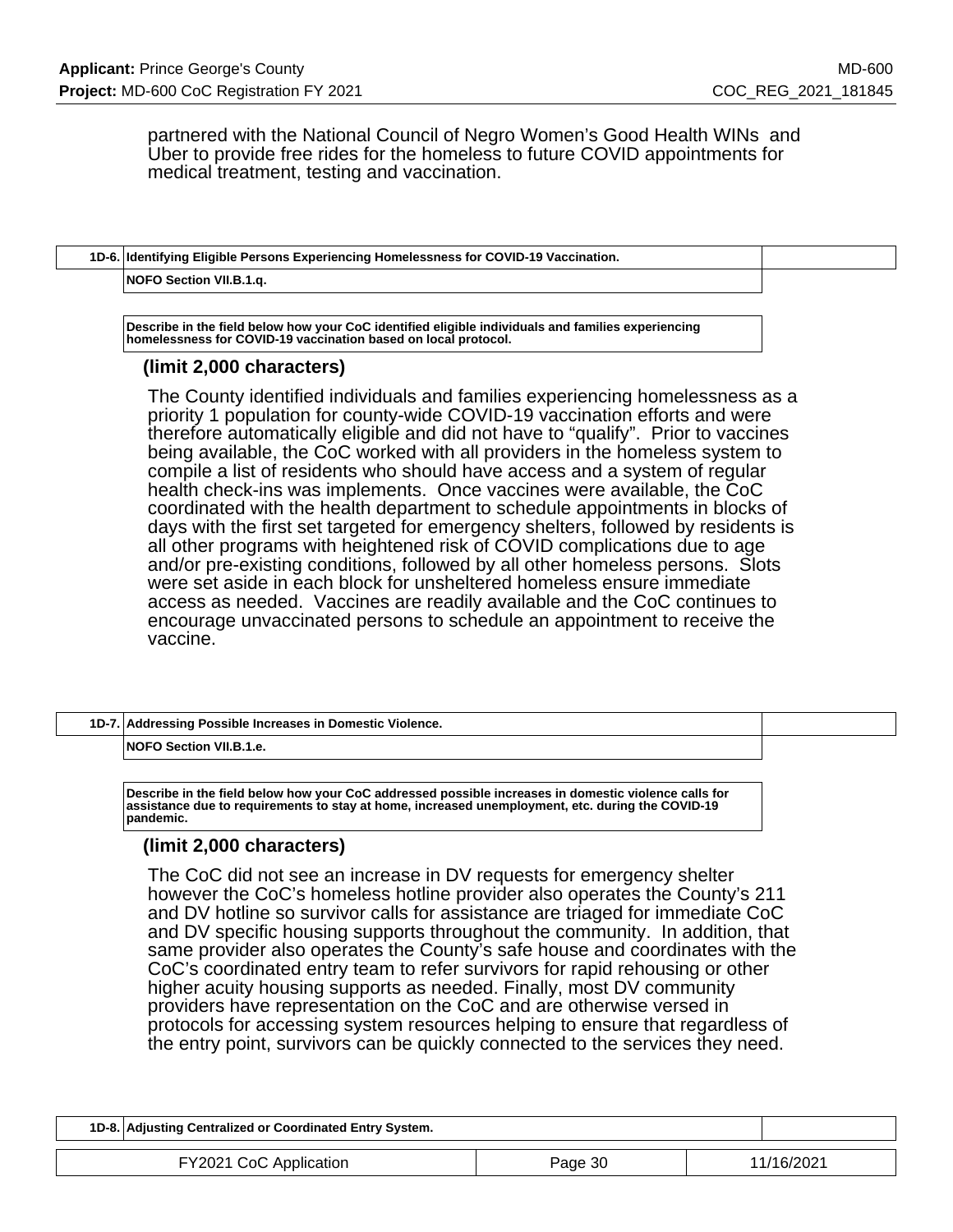**NOFO Section VII.B.1.n.**

**Describe in the field below how your CoC adjusted its coordinated entry system to account for rapid changes related to the onset and continuation of the COVID-19 pandemic.**

## **(limit 2,000 characters)**

The COC responded to HUD's expectations to prioritize persons at risk of adverse impacts due to COVID-19 by supplementing, and eventually replacing, the VI-SPDAT the primary vulnerability assessment tool with a locally developed Composite Score Index (CSI). The CSI produces a vulnerability score from HMIS data which prioritizes non-health related criteria (like length of time homeless and current living situation) but was specifically tuned to prioritize the most vulnerable COVID-19 populations, such as people over 54 and those with chronic health conditions, multiple health conditions, compromised immune systems, and other physical disabilities. The CSI was initially developed by the Coordinated Entry Steering Committee (CESC) and then modified and ratified by the full CoC to ensure prioritization of the most vulnerable COVID-19 populations. In addition to the functional adaptations which were made to the prioritization process, the CoC also made structural changes to ensure that necessary adaptations could be made to policy and procedures in a timely manner in response to new or changing circumstances in any health emergency. The CoC made and ratified changes to the Coordinated Entry Policy which allows the CESC to make emergency policy amendments in response to changing circumstances, with those changes being ratified at the subsequent meeting of the whole CoC and incorporated permanently into the CE policy if necessary.

| FY2021 CoC Application | Page 31 | 11/16/2021 |
|------------------------|---------|------------|
|------------------------|---------|------------|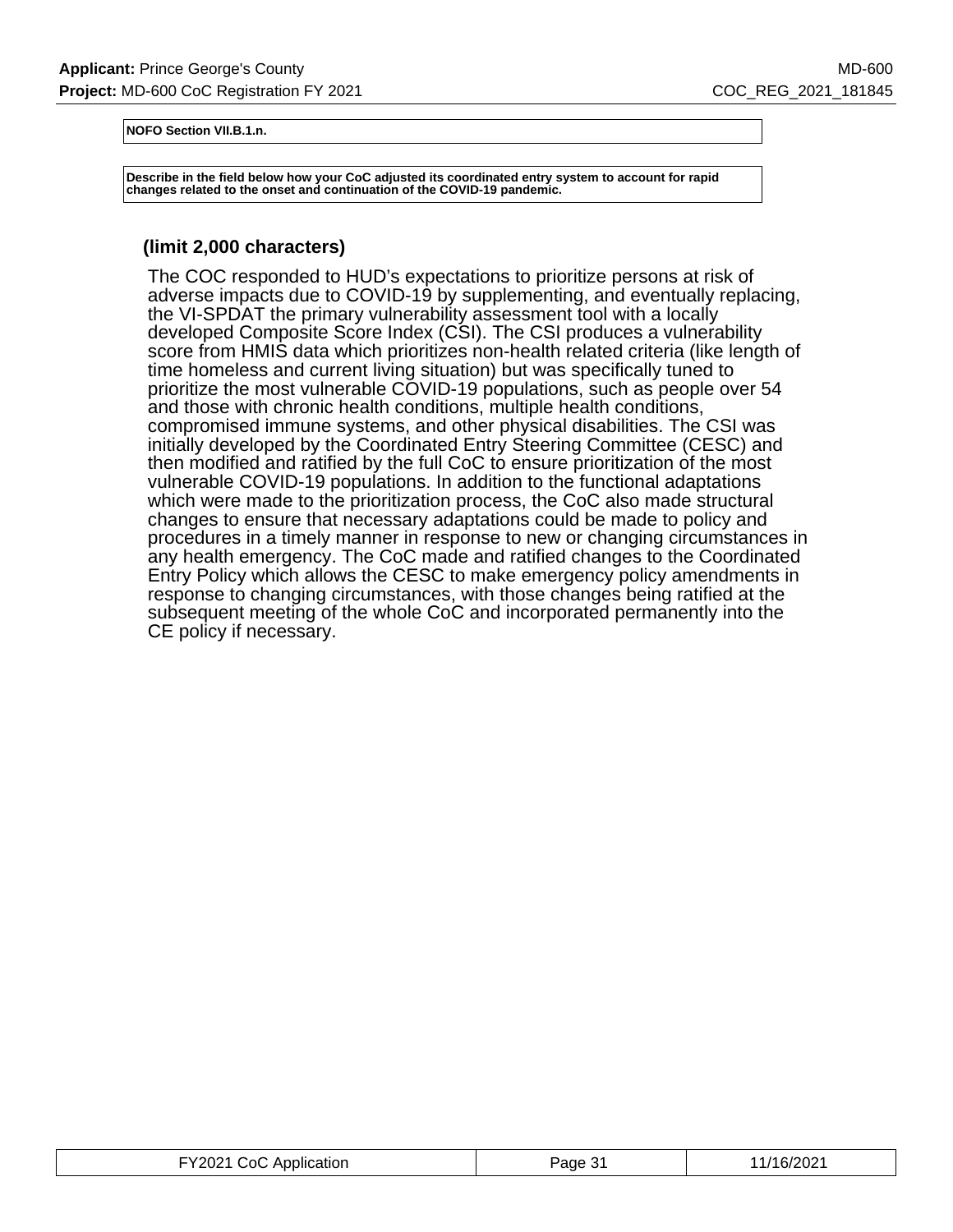# **1E. Project Capacity, Review, and Ranking–Local Competition**

To help you complete the CoC Application, HUD published resources at https://www.hud.gov/program\_offices/comm\_planning/coc/competition, including: - Notice of Funding Opportunity (NOFO) for Fiscal Year (FY) 2021 Continuum of Care Program **Competition** 

 - FY 2021 CoC Application Detailed Instructions–essential in helping you maximize your CoC Application score by giving specific guidance on how to respond to many questions and providing specific information about attachments you must upload - 24 CFR part 578

| 1E-1. Announcement of 30-Day Local Competition Deadline–Advance Public Notice of How Your CoC Would<br>Review, Rank, and Select Projects. You Must Upload an Attachment to the 4B. Attachments Screen. |  |
|--------------------------------------------------------------------------------------------------------------------------------------------------------------------------------------------------------|--|
| NOFO Section VII.B.2.a. and 2.g.                                                                                                                                                                       |  |

| 1. Enter the date your CoC published the 30-day submission deadline for project applications for your CoC's<br>local competition.                                | 09/28/2021 |
|------------------------------------------------------------------------------------------------------------------------------------------------------------------|------------|
| 2. Enter the date your CoC publicly posted its local scoring and rating criteria, including point values, in advance<br>of the local review and ranking process. | 10/01/2021 |

| 1E-2. Project Review and Ranking Process Your CoC Used in Its Local Competition. You Must Upload an<br>Attachment to the 4B. Attachments Screen. We use the response to this question as a factor when<br>determining your CoC's eligibility for bonus funds and for other NOFO criteria listed below. |  |
|--------------------------------------------------------------------------------------------------------------------------------------------------------------------------------------------------------------------------------------------------------------------------------------------------------|--|
| NOFO Section VII.B.2.a., 2.b., 2.c., and 2.d.                                                                                                                                                                                                                                                          |  |

**Select yes or no in the chart below to indicate how your CoC ranked and selected project applications during your local competition:**

| 1. Established total points available for each project application type.                                                                                                                                                                                                                                                                     | Yes  |
|----------------------------------------------------------------------------------------------------------------------------------------------------------------------------------------------------------------------------------------------------------------------------------------------------------------------------------------------|------|
| 2. At least 33 percent of the total points were based on objective criteria for the project application (e.g., cost  Yes<br>effectiveness, timely draws, utilization rate, match, leverage), performance data, type of population served<br>(e.g., DV, youth, Veterans, chronic homelessness), or type of housing proposed (e.g., PSH, RRH). |      |
| 3. At least 20 percent of the total points were based on system performance criteria for the project<br>application (e.g., exits to permanent housing destinations, retention of permanent housing, length of time<br>homeless, returns to homelessness).                                                                                    | Yes  |
| 4. Used data from a comparable database to score projects submitted by victim service providers.                                                                                                                                                                                                                                             | l No |
| 5. Used objective criteria to evaluate how projects submitted by victim service providers improved safety for<br>the population they serve.                                                                                                                                                                                                  | lYes |
| 6. Used a specific method for evaluating projects based on the CoC's analysis of rapid returns to permanent  Yes<br>housing.                                                                                                                                                                                                                 |      |

| 1E-2a. Project Review and Ranking Process–Addressing Severity of Needs and Vulnerabilities. |         |            |
|---------------------------------------------------------------------------------------------|---------|------------|
| FY2021 CoC Application                                                                      | Page 32 | 11/16/2021 |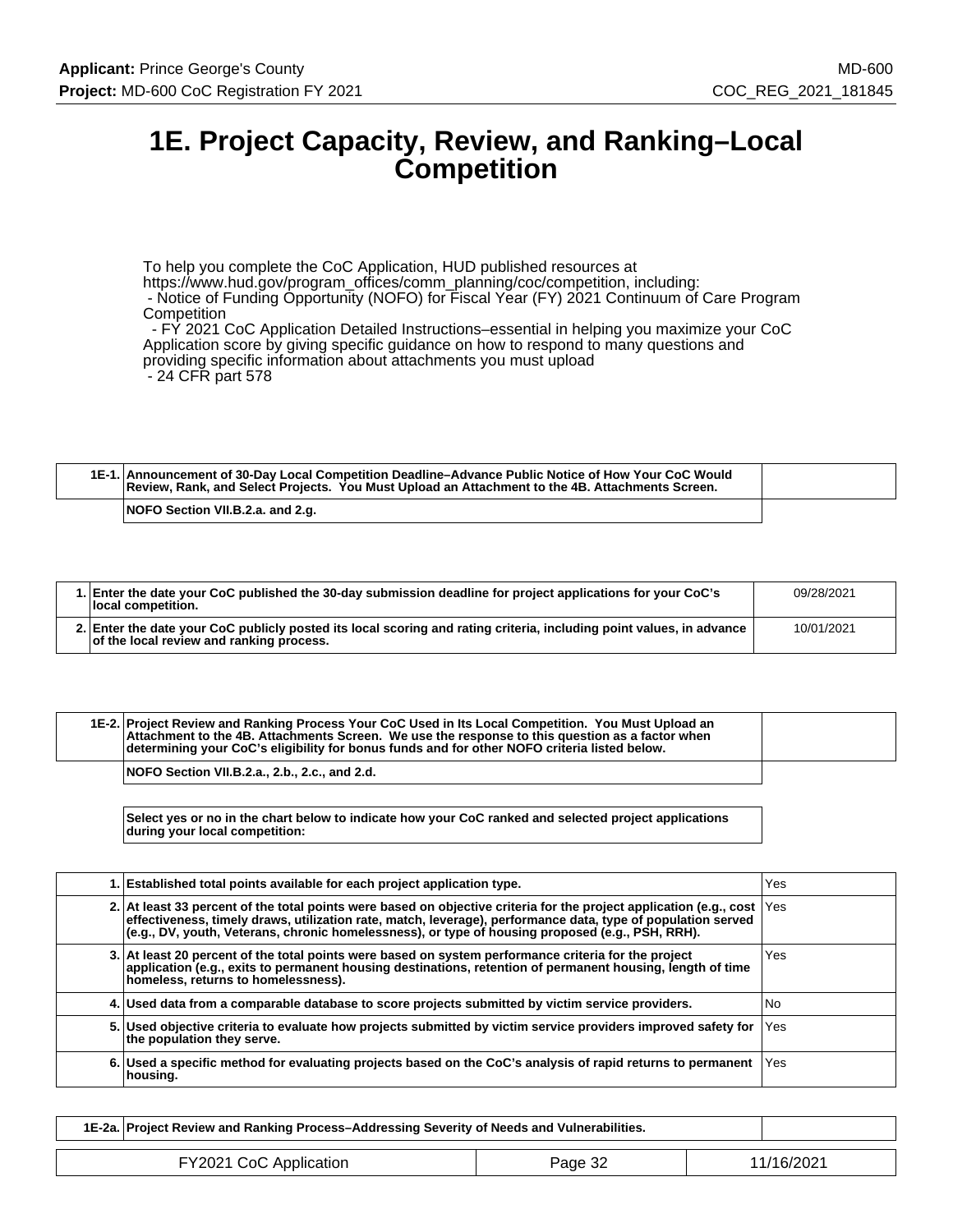**NOFO Section VII.B.2.d.**

| Describe in the field below how your CoC reviewed, scored, and selected projects based on:                                                                                                                                    |
|-------------------------------------------------------------------------------------------------------------------------------------------------------------------------------------------------------------------------------|
| 1. the specific severity of needs and vulnerabilities your CoC considered when ranking and selecting<br>projects; and                                                                                                         |
| 2. considerations your CoC gave to projects that provide housing and services to the hardest to serve<br>populations that could result in lower performance levels but are projects your CoC needs in its<br>qeographic area. |

### **(limit 2,000 characters)**

1. The CoC's Review and Ranking Committee used two years of HMIS performance data and HMIS report cards, Coordinated Entry and contract monitoring reports, APRs, the project application and addendum, and documents provided by the providers to review fiscal soundness, cost effectiveness, housing and capacity, services and policies, data quality, and performance outcomes of all projects. A ranking tool, approved by the HSP, that accounted for the severity of needs and vulnerabilities of populations served was used to review, score and rank projects. Scored elements included percentages of those served with significant chronicity, systems involvement (i.e., high utilization of crisis and emergency services including hospitals, jails & psychiatric facilities) and /or more than one disability. The demand for the service and programmatic barriers to serving the homeless were also taken into consideration during the ranking process with low barrier programs and those programs providing services to higher need populations, including unsheltered persons or people with zero income at entry, receiving higher scores.

2. Recognizing that people with severe needs can be more difficult to serve and that the CoC needs more programs that are equipped to effectively serve this population, programs serving or proposing to serve a high percentage of people with severe high needs were awarded additional points in the ranking process. In addition, the CoC scoring criteria allocated escalating point values by project type for applications that addressed certain vulnerabilities and severity of needs. The CoC ranking panel was made up of subject matter experts in key CoC priority areas (i.e.; re-entry, and behavioral health) whose experiences allowed them to fully evaluate services offered by the applicants.

| 1E-3. Promoting Racial Equity in the Local Review and Ranking Process. |  |
|------------------------------------------------------------------------|--|
| NOFO Section VII.B.2.e.                                                |  |

| Describe in the field below how your CoC:                                                                                                                                                                                                                             |
|-----------------------------------------------------------------------------------------------------------------------------------------------------------------------------------------------------------------------------------------------------------------------|
| 1. obtained input and included persons of different races, particularly those over-represented in the local<br>homelessness population, when determining the rating factors used to review project applications;                                                      |
| 2. included persons of different races, particularly those over-represented in the local homelessness<br>population, in the review, selection, and ranking process;                                                                                                   |
| 3. rated and ranked projects based on the degree to which their program participants mirror the homeless<br>population demographics (e.g., considers how a project promotes racial equity where individuals and<br>families of different races are over-represented). |

### **(limit 2,000 characters)**

1. The CoC serves the largest community of color in the Country. Its members and leadership are representative of that diversity and collectively determine the funding priorities and rating factors for the CoC competition.

2. The CoC's Review and Ranking Committed was comprised of 50% persons

| FY2021 CoC Application | Page 33 | 11/16/2021 |
|------------------------|---------|------------|
|------------------------|---------|------------|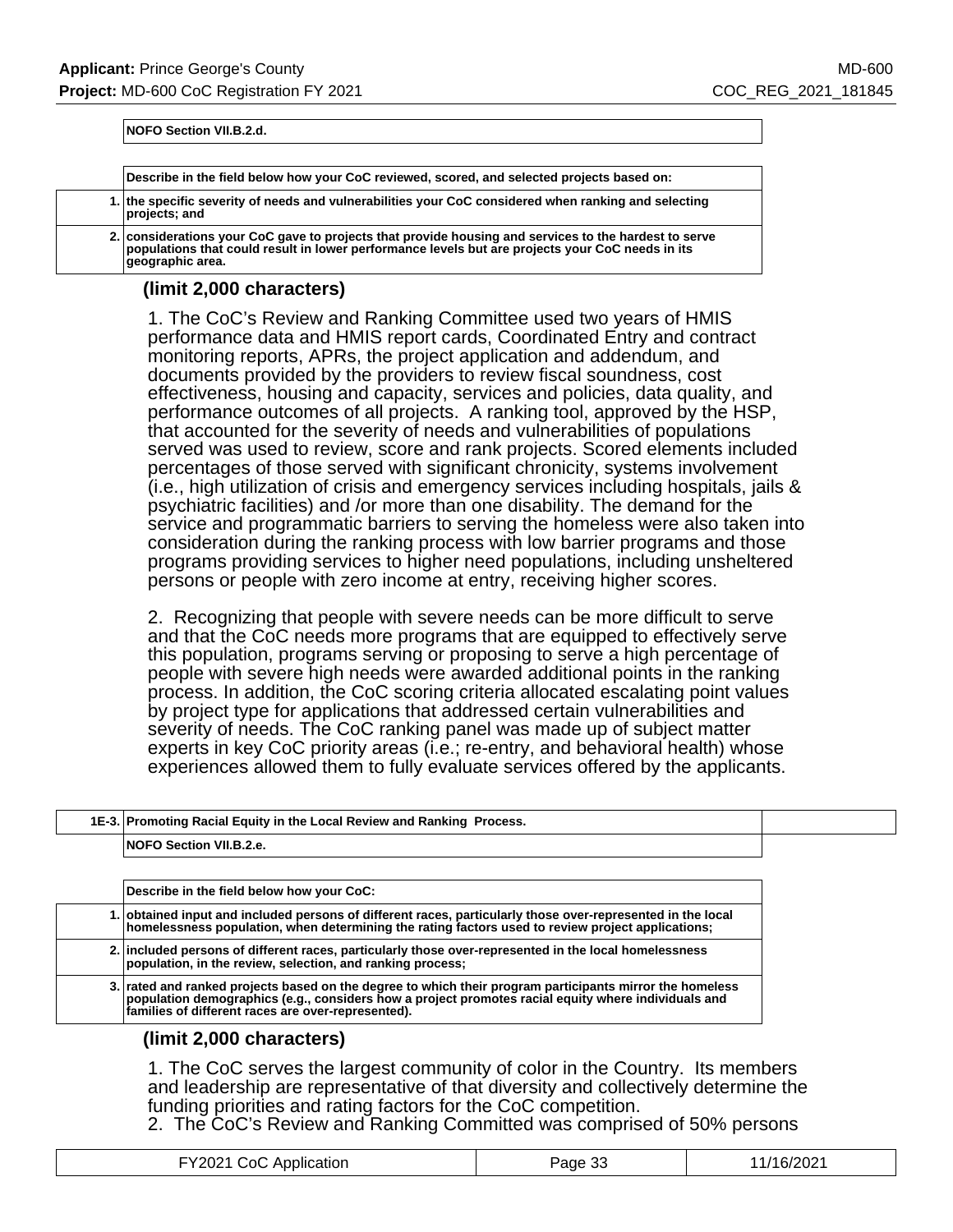of color and persons with lived experience to ensure diversity of perspectives when ranking. In addition, ranking panel members brought a wide variety of subject matter expertise to the process, representing critical CoC subpopulation priorities including returning citizens, systems connected and other UHY youth, chronic homeless, those with significant health and behavioral health challenges and subsidized housing programs.

3. The Review and Ranking Committee used several racial equity factors to review, score and select projects in the 2021 competition, including a weighted focus on participant diversity and alignment with the demographics of the County's homeless population, diverse representation in managerial and leadership positions, and established mechanisms for receiving and incorporating feedback from over / under represented participants into program policies and practices.

### **1E-4. Reallocation–Reviewing Performance of Existing Projects. We use the response to this question as a factor when determining your CoC's eligibility for bonus funds and for other NOFO criterion below.**

**NOFO Section VII.B.2.f.**

| Describe in the field below:                                                                                                                                            |
|-------------------------------------------------------------------------------------------------------------------------------------------------------------------------|
| 1. your CoC's reallocation process, including how your CoC determined which projects are candidates for<br>reallocation because they are low performing or less needed; |
| 2. whether your CoC identified any projects through this process during your local competition this year;                                                               |
| 3. Whether your CoC reallocated any low performing or less needed projects during its local competition this<br>vear;                                                   |
| 4. why your CoC did not reallocate low performing or less needed projects during its local competition this<br>year, if applicable; and                                 |
| 5. how your CoC communicated the reallocation process to project applicants.                                                                                            |

## **(limit 2,000 characters)**

1. The CoC uses reallocation as one of many tools to continuously realign system resources with community needs to improve overall CoC performance and has a written reallocation policy. CoC Program funds may be reallocated either by a voluntary process or by a competitive system transformation process that prioritizes higher need projects and/or eliminates lower performing programs. CoC determination of lower performing programs is made based on an evaluation of the following criteria: Project performance against CoC system performance measures, Bed utilization, Cost effectiveness, HMIS participation and data quality, and Grants management. The CoC reallocation policy is reviewed annually and was last updated and approved by the full CoC membership during a monthly CoC plenary meeting on 10/1/21 and publicly posted on the County website.

2. The CoC identified one project subject to reallocation during the 2021 local competition.

3. The CoC reallocated one project due to low performance in the 2021 competition and ranked part of another project in Tier 2 below three new projects based on reduced performance.

4. Not Applicable.

5. The CoC notified the incumbent project application that that their project was recommended for reallocation by email on 10/29/21. There was no appeal.

| FY2021 CoC Application | Page 34 | 11/16/2021 |
|------------------------|---------|------------|
|------------------------|---------|------------|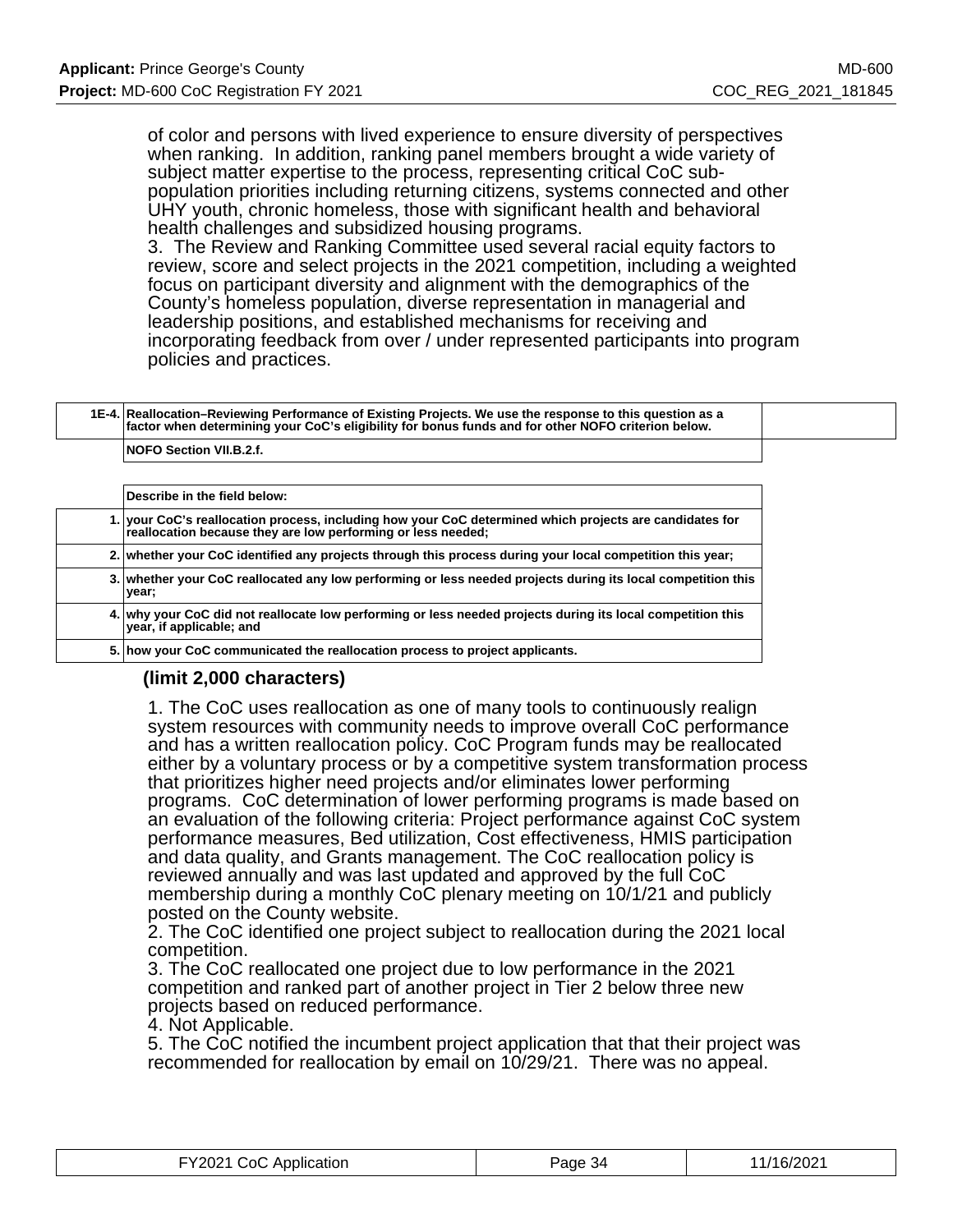| 1E-4a. Reallocation Between FY 2016 and FY 2021. We use the response to this question as a factor when<br>determining your CoC's eligibility for bonus funds and for other NOFO criterion below. |  |
|--------------------------------------------------------------------------------------------------------------------------------------------------------------------------------------------------|--|
| <b>NOFO Section VII.B.2.f.</b>                                                                                                                                                                   |  |

**Did your CoC cumulatively reallocate at least 20 percent of its ARD between FY 2016 and FY 2021?** Yes

**1E-5. Projects Rejected/Reduced–Public Posting. You Must Upload an Attachment to the 4B. Attachments Screen if You Select Yes. NOFO Section VII.B.2.g.**

| 1. Did your CoC reject or reduce any project application(s)?                                                                                                           | Yes        |
|------------------------------------------------------------------------------------------------------------------------------------------------------------------------|------------|
| 2. If you selected yes, enter the date your CoC notified applicants that their project applications were being<br>rejected or reduced, in writing, outside of e-snaps. | 10/29/2021 |

| 1E-5a. Projects Accepted–Public Posting. You Must Upload an Attachment to the 4B. Attachments Screen. |  |
|-------------------------------------------------------------------------------------------------------|--|
| NOFO Section VII.B.2.g.                                                                               |  |

| New and Renewal Priority Listings in writing, outside of e-snaps. | Enter the date your CoC notified project applicants that their project applications were accepted and ranked on the | 10/29/2021 |
|-------------------------------------------------------------------|---------------------------------------------------------------------------------------------------------------------|------------|
|-------------------------------------------------------------------|---------------------------------------------------------------------------------------------------------------------|------------|

| 1E-6. Web Posting of CoC-Approved Consolidated Application. You Must Upload an Attachment to the 4B.<br>Attachments Screen. |  |
|-----------------------------------------------------------------------------------------------------------------------------|--|
| NOFO Section VII.B.2.g.                                                                                                     |  |

| Enter the date your CoC's Consolidated Application was posted on the CoC's website or affiliate's website–which | 11/12/2021 |
|-----------------------------------------------------------------------------------------------------------------|------------|
| $ $ included:<br>1. the CoC Application;                                                                        |            |
| 2. Priority Listings; and                                                                                       |            |
| 3. all projects accepted, ranked where required, or rejected.                                                   |            |

| FY2021 CoC Application | Page 35 | 11/16/2021 |
|------------------------|---------|------------|
|------------------------|---------|------------|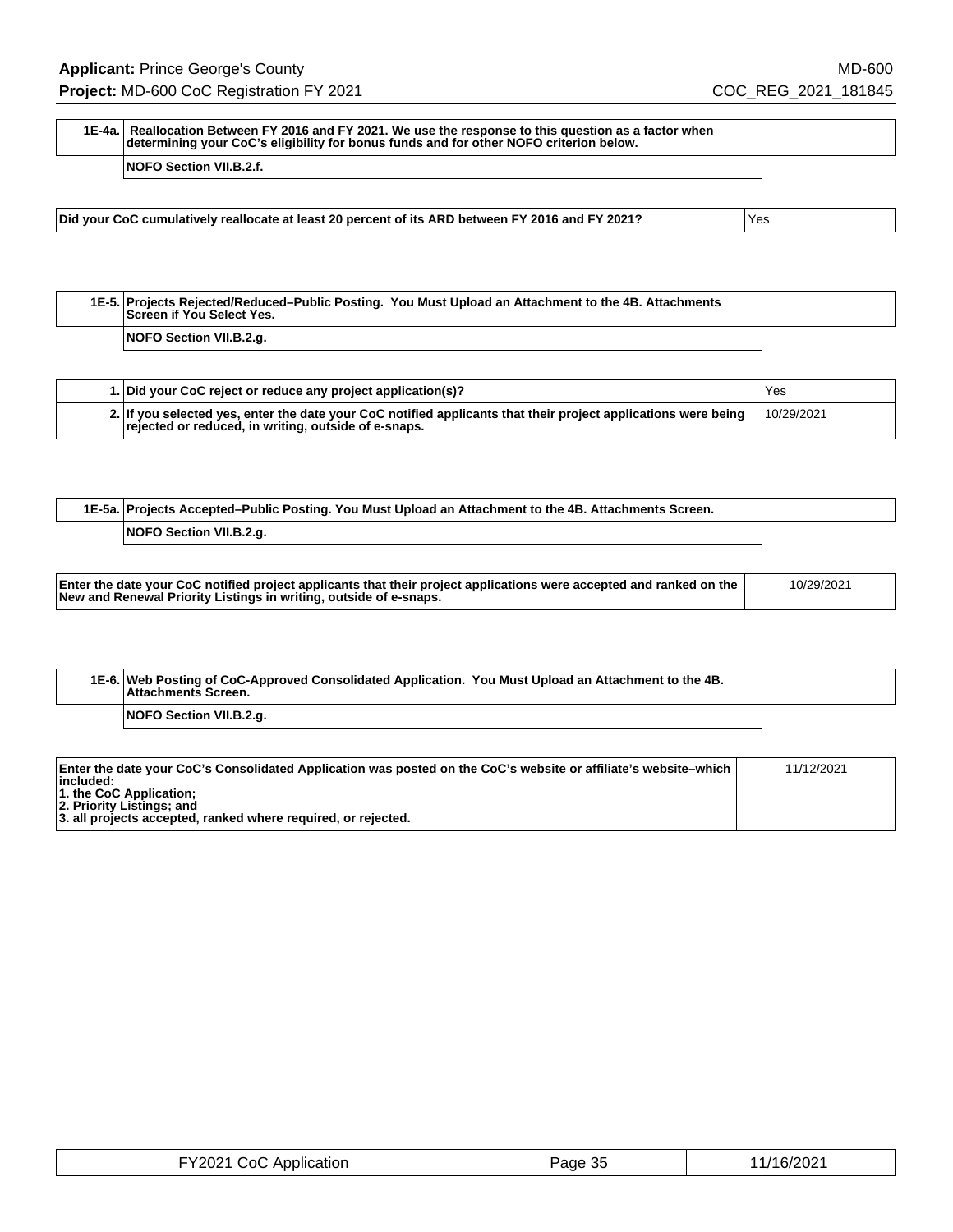# **2A. Homeless Management Information System (HMIS) Implementation**

To help you complete the CoC Application, HUD published resources at https://www.hud.gov/program\_offices/comm\_planning/coc/competition, including: - Notice of Funding Opportunity (NOFO) for Fiscal Year (FY) 2021 Continuum of Care Program **Competition**  - FY 2021 CoC Application Detailed Instructions–essential in helping you maximize your CoC Application score by giving specific guidance on how to respond to many questions and providing specific information about attachments you must upload

- 24 CFR part 578

| 2A | <b>HMIS</b><br>Vendor.                                |  |
|----|-------------------------------------------------------|--|
|    | <b>Not</b><br>. Onlv<br><b>Scored–For Information</b> |  |

**Enter the name of the HMIS Vendor your CoC is currently using.** The matter of the UNESKy

| 2A-2. HMIS Implementation Coverage Area. |  |
|------------------------------------------|--|
| <b>Not Scored–For Information Only</b>   |  |

**Select from dropdown menu your CoC's HMIS coverage area.** Single CoC states and the state of single CoC states and single CoC

| $2A-3.$ | Data Submission in HDX.<br><b>HIC</b>     |  |
|---------|-------------------------------------------|--|
|         | <b>INOFC</b><br>Section VII.<br>ີ ໃລ<br>a |  |

**Enter the date your CoC submitted its 2021 HIC data into HDX. Canadian Cock 2021 HIC data into HDX. 15/11/2021** 

| 2A-4 | . HMIS Implementation–Comparable Database for DV. |  |
|------|---------------------------------------------------|--|
|      | <b>NOFO Section VII.B.3.b.</b>                    |  |

| Describe in the field below actions your CoC and HMIS Lead have taken to ensure DV housing and service<br>providers in your CoC:              |
|-----------------------------------------------------------------------------------------------------------------------------------------------|
| 1. have a comparable database that collects the same data elements required in the HUD-published 2020<br><b>HMIS Data Standards; and</b>      |
| 2. submit de-identified aggregated system performance measures data for each project in the comparable<br>database to your CoC and HMIS lead. |

**(limit 2,000 characters)**

|  | FY2021 CoC Application | Page 36 | 11/16/2021 |
|--|------------------------|---------|------------|
|--|------------------------|---------|------------|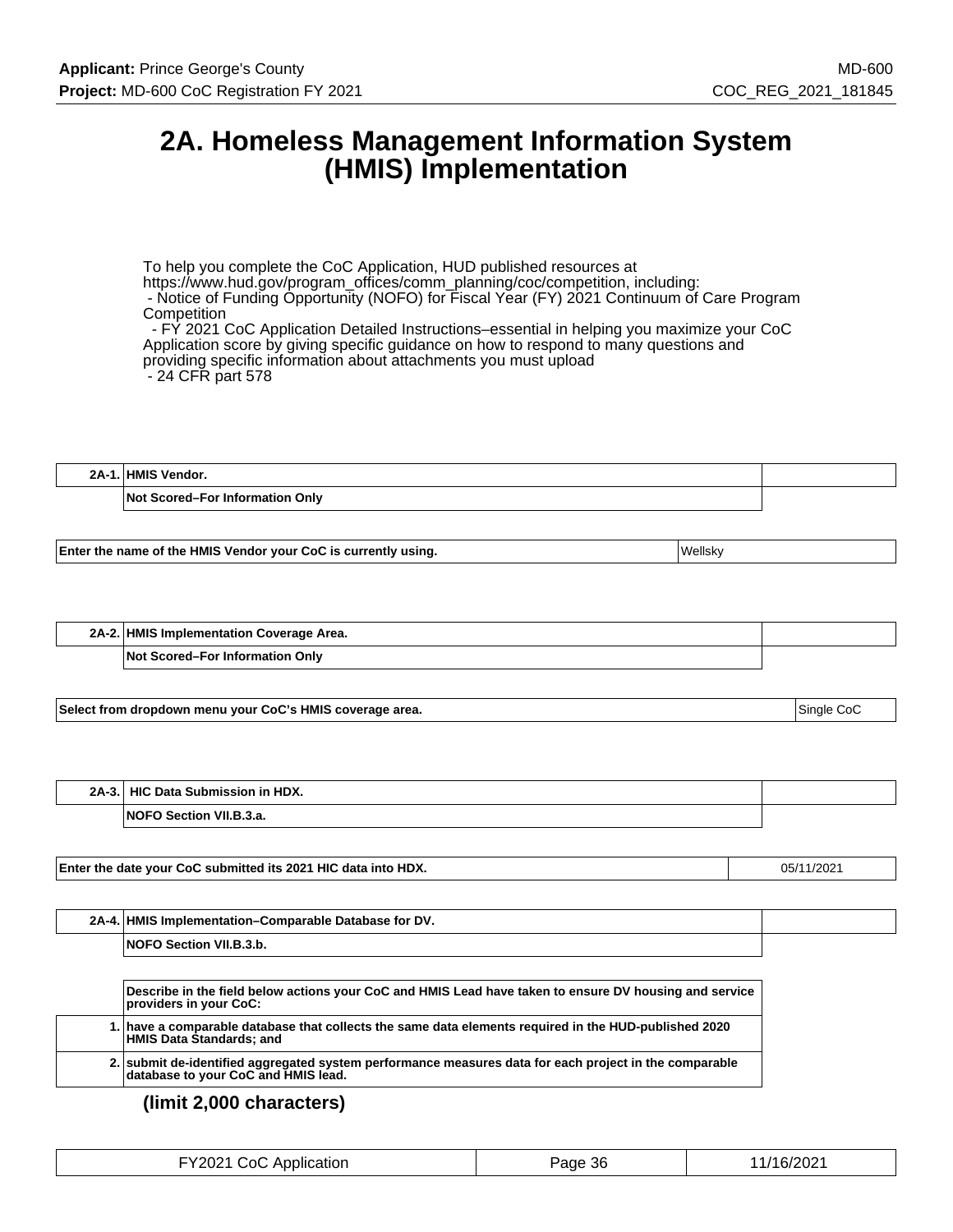1. The CoC does not currently have a HUD funded DV provider however the CoC does have a non-HUD funded DV provider that operates an emergency shelter for survivors at imminent risk and who recently implemented a comparable database that will collect the same data elements required in HUD's 2020 HMIS Data Standards.

2. The provider is currently working with their vendor (Osnium) to develop and produce the necessary reports required by the CoC for that project. The CoC's HMIS team is working collaboratively with the provider to ensure compliance with the standards and to develop a schedule of regular reporting that will allow for inclusion of these services in future CoC reports. This is anticipated to be fully in place by December 31, 2021.

| 2A-5. Bed Coverage Rate-Using HIC, HMIS Data-CoC Merger Bonus Points. |  |
|-----------------------------------------------------------------------|--|
| NOFO Section VII.B.3.c. and VII.B.7.                                  |  |

**Enter 2021 HIC and HMIS data in the chart below by project type:**

| <b>Project Type</b>               | Total Beds 2021 HIC | <b>Total Beds in HIC</b><br><b>Dedicated for DV</b> | <b>Total Beds in HMIS</b> | <b>HMIS Bed</b><br><b>Coverage Rate</b> |
|-----------------------------------|---------------------|-----------------------------------------------------|---------------------------|-----------------------------------------|
| 1. Emergency Shelter (ES) beds    | 329                 |                                                     | 329                       | 100.00%                                 |
| 2. Safe Haven (SH) beds           |                     |                                                     |                           |                                         |
| 3. Transitional Housing (TH) beds | 181                 |                                                     | 181                       | 100.00%                                 |
| 4. Rapid Re-Housing (RRH) beds    | 144                 |                                                     | 144                       | 100.00%                                 |
| 5. Permanent Supportive Housing   | 326                 |                                                     | 326                       | 100.00%                                 |
| 6. Other Permanent Housing (OPH)  | 183                 |                                                     | 183                       | 100.00%                                 |

**2A-5a. Partial Credit for Bed Coverage Rates at or Below 84.99 for Any Project Type in Question 2A-5. NOFO Section VII.B.3.c.**

| For each project type with a bed coverage rate that is at or below 84.99 percent in question 2A-5, describe:                               |  |  |
|--------------------------------------------------------------------------------------------------------------------------------------------|--|--|
| 1. steps your CoC will take over the next 12 months to increase the bed coverage rate to at least 85 percent<br>for that project type; and |  |  |
| 2. how your CoC will implement the steps described to increase bed coverage to at least 85 percent.                                        |  |  |

#### **(limit 2,000 characters)**

Not applicable. There are no bed coverage rates below 84.99% reported for the CoC.

| 2A-5b. Bed Coverage Rate in Comparable Databases. |                                |  |
|---------------------------------------------------|--------------------------------|--|
|                                                   | <b>NOFO Section VII.B.3.c.</b> |  |

**Enter the percentage of beds covered in comparable databases in your CoC's geographic area.** 100.000 100.00%

**2A-5b.1. Partial Credit for Bed Coverage Rates at or Below 84.99 for Question 2A-5b.** FY2021 CoC Application **Page 37** 11/16/2021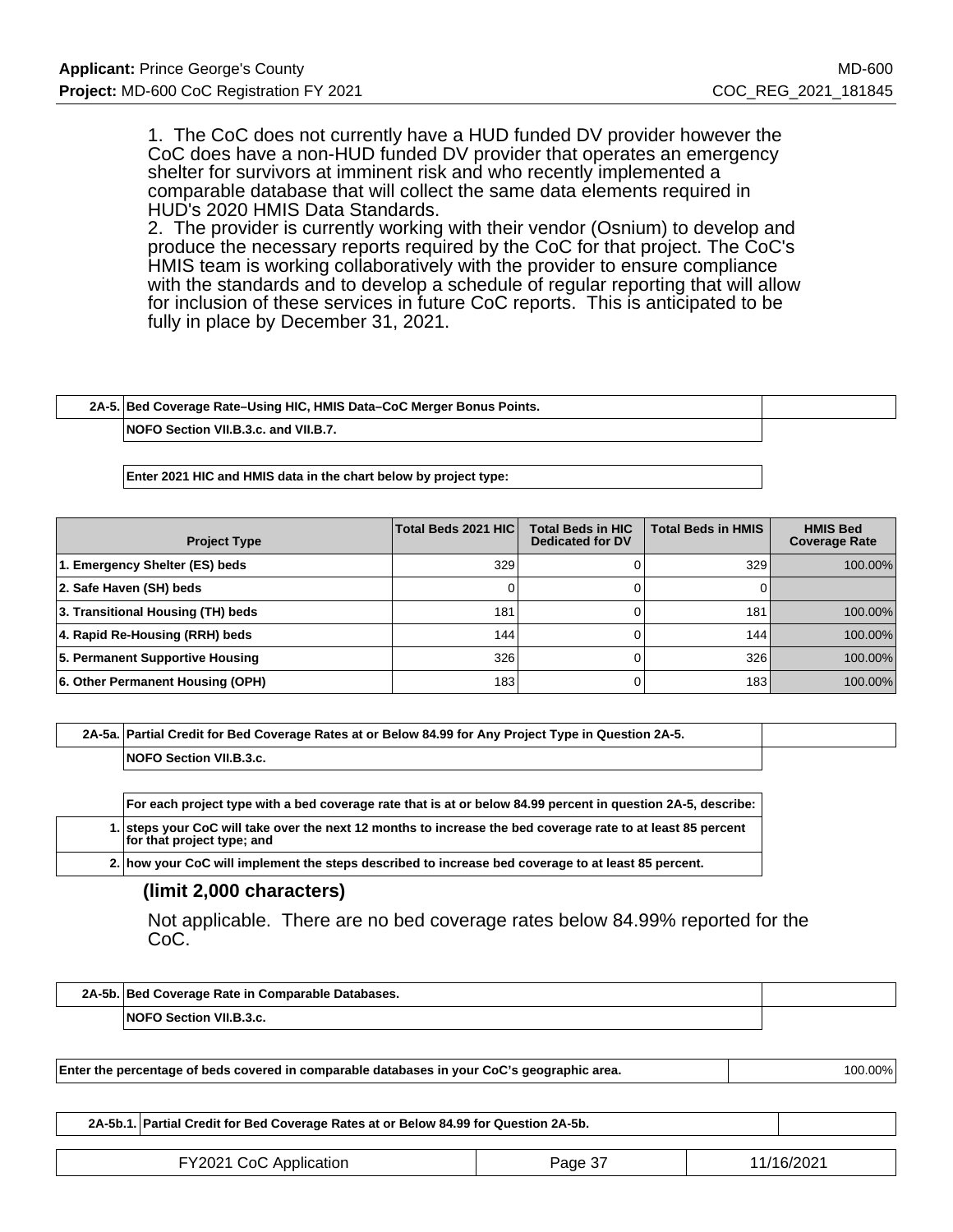**NOFO Section VII.B.3.c.**

|      |  | If the bed coverage rate entered in question 2A-5b. is 84.99 percent or less, describe in the field below:    |
|------|--|---------------------------------------------------------------------------------------------------------------|
| land |  | 1. steps your CoC will take over the next 12 months to increase the bed coverage rate to at least 85 percent; |
|      |  | 2. how your CoC will implement the steps described to increase bed coverage to at least 85 percent.           |

### **(limit 2,000 characters)**

Not applicable. There are not no bed coverage rates below 84.99 reported for the CoC.

| 2A-6. | I Longitudinal System Analysis (LSA) Submission in HDX 2.0. |  |
|-------|-------------------------------------------------------------|--|
|       | <b>NOFO Section VII.B.3.d.</b>                              |  |

**Did your CoC submit LSA data to HUD in HDX 2.0 by January 15, 2021, 8 p.m. EST?** Yes

| FY2021 CoC Application | Page 38 | 11/16/2021 |
|------------------------|---------|------------|
|------------------------|---------|------------|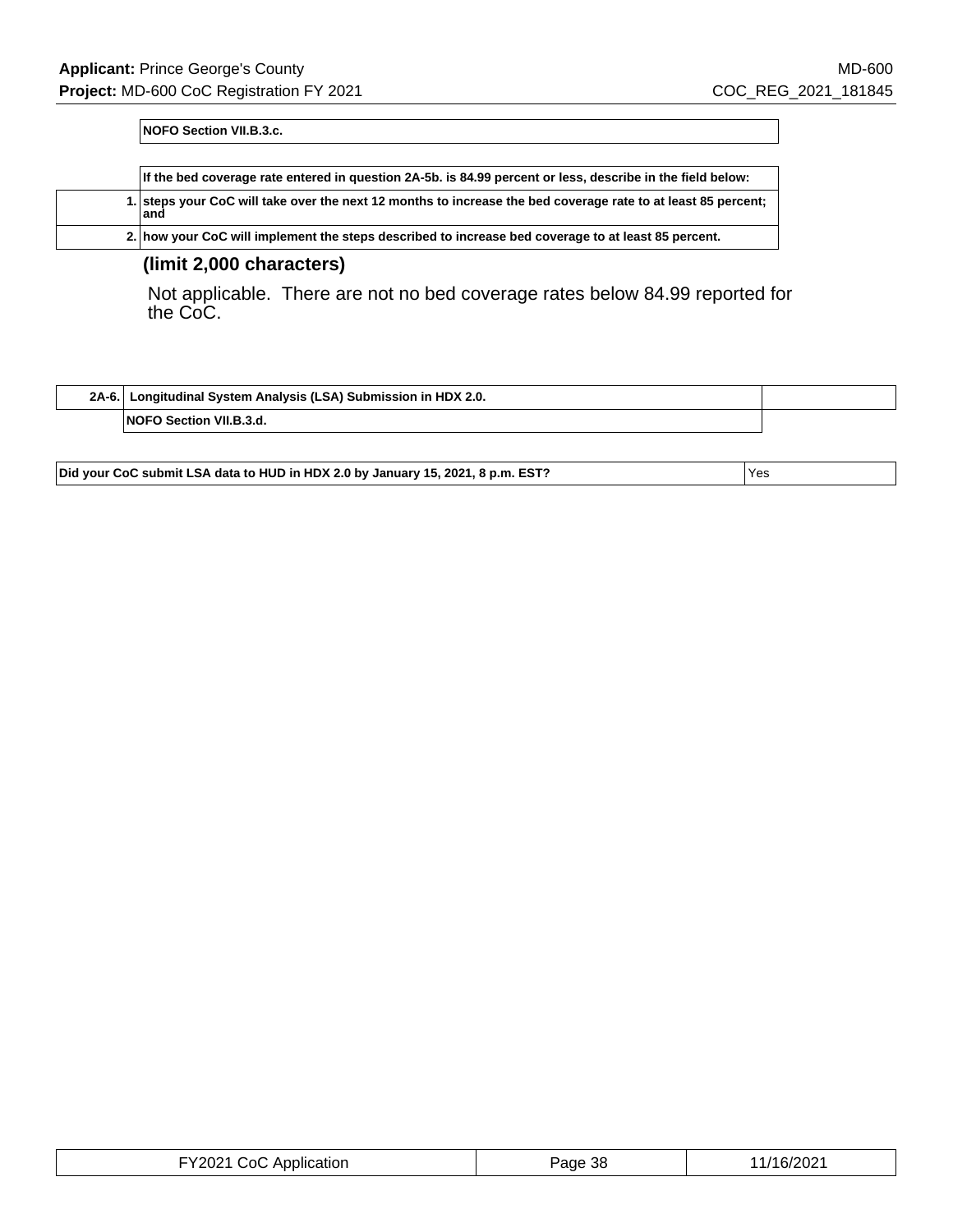# **2B. Continuum of Care (CoC) Point-in-Time (PIT) Count**

To help you complete the CoC Application, HUD published resources at https://www.hud.gov/program\_offices/comm\_planning/coc/competition, including: - Notice of Funding Opportunity (NOFO) for Fiscal Year (FY) 2021 Continuum of Care Program **Competition**  - FY 2021 CoC Application Detailed Instructions–essential in helping you maximize your CoC Application score by giving specific guidance on how to respond to many questions and providing specific information about attachments you must upload - 24 CFR part 578

| Sheltered and Unsheltered PIT Count–Commitment for Calendar Year 2022.<br>$2B-1$ |                                   |  |
|----------------------------------------------------------------------------------|-----------------------------------|--|
|                                                                                  | Section VII.B.4.b.<br><b>NOFO</b> |  |

| $2B-2.$ | Unsheltered Youth PIT Count-Commitment for Calendar Year 2022. |  |
|---------|----------------------------------------------------------------|--|
|         | <b>NOFO Section VII.B.4.b.</b>                                 |  |

| Does your CoC commit to implementing an unsheltered youth PIT count in Calendar Year 2022 that includes | 'Yes |
|---------------------------------------------------------------------------------------------------------|------|
| consultation and participation from youth serving organizations and youth with lived experience?        |      |

| FY2021 CoC Application<br>Page 39 | 11/16/2021 |
|-----------------------------------|------------|
|-----------------------------------|------------|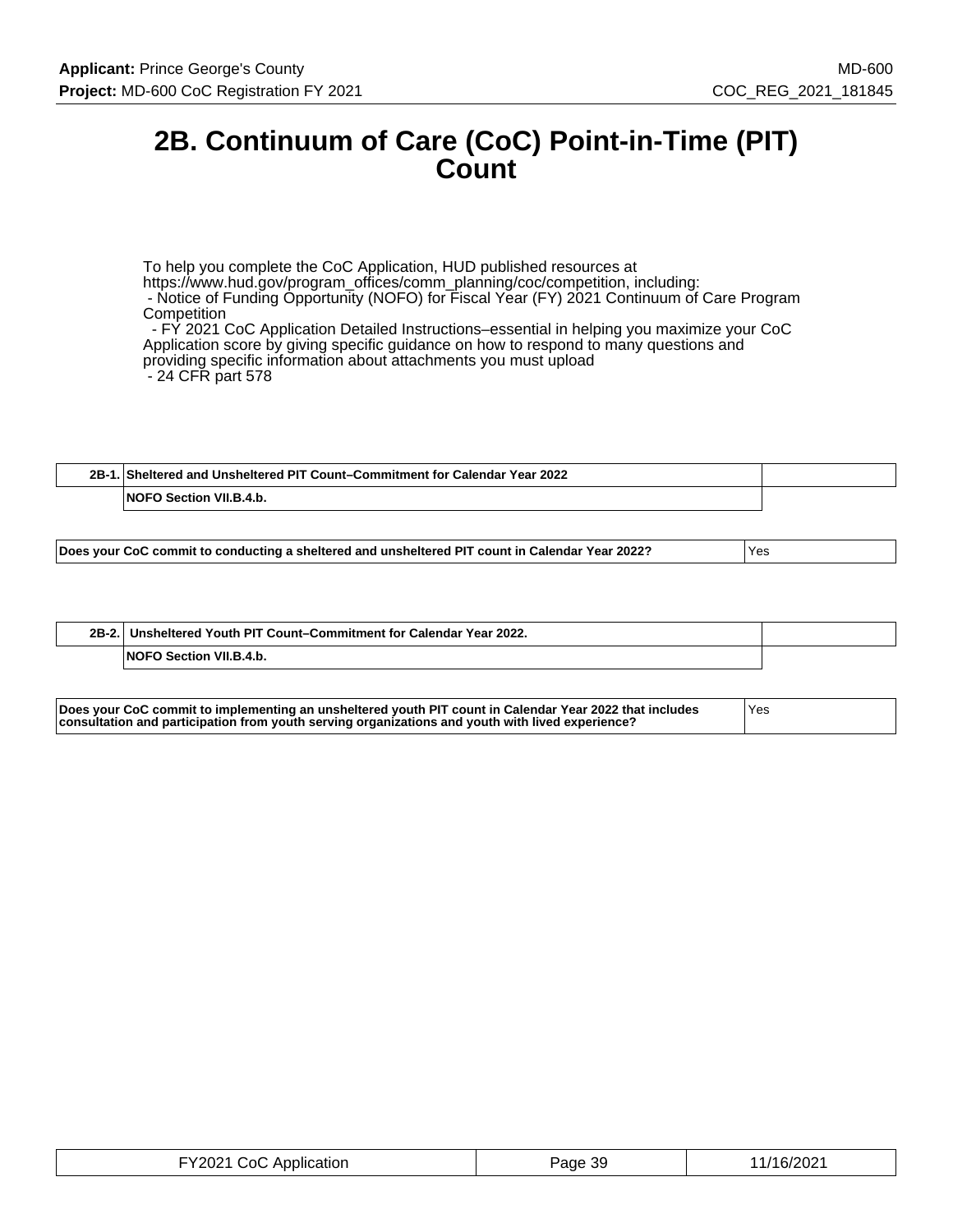# **2C. System Performance**

To help you complete the CoC Application, HUD published resources at https://www.hud.gov/program\_offices/comm\_planning/coc/competition, including: - Notice of Funding Opportunity (NOFO) for Fiscal Year (FY) 2021 Continuum of Care Program **Competition** 

 - FY 2021 CoC Application Detailed Instructions–essential in helping you maximize your CoC Application score by giving specific guidance on how to respond to many questions and providing specific information about attachments you must upload - 24 CFR part 578

**2C-1. Reduction in the Number of First Time Homeless–Risk Factors. NOFO Section VII.B.5.b.**

**Describe in the field below: 1. how your CoC determined which risk factors your CoC uses to identify persons becoming homeless for the first time; 2. how your CoC addresses individuals and families at risk of becoming homeless; and 3. provide the name of the organization or position title that is responsible for overseeing your CoC's strategy to reduce the number of individuals and families experiencing homelessness for the first time or to end homelessness for individuals and families.**

### **(limit 2,000 characters)**

1. The CoC uses several data sets to identify causal factors driving first time homelessness including housing distress data, affordable housing studies, census information, eviction filings, HMIS, PCWA data, health indicators, public safety/corrections data, foodbank and drop in center data, hotline calls and a local COVID assistance prioritization map which was created using poverty, housing type, property turnover rates, employment sectors most impacted by COVID, race, family size, and other factors to help target those most likely to experience housing loss. This data is analyzed to identify emerging local trends and is used by the CoC to continuously forecast shifts in population sets, target prevention and diversion activities, and proactively plan for newly emerging needs.

2. The CoC utilizes 211 as the front door for identifying families needing intervention to avoid a housing disruption. 211 maintains a database of over 6,000 resources and ensures callers are linked immediately to needed diversion and eviction prevention services including, conflict mediation, education on tenants' rights, and monetary assistance. Rental assistance is coordinated using a reservation system to prevent duplication and a central banking system to ensure immediate access to funds to resolve the crisis. The CoC's consortium of providers are strategically located throughout the County and use a universal application and standardized protocols to ensure uniformity throughout the system. Annual refresher training is conducted to ensure system efficacy. Finally, the CoC conducts outreach to FQHCs, municipal officials, pantries, libraries and churches to educate households about available resources, works with landlords and the Sheriff's Office to resolve pending evictions, the McKinney Vento liaison to identify families at risk or doubling up, the PCWA for co-case management of housing unstable families, and the PHA

| FY2021 CoC Application | Page 40 | 11/16/2021 |
|------------------------|---------|------------|
|                        |         |            |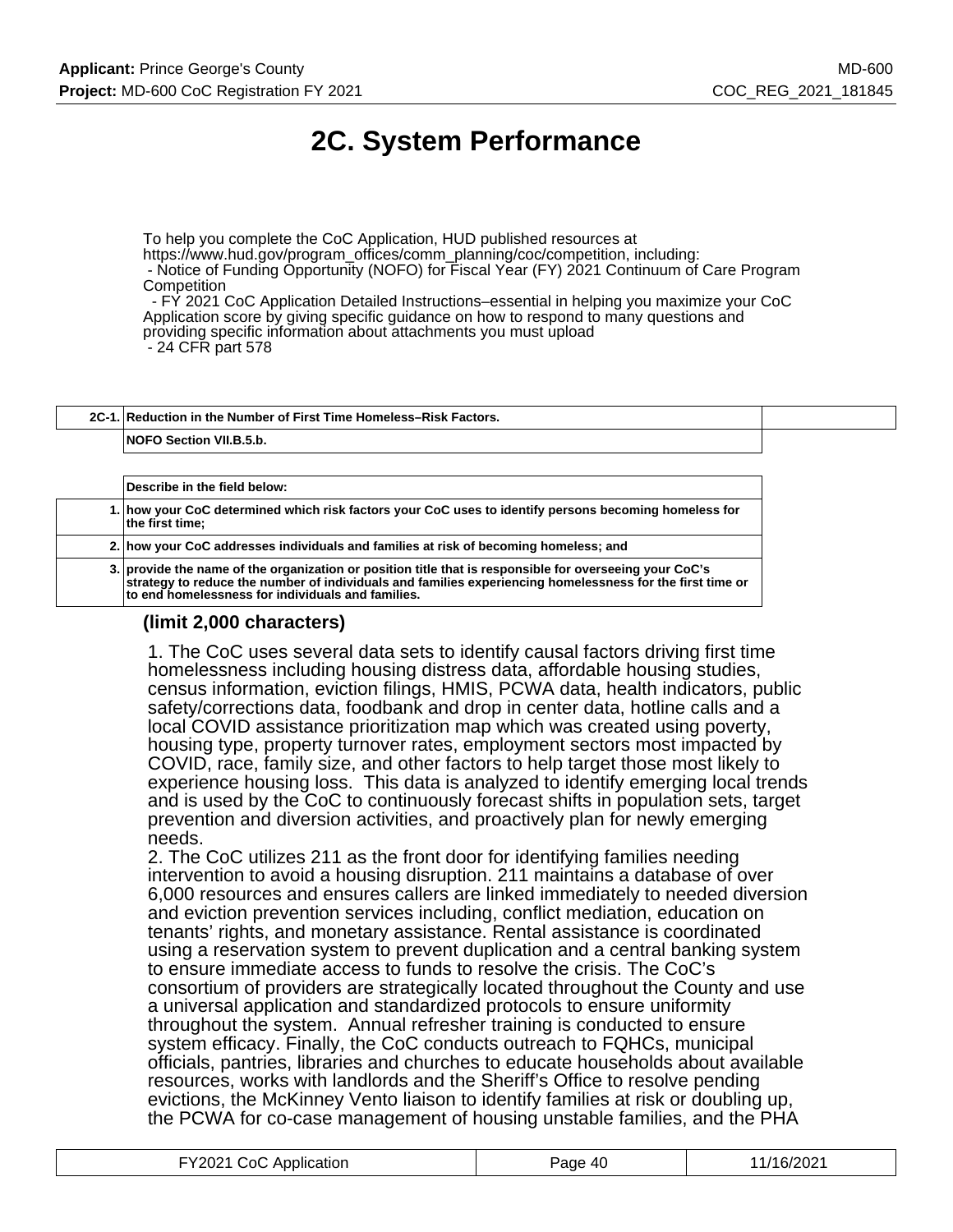to target units at risk of losing their housing subsidy. 3. The CoC Lead and 211 CEO oversee this strategy.

|  | 2C-2. Length of Time Homeless-Strategy to Reduce. |
|--|---------------------------------------------------|
|  |                                                   |

**NOFO Section VII.B.5.c.**

| Describe in the field below:                                                                                                                                                               |  |
|--------------------------------------------------------------------------------------------------------------------------------------------------------------------------------------------|--|
| 1. your CoC's strategy to reduce the length of time individuals and persons in families remain homeless;                                                                                   |  |
| 2. how your CoC identifies and houses individuals and persons in families with the longest lengths of time<br>homeless; and                                                                |  |
| 3. provide the name of the organization or position title that is responsible for overseeing your CoC's<br>strategy to reduce the length of time individuals and families remain homeless. |  |

### **(limit 2,000 characters)**

1. The CoC is working to reduce the length of time homeless in several ways, including: a. Family mediation/reunification as a supportive housing strategy, b. housing challenges to promote rapid exit, c. landlord meet and lease events incentivizing rapid lease up, d. care coordination meetings to brainstorm nontraditional exit strategies for high system utilizers, e. increased PH capacity through move on strategies, matching housing subsidies with COC PSH to expand units, use of ESG-CV and state EHP funds to expand RRH, and PHA priorities for homeless (EHV, FUP, FUP-Y, FYI, Homeless, ACIS/PFS, VET, VAWA, VASH, etc.), f. expedited unit inspections and a dedicated PHA representative to mitigate application delays, g. flex funding for removal of barriers to lease-up (i.e.; security deposits, 1st month's rent, utility deposits, furniture, and document vital record replacements), h. specialized housing projects targeting priority sub-populations with higher LOT (1115 waiver, Pay for Success, and YHDP), and i. expanded recruitment of landlords without barriers to leasing, especially those that are "returning citizen friendly". The CoC also contributed to the County's Comprehensive Housing Strategy Report "Housing Opportunities for All (HOFA)" which establishes a framework to reduce housing disparities, provide guidance and innovation in financing and redistribution of County resources, promote strategies for equitable access to healthcare, education, jobs and transportation, and remove barriers to fair, affordable, diverse and quality housing opportunities.

2. The Coordinated Entry Team uses HMIS to create a By-Name list, which is prioritized by chronicity, vulnerability factors, and length of homelessness, and meets bi-weekly to create exit strategies and expedite appropriate connections between homeless persons and available housing. LOT is tracked for all households active on the BNL and is used to prioritize housing placements. 3. The CoC Lead and Coordinated Entry Manager oversee this strategy.

|  | 2C-3. Exits to Permanent Housing Destinations/Retention of Permanent Housing. |  |
|--|-------------------------------------------------------------------------------|--|
|  | <b>NOFO Section VII.B.5.d.</b>                                                |  |
|  |                                                                               |  |

**Describe in the field below how your CoC will increase the rate that individuals and persons in families residing in:**

**1. emergency shelter, safe havens, transitional housing, and rapid rehousing exit to permanent housing destinations; and**

**2. permanent housing projects retain their permanent housing or exit to permanent housing destinations.**

| FY2021 CoC Application<br>Page 41 | 1/16/2021 |
|-----------------------------------|-----------|
|-----------------------------------|-----------|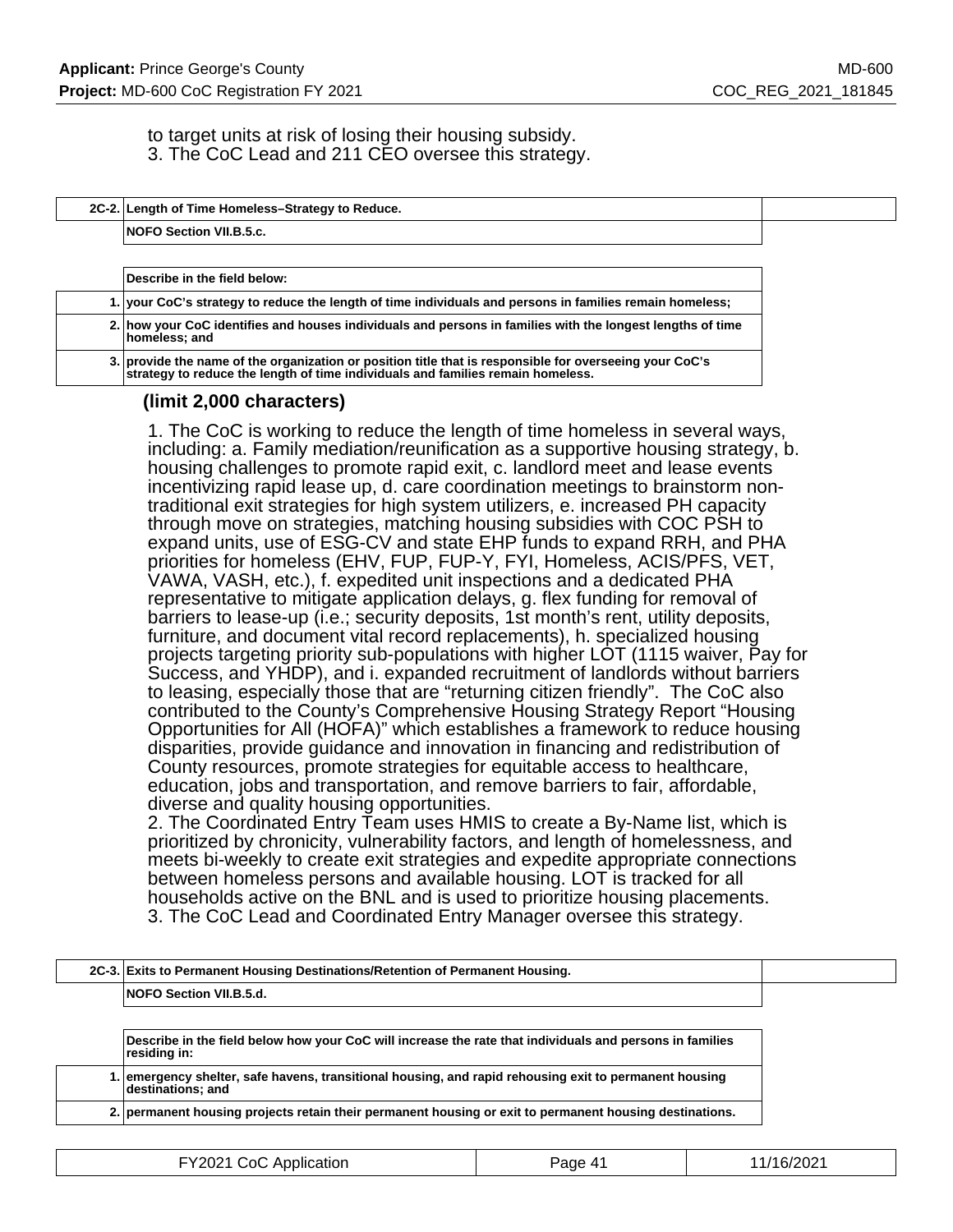## **(limit 2,000 characters)**

1. The CoC employs several strategies to positively impact permanent housing exits including: a. Coordination with local PHAs to expand homeless priorities for public housing and set asides vouchers; and expand education of landlords regarding the impact of Maryland's recent Housing Opportunities Made Equal Act which adds "source of income" to the list of prohibited forms of housing discrimination and ban landlords and management companies from having policies excluding tenants who use government assistance, such as Housing Choice vouchers, b. Bi-weekly case-conferencing across programs, c. Creation of faith-based transition housing units, d. Creation of second chance housing, e. A shared housing pilot for seniors and chronic homeless, f. Expanded non-CoC funded housing solutions for veterans and survivors (i.e.; SAFE, GOCCP, Survivor Flex Fund, SSVF, GPD, and a faith base funded veterans crisis fund), g. Expanded RRH using ESG-CV and EHP funds, h. Follow-up case management services for 18 months to ensure formerly homeless persons don't jeopardize their housing, and i. Ensuring all persons moving to PH are linked with mainstream resources to increase income and community support systems.

2. The CoC maintains a 99% retention in PSH and employs several strategies to positively impact retention including: a. All CoC PH providers ensure housing continues to be low barrier and staff provide ongoing support and advocacy to ensure housing retention by participants is achieved whenever and wherever possible, b. Households identified as at imminent risk of losing their housing due to severe tenancy challenges are case staffed and additional services offered to prevent disruption, c. All PSH program terminations require prior review by the CoC to ensure every effort has been made to support client success, and d. Acquisition of "move on" strategy vouchers to support participant transition from PSH to lower acuity permanent housing solutions with the provision of 12 months of post exit case management support.

| 2C-4. Returns to Homelessness-CoC's Strategy to Reduce Rate.                         |
|--------------------------------------------------------------------------------------|
| <b>NOFO Section VII.B.5.e.</b>                                                       |
|                                                                                      |
| Describe in the field below:                                                         |
| 1. how your CoC identifies individuals and families who return to homelessness;      |
| 2. your CoC's strategy to reduce the rate of additional returns to homelessness; and |

## **(limit 2,000 characters)**

1. The Data Subcommittee uses HMIS to track returns to homelessness and produces 2 documents: Monthly reports which track exits with subsequent placement for up to three years after exit (including RRH/HA case closures) and a report card that tracks recidivism by program. Providers examine individual cases of persons returning to homelessness to determine the cause and identify if there were missed opportunities to engage. Data analysis of current "frequent flyers" in the homeless system is used to determine commonalities that may indicate risk for recidivism; this analysis includes cross-referencing with the criminal justice and health care system to identify patterns of usage between the 3 systems.

2. Strategies to reduce additional returns to homelessness include: a.

**3. provide the name of the organization or position title that is responsible for overseeing your CoC's strategy to reduce the rate individuals and persons in families return to homelessness.**

| FY2021 CoC App<br>Application | $\overline{A}$<br>'age<br><i>.</i> | ≙ו^∩רי<br>11L<br>. |
|-------------------------------|------------------------------------|--------------------|
|-------------------------------|------------------------------------|--------------------|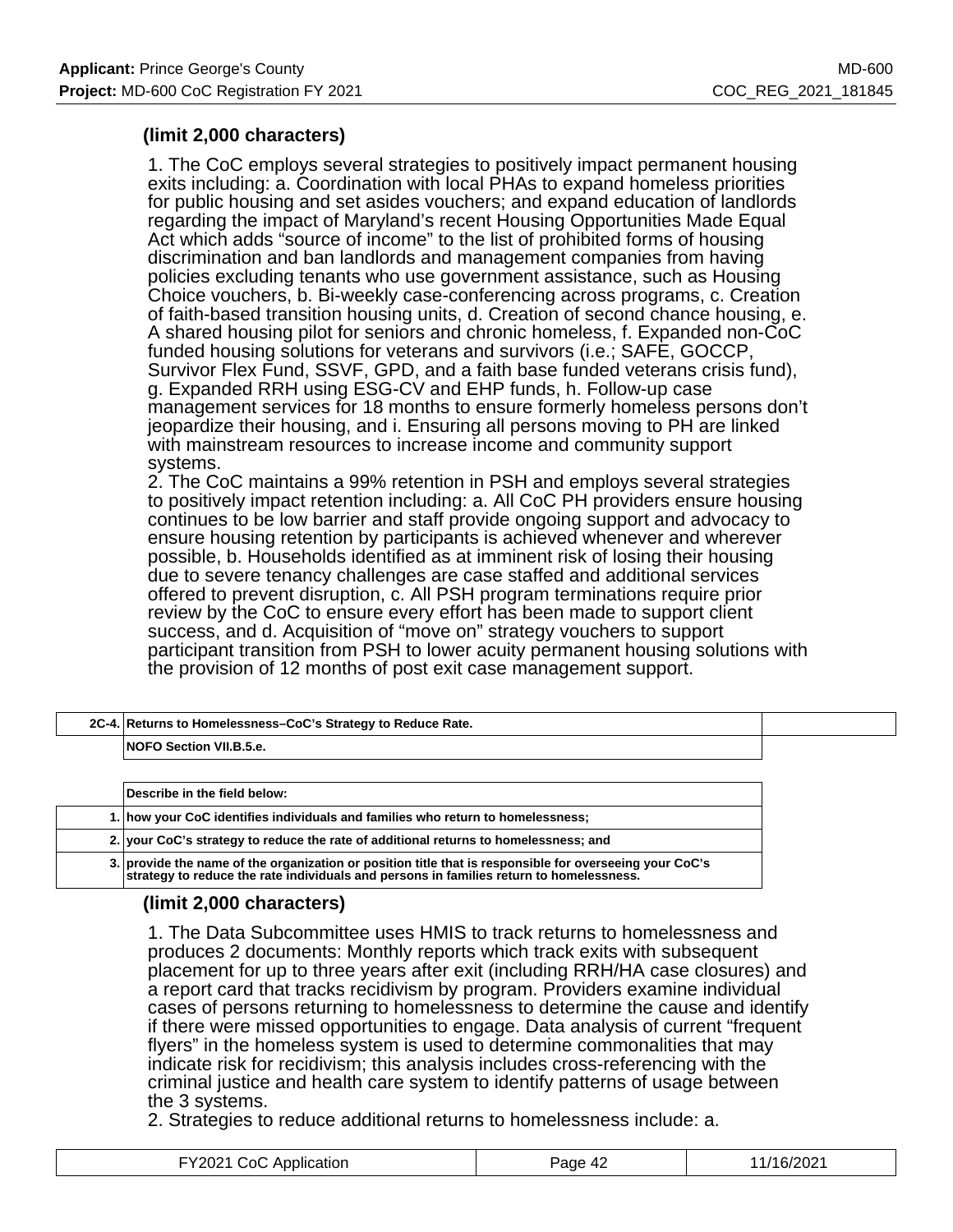Postplacement stabilization and follow-up for a minimum of 18 months for every permanent housing placement made by the CoC b. "Quick fix" rental, food, and utility assistance funds to solve reemerging housing crises; c. engagement with other systems of care to increase services by non-CoC providers including peer-to-peer mentoring, behavioral health services, and in-home somatic health recovery support; d. A housing retention liaison that targets voucher holders whose housing subsidies are in jeopardy for CoC crisis resolution; and e. linkages to the faith-based community for additional support. The CoC is also engaged in a one year regional racial equity analysis in partnership with the Washington Metropolitan Council of Governments and C4 Center for Social Innovation to assess its homeless systems – including analysis of disproportionality in ROT among various sub-populations - and develop recommendations for targeted system improvements.

3. The CoC Lead and co-chairs of the CoC data subcommittee oversee this strategy.

|  | 2C-5. Increasing Employment Cash Income-Strategy. |  |
|--|---------------------------------------------------|--|
|  | <b>NOFO Section VII.B.5.f.</b>                    |  |
|  |                                                   |  |

| Describe in the field below:                                                                                                                     |
|--------------------------------------------------------------------------------------------------------------------------------------------------|
| 1. your CoC's strategy to increase employment income;                                                                                            |
| 2. how your CoC works with mainstream employment organizations to help individuals and families increase<br>their cash income; and               |
| 3. provide the organization name or position title that is responsible for overseeing your CoC's strategy to<br>increase income from employment. |

### **(limit 2,000 characters)**

1. The CoC has several strategies to increase participant earned income including: a. Employment performance goals for all CoC providers and production of HMIS reports to measure progress; b. Coordination with local WIOA and Public Welfare agencies to prioritize homeless access to job assessment, readiness training and placement services; c. Employment assistance funds (i.e.; uniforms, certifications and vocational training), d. Development of "just in time" employers willing to hire transition age youth (18- 24) needing immediate mentorship and employment, e. Rapid re-employment assistance for those who lose their job, f. Employ Prince George's training for all CoC providers and staff to improve rapid access the County's employment system and priority connections for participants presenting as unemployed/ underemployed, g. Transportation assistance, h. Targeted in-shelter and community job fairs, and i. Partnerships with unions and other trade organizations to create internships and on the job learning opportunities and contractual incentives to County contractors to hire homeless residents. 3. The CoC works closely with mainstream employment organizations to help participants increase income. Joint projects include: a. Partnership with the County's WIOA centers and local employers to increase work opportunities, local public welfare agency to leverage welfare to work activities, and the local developmental disabilities agency to leverage supportive employment opportunities, b. Coordination with the "Bridge Center at Adam's House" targeting rapid employment and supportive services for returning citizens, and c. Specialized employment training by the local community college in the 3 largest projected growth industries (transportation and warehousing, retail trade and medical). Maryland also increased the income guidelines for access to

| FY2021 CoC Application | Page 43 | 11/16/2021 |
|------------------------|---------|------------|
|------------------------|---------|------------|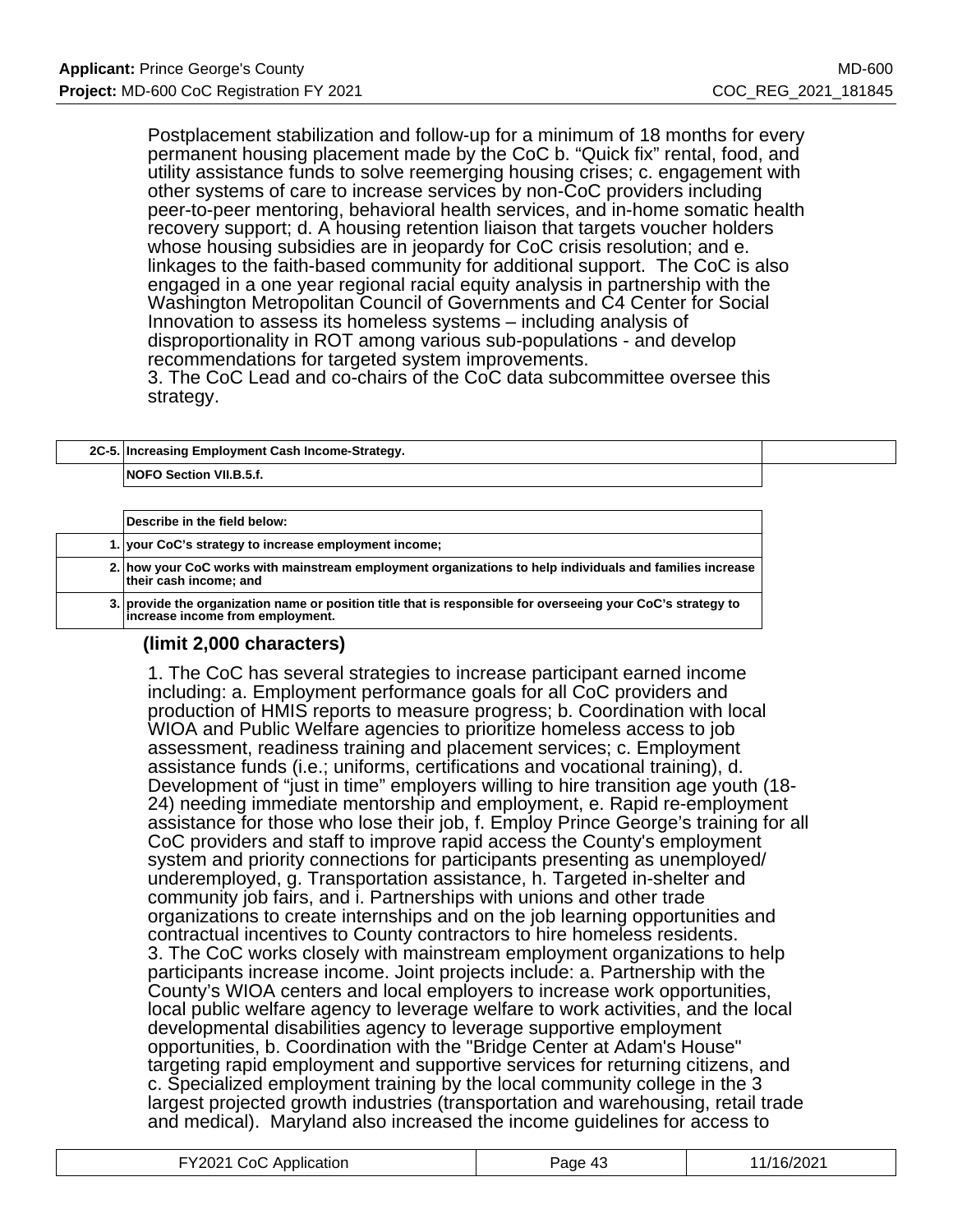child-care subsidies that when mapped to employment strategies, greatly increase potential for family earnings. 4. The CoC and WIOA leads oversee this strategy.

| 2C-5a. | Increasing Employment Cash Income–Workforce Development–Education–Training.                                                                                                                                                     |
|--------|---------------------------------------------------------------------------------------------------------------------------------------------------------------------------------------------------------------------------------|
|        | <b>NOFO Section VII.B.5.f.</b>                                                                                                                                                                                                  |
|        |                                                                                                                                                                                                                                 |
|        | Describe in the field below how your CoC:                                                                                                                                                                                       |
|        | 1. promoted partnerships and access to employment opportunities with private employers and private<br>employment organizations, such as holding job fairs, outreach to employers, and partnering with staffing<br>agencies; and |
|        | 2. is working with public and private organizations to provide meaningful education and training, on-the-job<br>training, internships, and employment opportunities for program participants.                                   |

### **(limit 2,000 characters)**

1. Many of the homeless service providers in the CoC have employment specialists on staff who work with clients to identify employment interests and reduce barriers to employment. They also develop relationships with private employers and staffing agencies, which allows them to rapidly connect clients to immediate job opportunities and establishes a trusted partnership that allows them to intervene if a client is in danger of losing a job. Providers without dedicated employment specialists, partner with local nonprofit workforce development organizations to bring similar employment training and opportunities to clients. Job fairs are held within shelters, and job postings shared among providers.

2. The CoC also works closely with the County's WIOA, community colleges, and unions to provide training, linkages to employers, and increase employment opportunities. Recognizing that connections to immediate and meaningful education, on-the-job training, internships, and employment is an important strategy in helping those experiencing homelessness to increase their income, the CoC and its workforce partners are exploring opportunities to restructure traditional linear training programs to provide non-sequential and short-term training that allows participants to enter at any point in the process. These trainings would be uniquely focused on critical skills aimed at getting the job rather than simply preparing for it and are intended to significantly reduce the time lapse between training and acquisition of active employment.

| 2C-5b. Increasing Non-employment Cash Income. |  |
|-----------------------------------------------|--|
| <b>NOFO Section VII.B.5.f.</b>                |  |
|                                               |  |
| Describe in the field below:                  |  |

|  | Describe in the field below:                                                                                                                         |
|--|------------------------------------------------------------------------------------------------------------------------------------------------------|
|  | 1. your CoC's strategy to increase non-employment cash income;                                                                                       |
|  | 2. your CoC's strategy to increase access to non-employment cash sources; and                                                                        |
|  | 3. provide the organization name or position title that is responsible for overseeing your CoC's strategy to<br>increase non-employment cash income. |

### **(limit 2,000 characters)**

1. The CoC has implemented several strategies to increase non-employment cash sources including: a. Evaluation of all shelter entries within 72 hours to review eligibility for mainstream resources using a consolidated benefit application (TANF, SNAP and M/A), b. Periodic program reviews to identify

| FY2021 CoC Application | Page 44 | 11/16/2021 |
|------------------------|---------|------------|
|------------------------|---------|------------|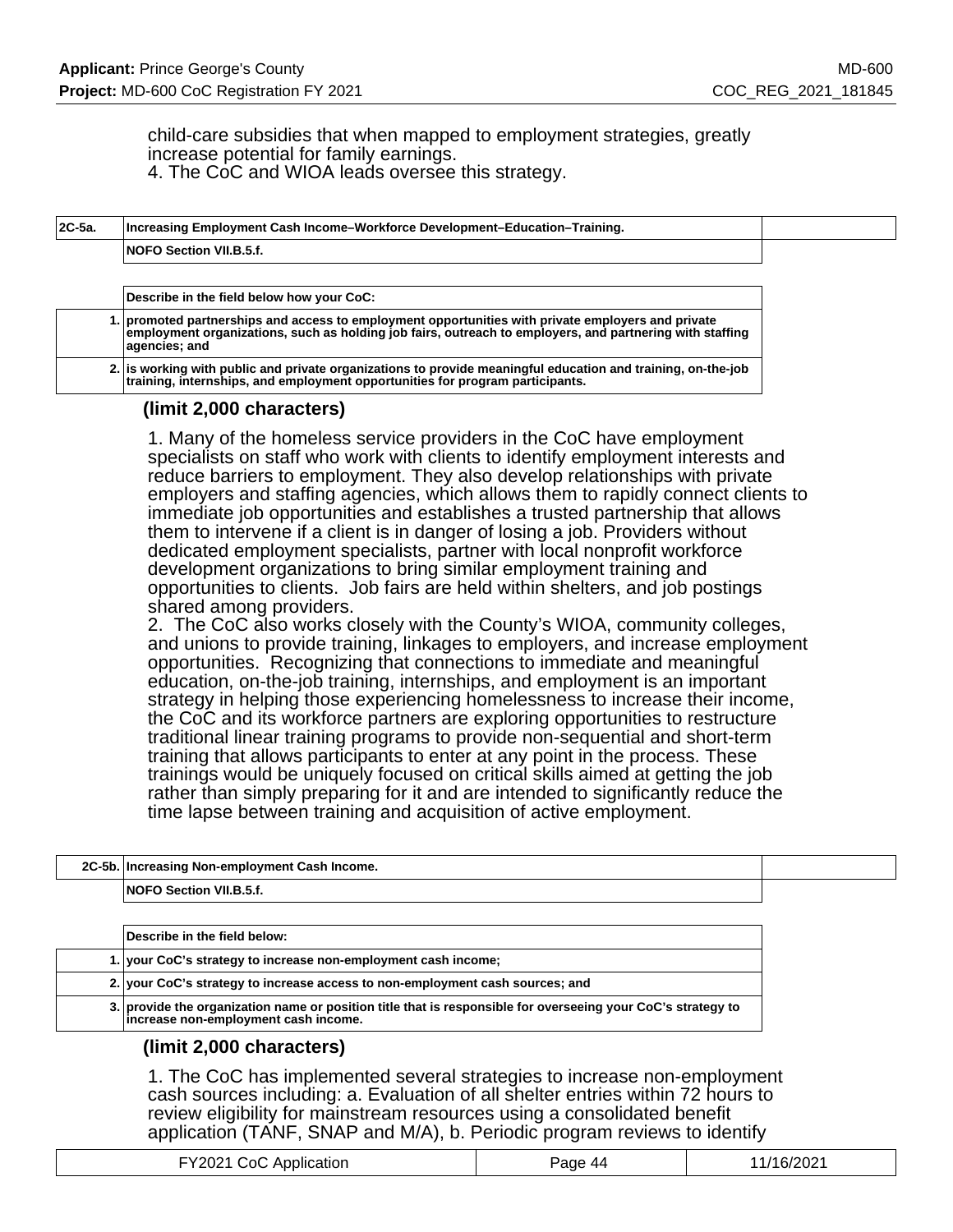eligible participants who have lost benefits and/or who are still are not linked to non-employment cash resources to facilitate access and/or to help them with recertification, c. Training of street outreach and shelter staff to complete SSI/SSDI Outreach, Access, and Recovery (SOAR) and mainstream benefit program applications, and d. Access to dedicated benefit liaisons within the local public welfare agency that are versed in all mainstream programs and help CoC staff and participants navigate complicated eligibility requirements and streamline the application process to ensure participants access mainstream resources whenever and wherever possible. They are also often able to generate system copies of critical documents when impacted residents have been receiving benefits but have lost their documents due to evictions or an unsheltered status greatly reducing the time it takes to secure replacements. 2. The CoC has a partnership with the local Department of Social Services' eligibility team that expedites all applications for mainstream benefits under their control (TANF, SNAP, M/A, DALP, and EAFC) and provides Affordable Care Act navigators for non-M/A insurance opportunities for CoC households. Several CoC member organizations also serve as mail stops for unsheltered homeless reducing loss of benefits due to their housing status and can aid with replacement of IDs, birth certificates, social security cards and other documents necessary for benefits processing. The CoC also has a partnership with the local health department's vital records office to provide free replacement birth certificates for homeless residents who were born in Maryland. 3. The CoC Lead and CoC Data Committee oversees this strategy.

| FY2021 CoC Appli<br>Application<br>. | Paαe<br>$\mathbf{A}^{\mu}$ | /16/2021 |
|--------------------------------------|----------------------------|----------|
|--------------------------------------|----------------------------|----------|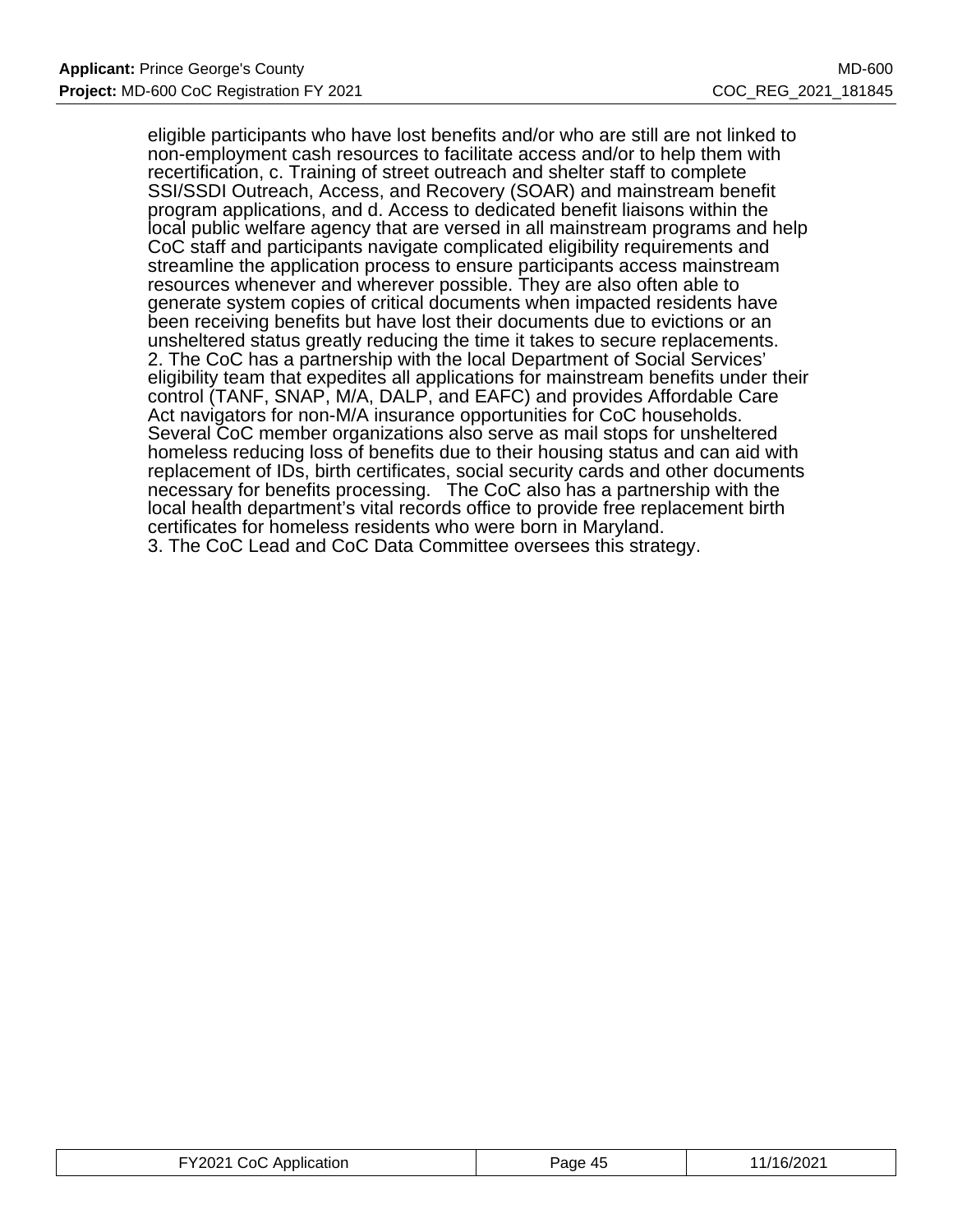# **3A. Coordination with Housing and Healthcare Bonus Points**

To help you complete the CoC Application, HUD published resources at https://www.hud.gov/program\_offices/comm\_planning/coc/competition, including: - Notice of Funding Opportunity (NOFO) for Fiscal Year (FY) 2021 Continuum of Care Program **Competition** - FY 2021 CoC Application Detailed Instructions–essential in helping you maximize your CoC

Application score by giving specific guidance on how to respond to many questions and

providing specific information about attachments you must upload - 24 CFR part 578

**3A-1. New PH-PSH/PH-RRH Project–Leveraging Housing Resources. NOFO Section VII.B.6.a.**

| Is your CoC applying for a new PSH or RRH project(s) that uses housing subsidies or subsidized housing units<br>which are not funded through the CoC or ESG Programs to help individuals and families experiencing | 'Yes |
|--------------------------------------------------------------------------------------------------------------------------------------------------------------------------------------------------------------------|------|
| homelessness?                                                                                                                                                                                                      |      |

| 3A-1a. New PH-PSH/PH-RRH Project-Leveraging Housing Commitment. You Must Upload an Attachment to the<br><b>4B. Attachments Screen.</b> |  |
|----------------------------------------------------------------------------------------------------------------------------------------|--|
| <b>NOFO Section VII.B.6.a.</b>                                                                                                         |  |

**Select yes or no in the chart below to indicate the organization(s) that provided the subsidies or subsidized housing units for the proposed new PH-PSH or PH-RRH project(s).**

| 1. Private organizations                                                       | l No |
|--------------------------------------------------------------------------------|------|
| 2. State or local government                                                   | l No |
| 3. Public Housing Agencies, including use of a set aside or limited preference | Yes  |
| 4. Faith-based organizations                                                   | l No |
| 5. Federal programs other than the CoC or ESG Programs                         | l No |

| 3A-2. New PSH/RRH Project-Leveraging Healthcare Resources. |  |
|------------------------------------------------------------|--|
| <b>NOFO Section VII.B.6.b.</b>                             |  |

**Is your CoC applying for a new PSH or RRH project that uses healthcare resources to help individuals and families experiencing homelessness?** Yes

| TY2021 CoC Application | Page 46 | 11/16/2021 |
|------------------------|---------|------------|
|------------------------|---------|------------|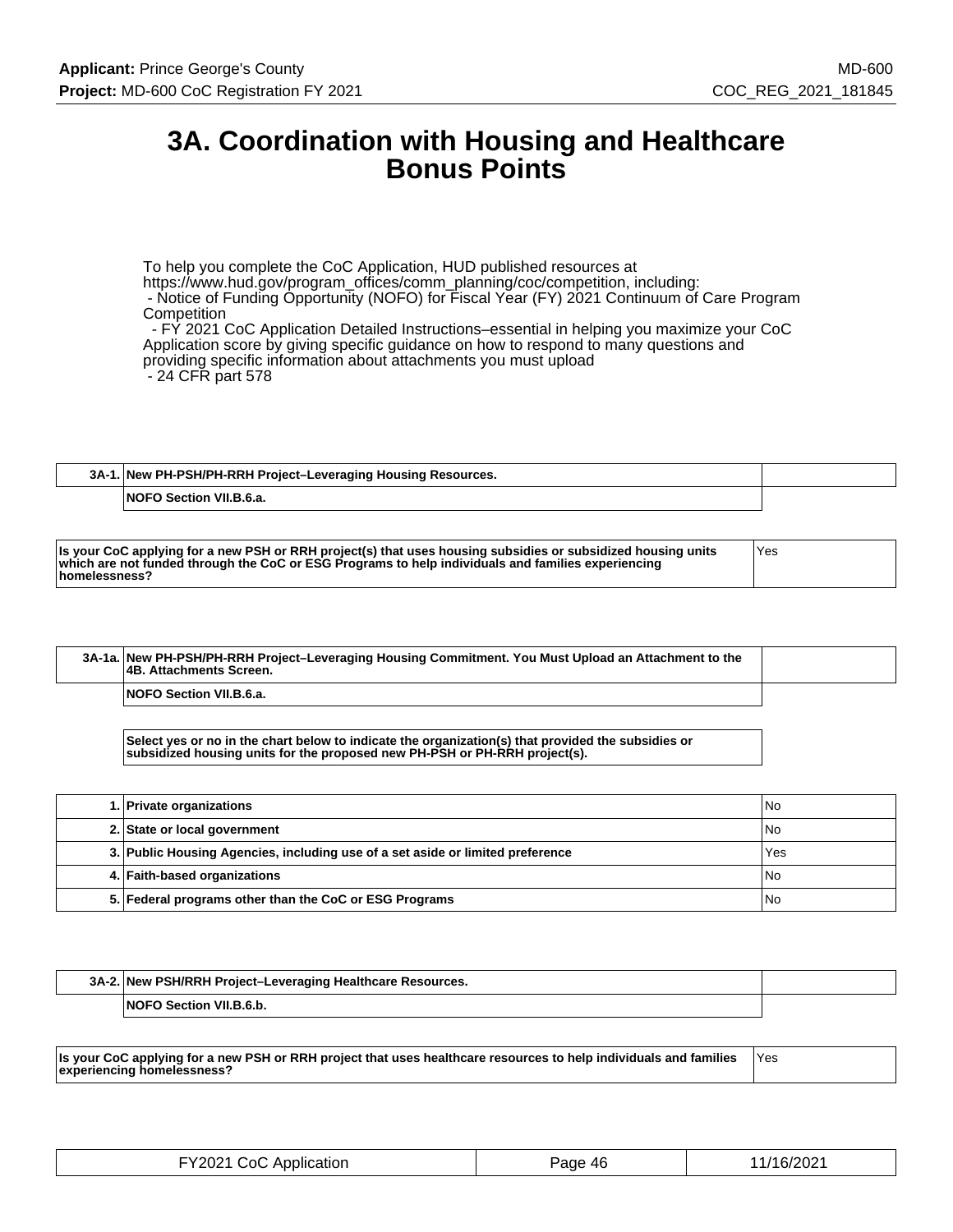#### **3A-2a. Formal Written Agreements–Value of Commitment–Project Restrictions. You Must Upload an Attachment to the 4B. Attachments Screen.**

**NOFO Section VII.B.6.b.**

| 1. Did your CoC obtain a formal written agreement that includes:<br>$(a)$ the project name;<br>(b) value of the commitment; and<br>$\vert$ (c) specific dates that healthcare resources will be provided (e.g., 1-year, term of grant, etc.)? | Yes  |
|-----------------------------------------------------------------------------------------------------------------------------------------------------------------------------------------------------------------------------------------------|------|
| 2. Is project eligibility for program participants in the new PH-PSH or PH-RRH project based on CoC Program<br>fair housing requirements and not restricted by the health care service provider?                                              | 'Yes |

|  | 3A-3. Leveraging Housing Resources-Leveraging Healthcare Resources-List of Projects. |  |
|--|--------------------------------------------------------------------------------------|--|
|  | NOFO Sections VII.B.6.a. and VII.B.6.b.                                              |  |

**If you selected yes to question 3A-1. or 3A-2., use the list feature icon to enter information on each project you intend for HUD to evaluate to determine if they meet the bonus points criteria.**

| Project Name       | <b>Project Type</b> | <b>Rank Number</b> | Leverage Type |
|--------------------|---------------------|--------------------|---------------|
| LARS PSH Expansion | <b>PSH</b>          |                    | Housing       |
| UCAP PATH I Expan  | <b>PSH</b>          | 16                 | <b>Both</b>   |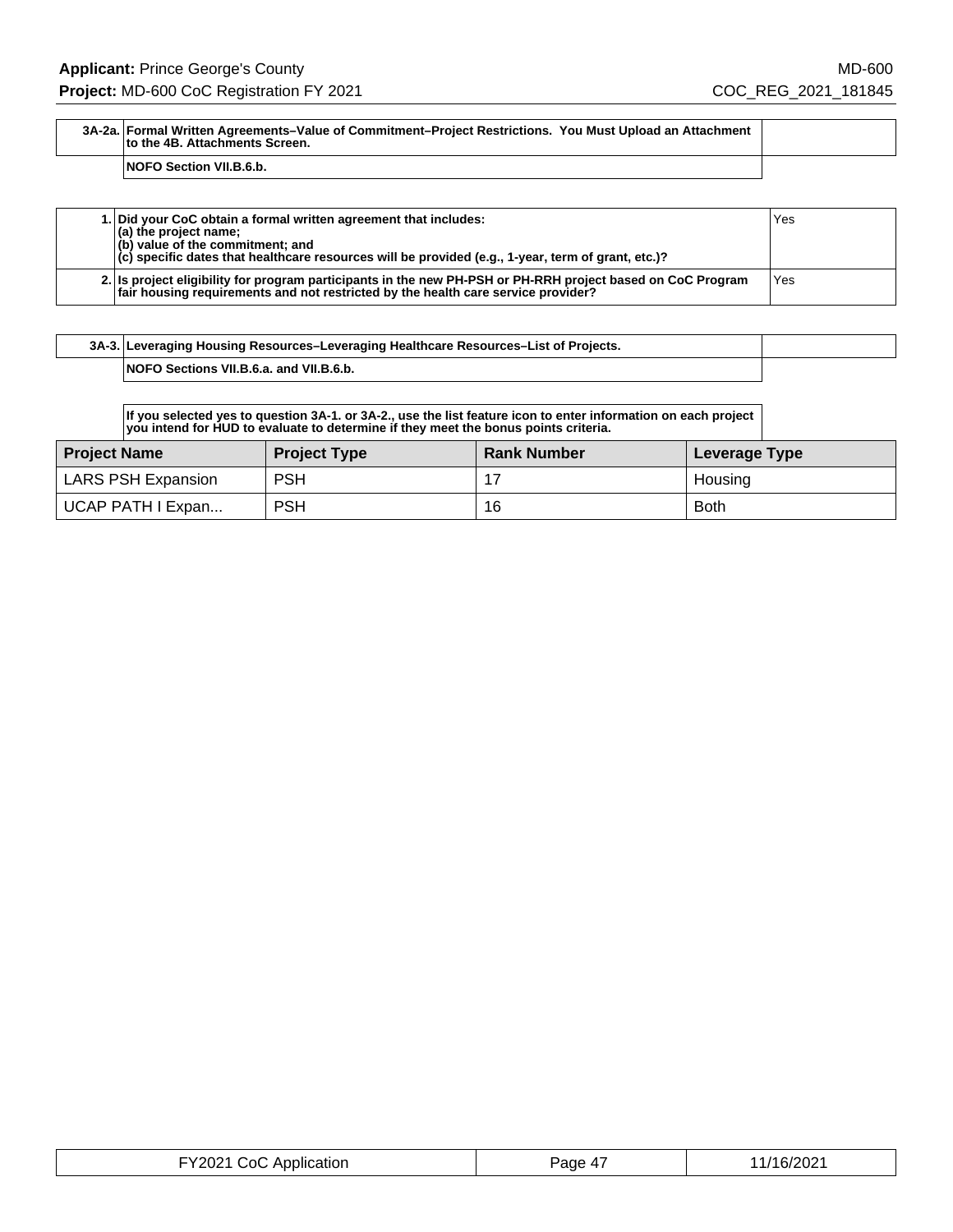# **3A-3. List of Projects.**

- **1. What is the name of the new project?** LARS PSH Expansion
	- **2. Select the new project type:** PSH
- **3. Enter the rank number of the project on** 17 **your CoC's Priority Listing:**
	- **4. Select the type of leverage:** Housing

# **3A-3. List of Projects.**

- **1. What is the name of the new project?** UCAP PATH I Expansion
	- **2. Select the new project type:** PSH
- **3. Enter the rank number of the project on** 16 **your CoC's Priority Listing:**
	- **4. Select the type of leverage:** Both

| ™2∩21∶<br>ാ∩<br>Application<br>12021000 | Page 48 | /16/2021 |
|-----------------------------------------|---------|----------|
|-----------------------------------------|---------|----------|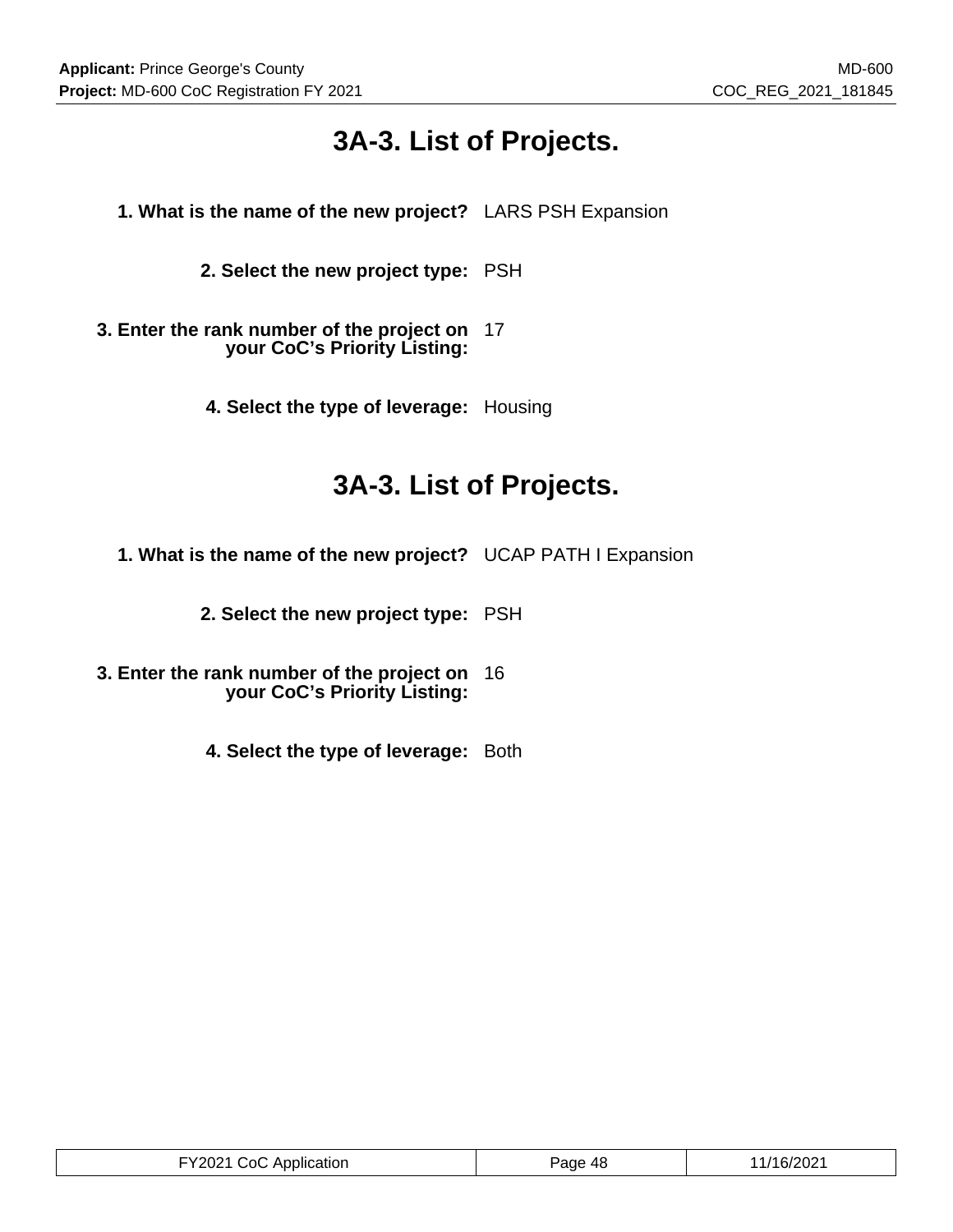## **3B. New Projects With Rehabilitation/New Construction Costs**

To help you complete the CoC Application, HUD published resources at https://www.hud.gov/program\_offices/comm\_planning/coc/competition, including: - Notice of Funding Opportunity (NOFO) for Fiscal Year (FY) 2021 Continuum of Care Program **Competition**  - FY 2021 CoC Application Detailed Instructions–essential in helping you maximize your CoC Application score by giving specific guidance on how to respond to many questions and providing specific information about attachments you must upload

- 24 CFR part 578

### **3B-1. Rehabilitation/New Construction Costs–New Projects.**

**NOFO Section VII.B.1.r.**

**Is your CoC requesting funding for any new project application requesting \$200,000 or more in funding for housing** No **rehabilitation or new construction?**

| 3B-2. Rehabilitation/New Construction Costs-New Projects. |  |
|-----------------------------------------------------------|--|
| <b>NOFO Section VII.B.1.s.</b>                            |  |

**If you answered yes to question 3B-1, describe in the field below actions CoC Program-funded project applicants will take to comply with: 1. Section 3 of the Housing and Urban Development Act of 1968 (12 U.S.C. 1701u); and 2. HUD's implementing rules at 24 CFR part 75 to provide employment and training opportunities for low- and**

**very-low-income persons, as well as contracting and other economic opportunities for businesses that provide economic opportunities to low- and very-low-income persons.**

**(limit 2,000 characters)**

Not Applicable

| FY2021 CoC Application | Page 49 | 11/16/2021 |
|------------------------|---------|------------|
|------------------------|---------|------------|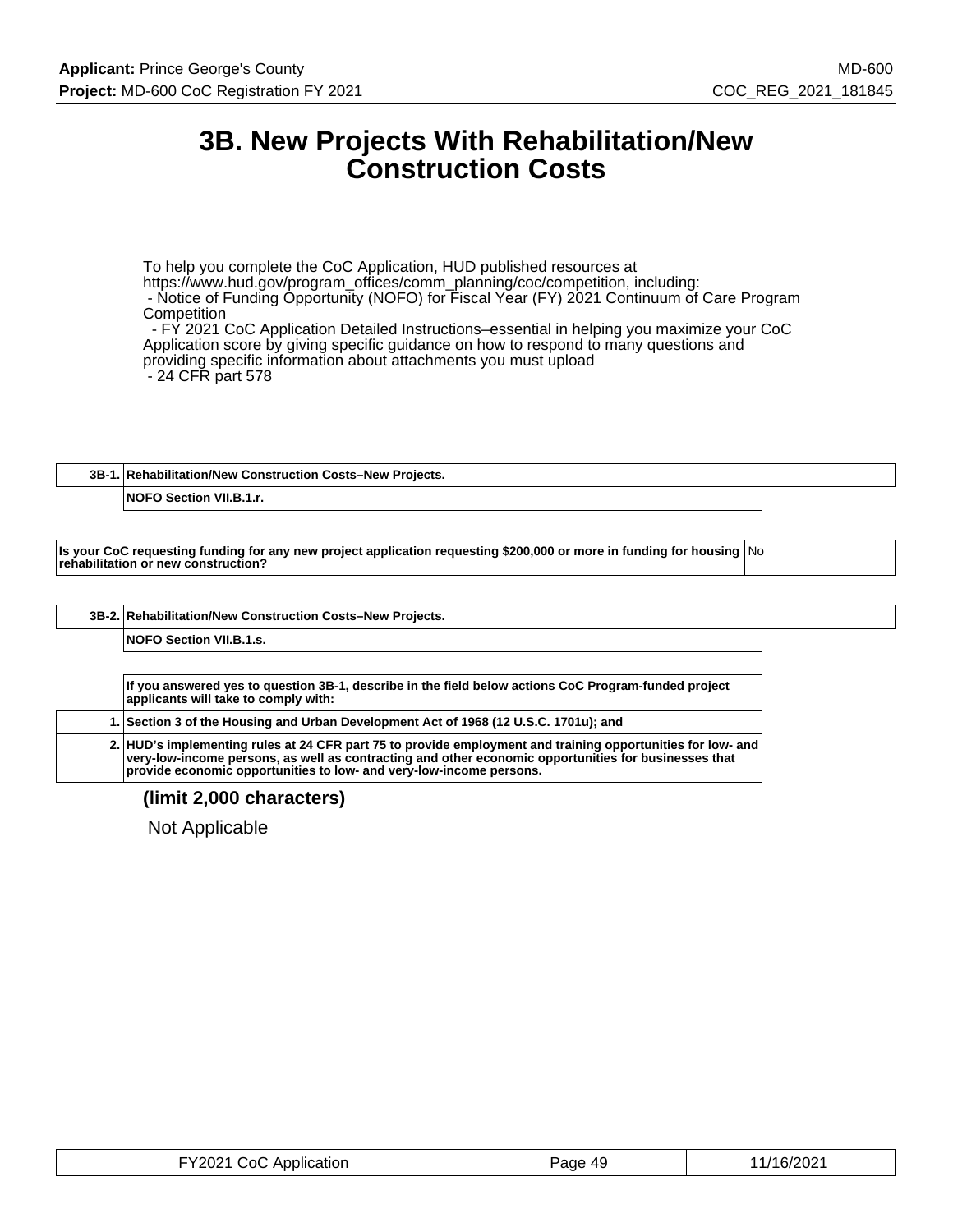# **3C. Serving Persons Experiencing Homelessness as Defined by Other Federal Statutes**

To help you complete the CoC Application, HUD published resources at https://www.hud.gov/program\_offices/comm\_planning/coc/competition, including: - Notice of Funding Opportunity (NOFO) for Fiscal Year (FY) 2021 Continuum of Care Program **Competition** 

 - FY 2021 CoC Application Detailed Instructions–essential in helping you maximize your CoC Application score by giving specific guidance on how to respond to many questions and providing specific information about attachments you must upload - 24 CFR part 578

| 3C-1. Designating SSO/TH/Joint TH and PH-RRH Component Projects to Serving Persons Experiencing<br>Homelessness as Defined by Other Federal Statutes. |  |
|-------------------------------------------------------------------------------------------------------------------------------------------------------|--|
| <b>NOFO Section VII.C.</b>                                                                                                                            |  |

| Is your CoC requesting to designate one or more of its SSO, TH, or Joint TH and PH-RRH component projects to | 1No |
|--------------------------------------------------------------------------------------------------------------|-----|
| serve families with children or youth experiencing homelessness as defined by other Federal statutes?        |     |

|  | 3C-2. Serving Persons Experiencing Homelessness as Defined by Other Federal Statutes. You Must Upload an<br>Attachment to the 4B. Attachments Screen. |  |
|--|-------------------------------------------------------------------------------------------------------------------------------------------------------|--|
|  | <b>NOFO Section VII.C.</b>                                                                                                                            |  |
|  |                                                                                                                                                       |  |

| If you answered yes to question 3C-1, describe in the field below:                                                                                                                                                                                                                                                                                                                                                          |
|-----------------------------------------------------------------------------------------------------------------------------------------------------------------------------------------------------------------------------------------------------------------------------------------------------------------------------------------------------------------------------------------------------------------------------|
| 1. how serving this population is of equal or greater priority, which means that it is equally or more cost<br>effective in meeting the overall goals and objectives of the plan submitted under Section 427(b)(1)(B) of<br>the Act, especially with respect to children and unaccompanied youth than serving the homeless as<br>defined in paragraphs (1), (2), and (4) of the definition of homeless in 24 CFR 578.3; and |
|                                                                                                                                                                                                                                                                                                                                                                                                                             |

**2. how your CoC will meet requirements described in Section 427(b)(1)(F) of the Act.**

### **(limit 2,000 characters)**

Not applicable

| FY2021 CoC Application | Page 50 | 11/16/2021 |
|------------------------|---------|------------|
|------------------------|---------|------------|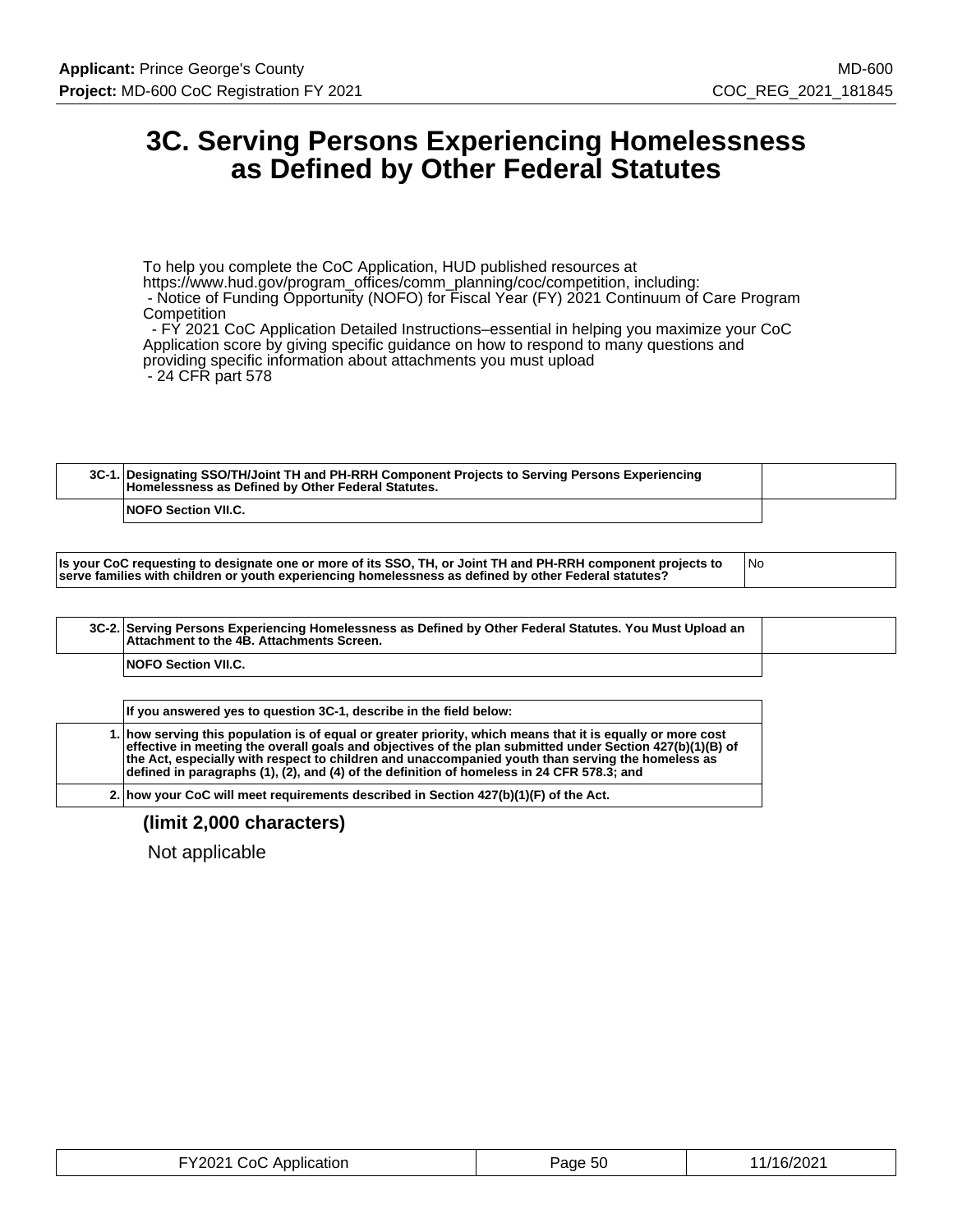# **4A. DV Bonus Application**

To help you complete the CoC Application, HUD published resources at https://www.hud.gov/program\_offices/comm\_planning/coc/competition, including: - Notice of Funding Opportunity (NOFO) for Fiscal Year (FY) 2021 Continuum of Care Program **Competition** 

 - FY 2021 CoC Application Detailed Instructions–essential in helping you maximize your CoC Application score by giving specific guidance on how to respond to many questions and providing specific information about attachments you must upload - 24 CFR part 578

| 4A-1. New DV Bonus Project Applications. |  |
|------------------------------------------|--|
| <b>NOFO Section II.B.11.e.</b>           |  |

**Did your CoC submit one or more new project applications for DV Bonus Funding?** Yes

**4A-1a. DV Bonus Project Types.**

**NOFO Section II.B.11.**

**Select yes or no in the chart below to indicate the type(s) of new DV Bonus project(s) your CoC included in its FY 2021 Priority Listing.**

| <b>Project Type</b>                 |                 |
|-------------------------------------|-----------------|
| 1. SSO Coordinated Entry            | IN <sub>o</sub> |
| 2. PH-RRH or Joint TH/RRH Component | Yes             |

### **You must click "Save" after selecting Yes for element 1 SSO Coordinated Entry to view questions 4A-3 and 4A-3a.**

| 4A-2. Number of Domestic Violence Survivors in Your CoC's Geographic Area. |  |
|----------------------------------------------------------------------------|--|
| NOFO Section II.B.11.                                                      |  |

| 1. Enter the number of survivors that need housing or services: | 7,966  |
|-----------------------------------------------------------------|--------|
| 2. Enter the number of survivors your CoC is currently serving: | 589    |
| 3. Unmet Need:                                                  | 7.377. |

| 4A-2a. Calculating Local Need for New DV Projects. |  |
|----------------------------------------------------|--|
| <b>NOFO Section II.B.11.</b>                       |  |
|                                                    |  |

| Describe in the field below:  |        |          |
|-------------------------------|--------|----------|
| <b>FY2021 CoC Application</b> | Page 5 | /16/2021 |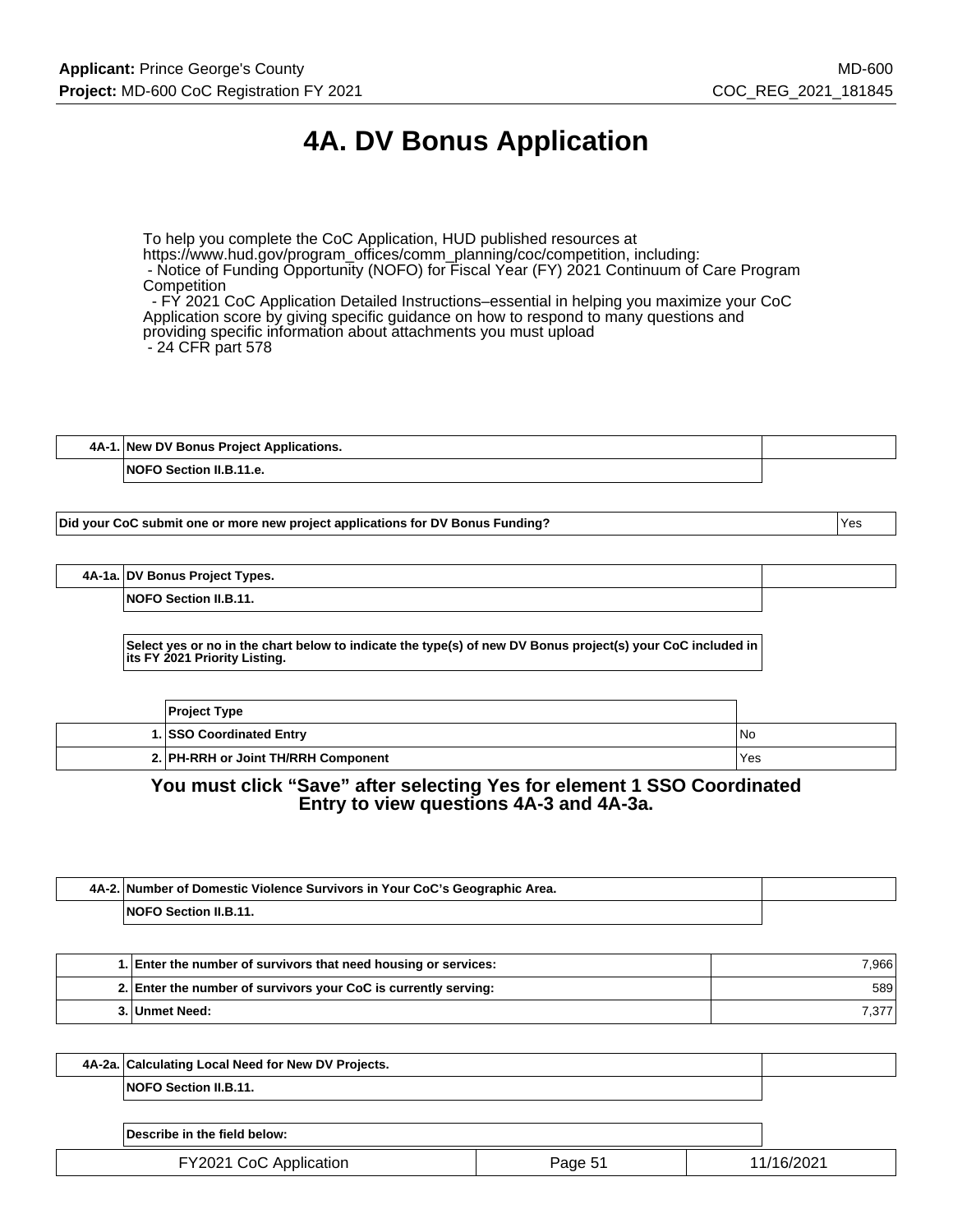| 1. how your CoC calculated the number of DV survivors needing housing or services in question 4A-2<br>element 1 and element 2; and  |
|-------------------------------------------------------------------------------------------------------------------------------------|
| 2. the data source (e.g. comparable database, other administrative data, external data source, HMIS for non-<br>DV projects); or    |
| 3. If your CoC is unable to meet the needs of all survivors please explain in your response all barriers to<br>meeting those needs. |

### **(limit 2,000 characters)**

1. The CoC calculated the number of survivors needing housing or services by combining two factors: a. discrete survivor specific calls to varied County hotlines (3,213 DV hotline calls, 422 homeless hotline calls, and 1,011 2-1-1 calls) and b. District court Protective order filings (8,525) reduced to 40% to factor for call/filing duplications (net 3,410) for a total net need of 7,966 residents calling for services and/or housing assistance because of domestic violence in a one-year period.

2. The CoC calculated the number of survivors served during that same time period using data provided by the CoC's emergency safe shelter for survivors (reported in a comparable database) and those persons sheltered in a non-DV specific shelter but who disclosed an episode of DV during their stay (reported in HMIS).

3. The Coc has identified several barriers impacting the CoC's existing ability to meet the needs of all survivors and is working across systems to actively close the gap. Key barriers include lack of survivor specific shelter and housing programs, limited county-based organizations with subject matter expertise, financial strength and program experience to operate the ideal combinations of housing and supportive services, high shelter and housing program staff turnover rates that challenge the CoC's ability to deliver the ongoing training necessary to ensure new staff are adequately prepared to respond to the unique needs of survivors, and the need for improved collaboration to ensure all providers serving survivors in the broader CoC community are effectively working together to maximize limited resources. The new DV application being advanced by the CoC offers a unique opportunity to positively impact all four of these challenges.

|                       | 4A-4. New PH-RRH and Joint TH and PH-RRH Component DV Bonus Projects–Project Applicant Information.                                                                                                                                                                                       |  |
|-----------------------|-------------------------------------------------------------------------------------------------------------------------------------------------------------------------------------------------------------------------------------------------------------------------------------------|--|
|                       |                                                                                                                                                                                                                                                                                           |  |
|                       | <b>NOFO Section II.B.11.</b>                                                                                                                                                                                                                                                              |  |
|                       |                                                                                                                                                                                                                                                                                           |  |
|                       |                                                                                                                                                                                                                                                                                           |  |
|                       | Use the list feature icon to enter information on each unique project applicant applying for New PH-RRH<br>and Joint TH and PH-RRH Component DV Bonus projects-only enter project applicant information once,<br>regardless of how many DV Bonus projects that applicant is applying for. |  |
| <b>Applicant Name</b> |                                                                                                                                                                                                                                                                                           |  |

House of Ruth Mar...

| FY2021 CoC Application | Page 52 | 11/16/2021 |
|------------------------|---------|------------|
|------------------------|---------|------------|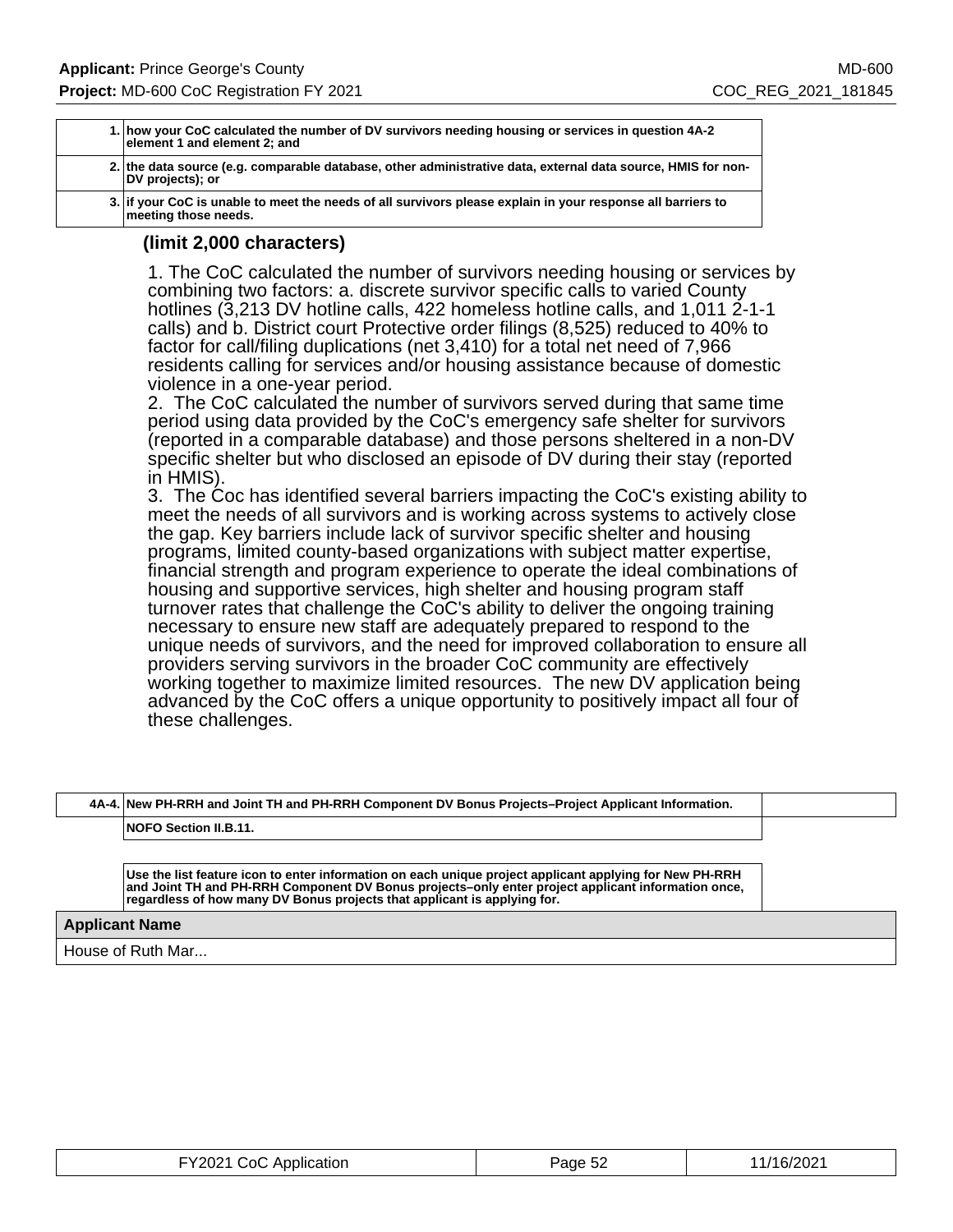# **Project Applicants Applying for New PH-RRH and Joint TH and PH-RRH DV Bonus Projects**

**4A-4. New PH-RRH and Joint TH and PH-RRH Component DV Bonus Projects–Project Applicant Information–Rate of Housing Placement and Rate of Housing Retention–Project Applicant Experience.**

**NOFO Section II.B.11.**

**Enter information in the chart below on the project applicant applying for one or more New PH-RRH and Joint TH and PH-RRH Component DV Bonus Projects included on your CoC's FY 2021 Priority Listing:**

| 1. Applicant Name                                       | House of Ruth Maryland, Inc. |
|---------------------------------------------------------|------------------------------|
| 2. Rate of Housing Placement of DV Survivors–Percentage | 100.00%                      |
| 3. Rate of Housing Retention of DV Survivors–Percentage | 84.00%                       |

| 4A-4a. Calculating the Rate of Housing Placement and the Rate of Housing Retention–Project Applicant<br>Experience. |  |
|---------------------------------------------------------------------------------------------------------------------|--|
| <b>NOFO Section II.B.11.</b>                                                                                        |  |

| Describe in the field below:                                                                                                           |
|----------------------------------------------------------------------------------------------------------------------------------------|
| 1. how the project applicant calculated the rate of housing placement and rate of housing retention reported<br>lin question 4A-4: and |
| 2. the data source (e.g. comparable database, other administrative data, external data source, HMIS for non-<br>DV proiects).          |

### **(limit 1,000 characters)**

1. Placement/retention rates were calculated using data from other House of Ruth Maryland's (HRM) Safe Homes Strong Communities Rapid Re-Housing programs operating in an adjacent community and included entry, exit, and reentry data to forecast rates for the new project.

2. The data resides in a comparable database (Social Solutions) using a Measuring Success Outcomes model developed by IPV practitioners and experts focused on 3 key outcomes and 10 indicators of survivor safety and success.

| 4A-4b. Providing Housing to DV Survivor-Project Applicant Experience. |  |
|-----------------------------------------------------------------------|--|
| <b>NOFO Section II.B.11.</b>                                          |  |

| Describe in the field below how the project applicant:                                                                                                               |
|----------------------------------------------------------------------------------------------------------------------------------------------------------------------|
| 1. ensured DV survivors experiencing homelessness were assisted to quickly move into safe affordable<br>housing:                                                     |
| 2. prioritized survivors-you must address the process the project applicant used, e.g., Coordinated Entry, prioritization list, CoC's emergency transfer plan, etc.; |
| 3. connected survivors to supportive services; and                                                                                                                   |
| 4. moved clients from assisted housing to housing they could sustain–address housing stability after the<br>housing subsidy ends.                                    |

| FY2021 CoC Application | Page 53 | 11/16/2021 |
|------------------------|---------|------------|
|------------------------|---------|------------|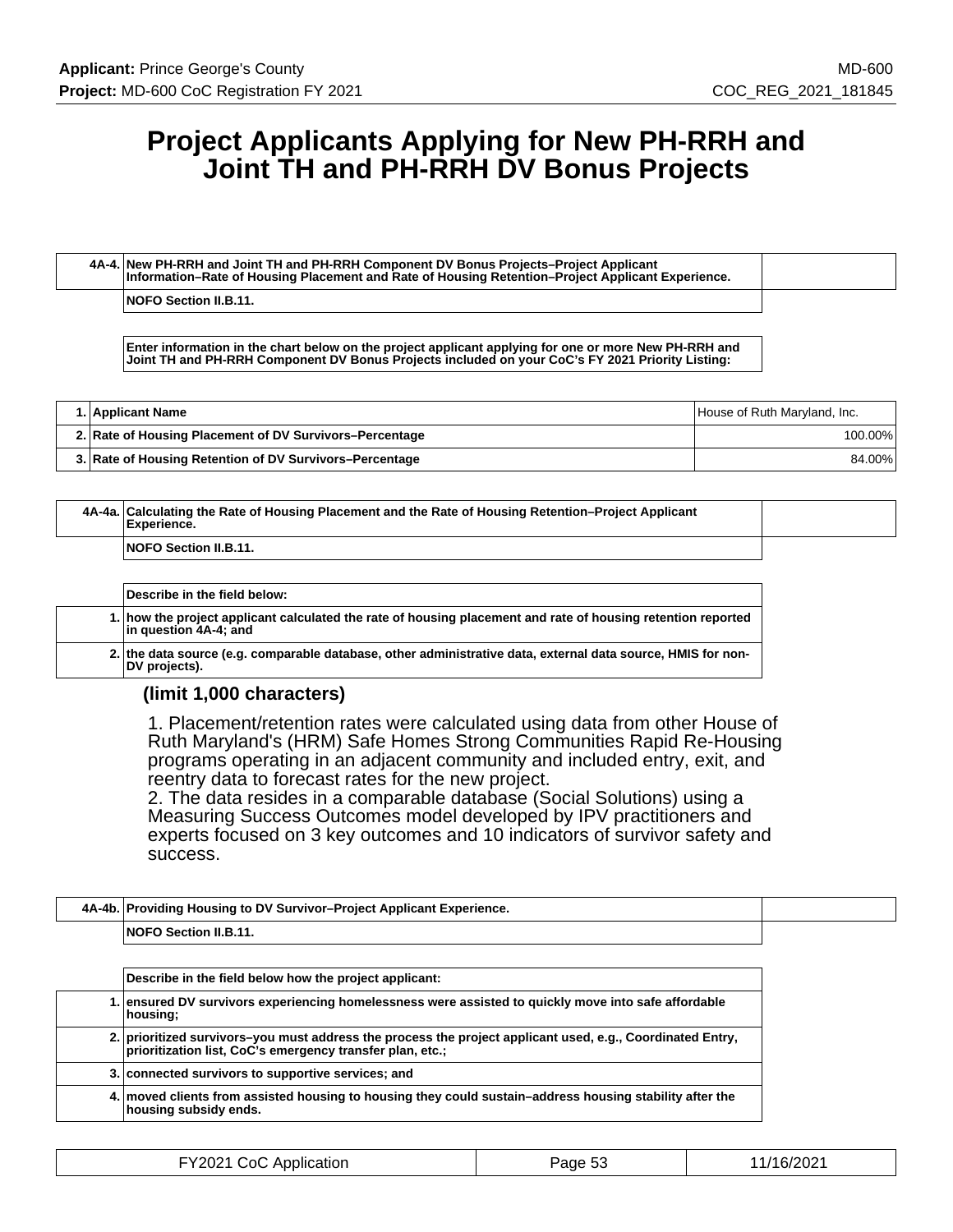## **(limit 2,000 characters)**

1. The House of Ruth Maryland (HRM) has 40 years of experience providing DV services (12+ operating RRH programs) that match survivors to permanent housing. They maintain strong relationships with housing partners throughout the region to ensure survivors can quickly move into safe housing in an area of their choice. In addition, HRM has experience serving unique DV populations including Spanish speaking victims, African immigrant victims, and those whose abuse was made worse by the COVID 19 pandemic and maintains a database of housing resources for rapid placement of those harder to serve survivors. 2. HRM works closely with coordinated entry (CE) using a housing first approach to link housing and services with DV survivors as soon as they are identified. CE and HRM consider victim lethality in addition to vulnerability when making placements and households can receive and decline multiple housing matches without penalty. HRM prioritizes safety related emergency transfers and has protocols facilitating rapid transfer into alternative housing or confidential facilities, including providing emergency shelter or hotel placement on an interim basis. 3. HRM employs licensed therapists trained in evidence-based trauma reduction therapies and attorneys who can represent victims in protective order cases. All survivors are assigned a skilled Community Advocate who works with them on stability building including: obtaining documents; safety planning; health/mental health care; employment; applications for mainstream benefits and other victim centered services in order to facilitate access to – and stability in - more permanent housing. All services are voluntary to maximize client choice. 4. HRM reviews all leases with clients prior to exit to ensure it housing is sustainable without a subsidy and provides one year of follow up services to ensure continued stability and safety, maintaining an 84% retention rate. HRM also maintains a flex fund to bridge subsidy needs and provides additional relocation as needed.

| 4A-4c. Ensuring DV Survivor Safety-Project Applicant Experience. |  |
|------------------------------------------------------------------|--|
| <b>NOFO Section II.B.11.</b>                                     |  |
|                                                                  |  |

| Describe in the field below examples of how the project applicant ensured the safety of DV survivors<br>experiencing homelessness by: |
|---------------------------------------------------------------------------------------------------------------------------------------|
| 1. training staff on safety planning;                                                                                                 |
| 2. adjusting intake space to better ensure a private conversation;                                                                    |
| 3. conducting separate interviews/intake with each member of a couple;                                                                |
| working with survivors to have them identify what is safe for them as it relates to scattered site units<br>and/or rental assistance; |
| 5. maintaining bars on windows, fixing lights in the hallways, etc. for congregate living spaces operated by<br>the applicant; and    |
| 6. keeping the location confidential for dedicated units and/or congregate living spaces set-aside solely for<br>use by survivors.    |

### **(limit 5,000 characters)**

HRM has protocols in place that safeguard a victim's identity, location and service plan and uses a number of strategies to ensure the safety of homeless survivors, including: 1. Training and technical assistance on trauma informed care, safety planning for survivors, signs of IPV, ethical considerations in working with vulnerable populations, working with abusive partners, and impact of trauma on children. HRM also created an online training curriculum on

| .V2021<br>Application<br>∴∩C<br>$1000 \times 1000$<br>. | $\lambda$<br>aae<br>ാല | 10001<br>-uz |
|---------------------------------------------------------|------------------------|--------------|
|---------------------------------------------------------|------------------------|--------------|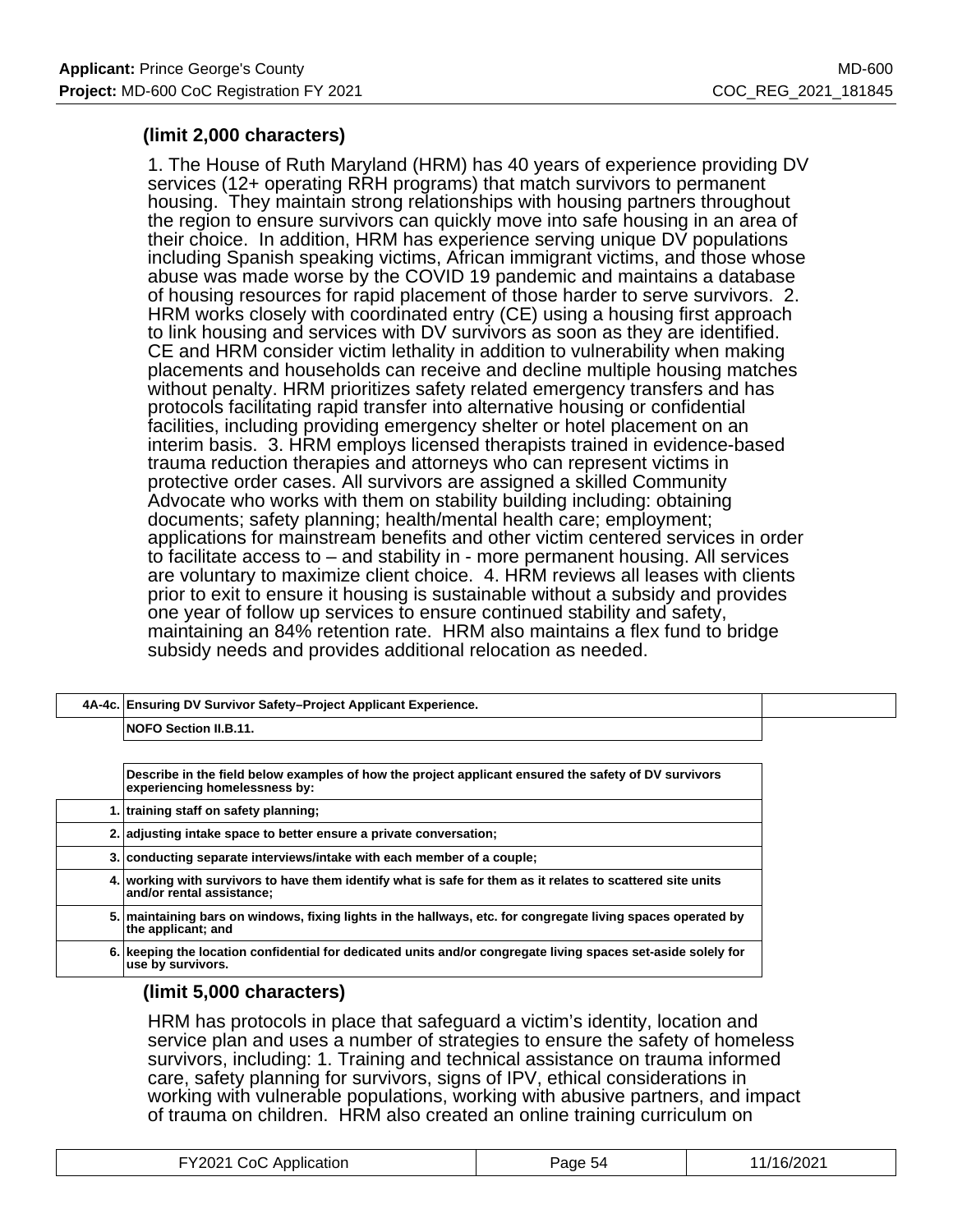recognizing, responding, and referring survivors of IPV to be released in 2022 that will allow new homeless service staff to be trained as they are hired; 2. Private offices for intake and assessment, secure platforms for telehealth, and routine safety checks conducted with survivors before the start of a session; 3. Policies for interviewing household members and other family members separately to provide safe opportunities for disclosure; 4. Case management that focuses on continuous safety planning and identification of neighborhoods and/or apartment complexes that meet their safety needs including consideration of other housing related amenities including access to public transportation and proximity to work/schools that impact safety. Applicants are informed of their rights to accept or reject housing offers and staff provide safety planning each step of the search, placement, intervention and follow up stages; 5. Pre-inspection of units conducted by staff help identify potential hazards, including threats to safety from the abuser and advocacy with landlords to improve lighting and other security provisions. HRM also maintains a resiliency fund to address or security needs including security systems, door, window and lock replacement, and safety bars (HRM does not operate any congregate housing); and 6. Maintenance of unit bed availability and location confidentiality for units dedicated to survivors and use of an alternative comparable database along with victim centered care coordination to ensure ongoing survivor safety.

# **4A-4c.1. Evaluating Ability to Ensure DV Survivor Safety–Project Applicant Experience.**

**NOFO Section II.B.11.**

**Describe in the field below how the project evaluated its ability to ensure the safety of DV survivors the project served.**

### **(limit 2,000 characters)**

HRM has over 40 years of experience providing services to people experiencing IPV and homelessness, with 12 years of experience providing RRH to this population. HRM follows Violence Against Women Act requirements and best practice guidelines in the field to ensure survivor safety and confidentiality. This includes keeping survivor information in stand alone, secure databases that meet HUD standards, informing survivors of their confidentiality rights, and requiring informed consent discussions before signing release of information forms. Safety planning is conducted at each step of the process. Services are 100% voluntary and follow Housing First principles. HRM tracks client level outcomes for ability to intentionally safety plan, decrease in risk for abuse, and requests for emergency relocation and continuously evaluates its policies and protocols to ensure implementation of best practices from the field. Exit surveys are also conducted asking clients about their perceptions of safety during services. Finally, HRM recently worked with Dr. Michele Decker to conduct an NIJ funded evaluation of Safe Homes, and results indicate that survivors in the project experienced a reduction in both housing instability and violence from abusive partners. These results held even if survivors were still in contact with their partners (Decker, et. al., 2021).

| 4A-4d. Trauma-Informed, Victim-Centered Approaches–Project Applicant Experience. |  |
|----------------------------------------------------------------------------------|--|
| <b>NOFO Section II.B.11.</b>                                                     |  |

| FY2021 CoC Application | Page 55 | 11/16/2021 |
|------------------------|---------|------------|
|------------------------|---------|------------|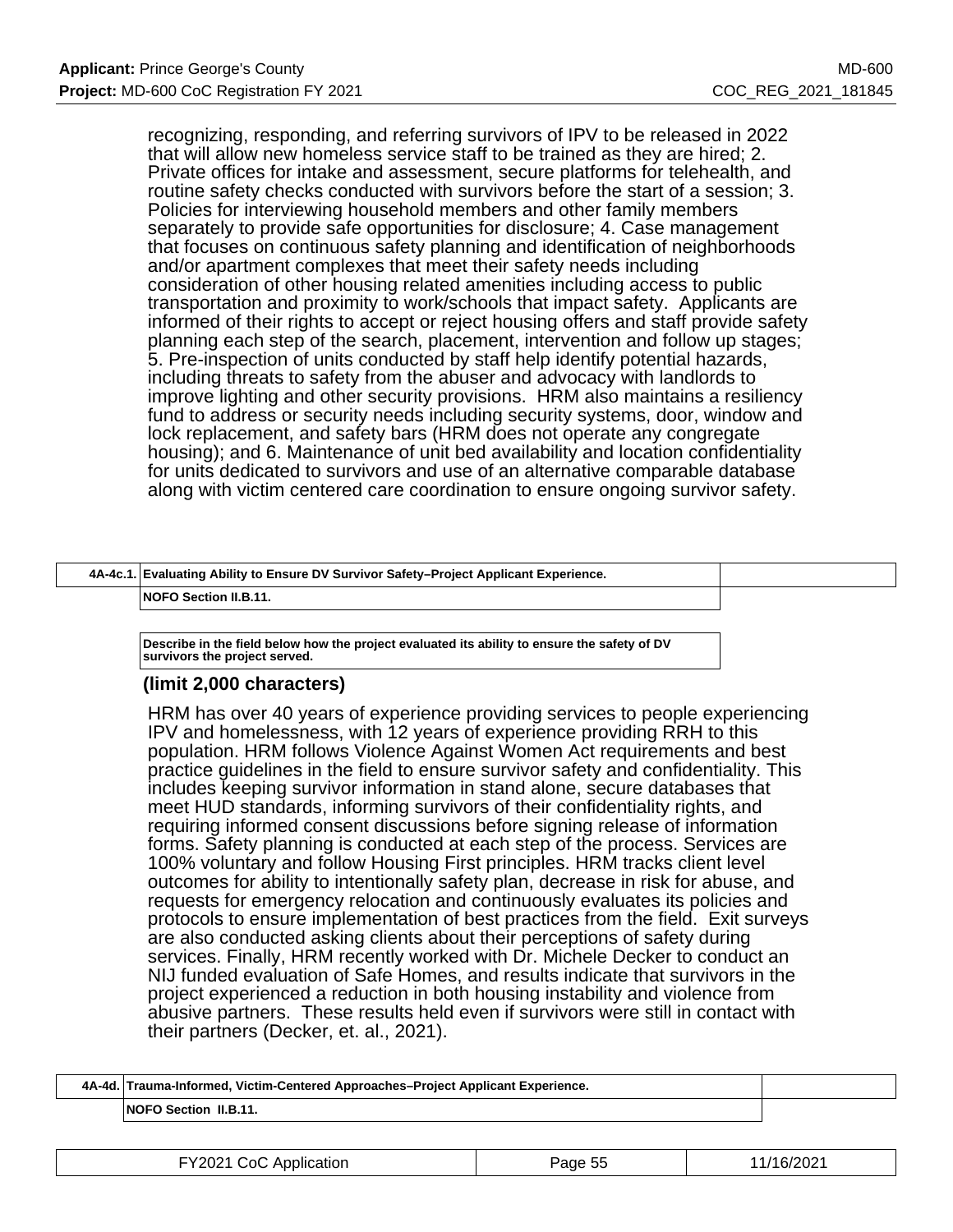| Describe in the field below examples of the project applicant's experience in using trauma-informed,<br>victim-centered approaches to meet needs of DV survivors in each of the following areas:                                                                    |
|---------------------------------------------------------------------------------------------------------------------------------------------------------------------------------------------------------------------------------------------------------------------|
| 1. prioritizing program participant choice and rapid placement and stabilization in permanent housing<br>consistent with participants' preferences;                                                                                                                 |
| 2. establishing and maintaining an environment of agency and mutual respect, e.g., the project does not use<br>punitive interventions, ensures program participant staff interactions are based on equality and minimize<br>power differentials;                    |
| 3. providing program participants access to information on trauma, e.g., training staff on providing program<br>participants with information on trauma;                                                                                                            |
| 4. emphasizing program participants' strengths, e.g., strength-based coaching, questionnaires and<br>assessment tools include strength-based measures, case plans include assessments of program<br>participants strengths and works towards goals and aspirations; |
| 5. centering on cultural responsiveness and inclusivity, e.g., training on equal access, cultural competence,<br>nondiscrimination:                                                                                                                                 |
| 6. providing opportunities for connection for program participants, e.g., groups, mentorships, peer-to-peer,<br>spiritual needs; and                                                                                                                                |
| 7. offering support for parenting, e.g., parenting classes, childcare.                                                                                                                                                                                              |
|                                                                                                                                                                                                                                                                     |

### **(limit 5,000 characters)**

HRM is a national leader in using a trauma-informed victim-centered approach. HRM provides evidence-based trauma reduction therapy to address past and current abuse and the resulting emotional impact, and utilizes Trauma Focused Cognitive Behavioral Therapy, motivational interviewing, and other evidencebased best practices in order to meet the recovery needs of participants. Janice Miller, HRM's Director of Programs and Clinical Services has presented at national conferences, provided technical assistance to other non-profits looking to replicate their model and success rates, and trained local CoCs on systems coordination and best practices for survivors. Ms. Miller was also one of the investigators on a NIJ funded research study conducted by Johns Hopkins University examining the impact of RRH versus Transitional Housing for survivors of IPV. This study demonstrated that participants in Safe Homes increased their ability to meet their basic needs, decreased their housing instability, and decreased their rates of abuse.

1. HRM has operated a 100% voluntary services/ Housing First model of RRH since its inception in 2009. Participants determine location, type of housing, and features they are looking for in housing. Staff provide information to landlords on DV and act as a liaison to support survivors in advocating for their rights and safety.

2. Survivors are treated with respect and equality and HRM staff use strengthbased practices and other case management tools to minimize the power differential, empower and engage survivors, and partner with them to support their safe transition. Survivors may access RRH with no requirement to participate in any additional services and are given a copy of their rights to refuse services and still retain housing in plain language. They are told about the grievance procedure at intake. To encourage meeting with Service Coordinators twice monthly, staff travel to survivor homes once per month and ask survivors to come to HRM offices to pick up their rent checks (made out to landlord) once per month. The in-office visit also allows for private conversations away from people who may be monitoring survivor activity. 3. HRM employs licensed Therapists, who use only evidence based trauma reduction therapies and work with adult survivors and child witnesses to educate the family on the effects of trauma and provide evidence-based therapy to reduce trauma symptoms.. Project staff inform survivors of support group offerings and facilitate individual counseling session referrals as requested. Staff orientation and training includes skills on how to engage traumatized

| FY2021 CoC Application | Page 56 | 11/16/2021 |
|------------------------|---------|------------|
|------------------------|---------|------------|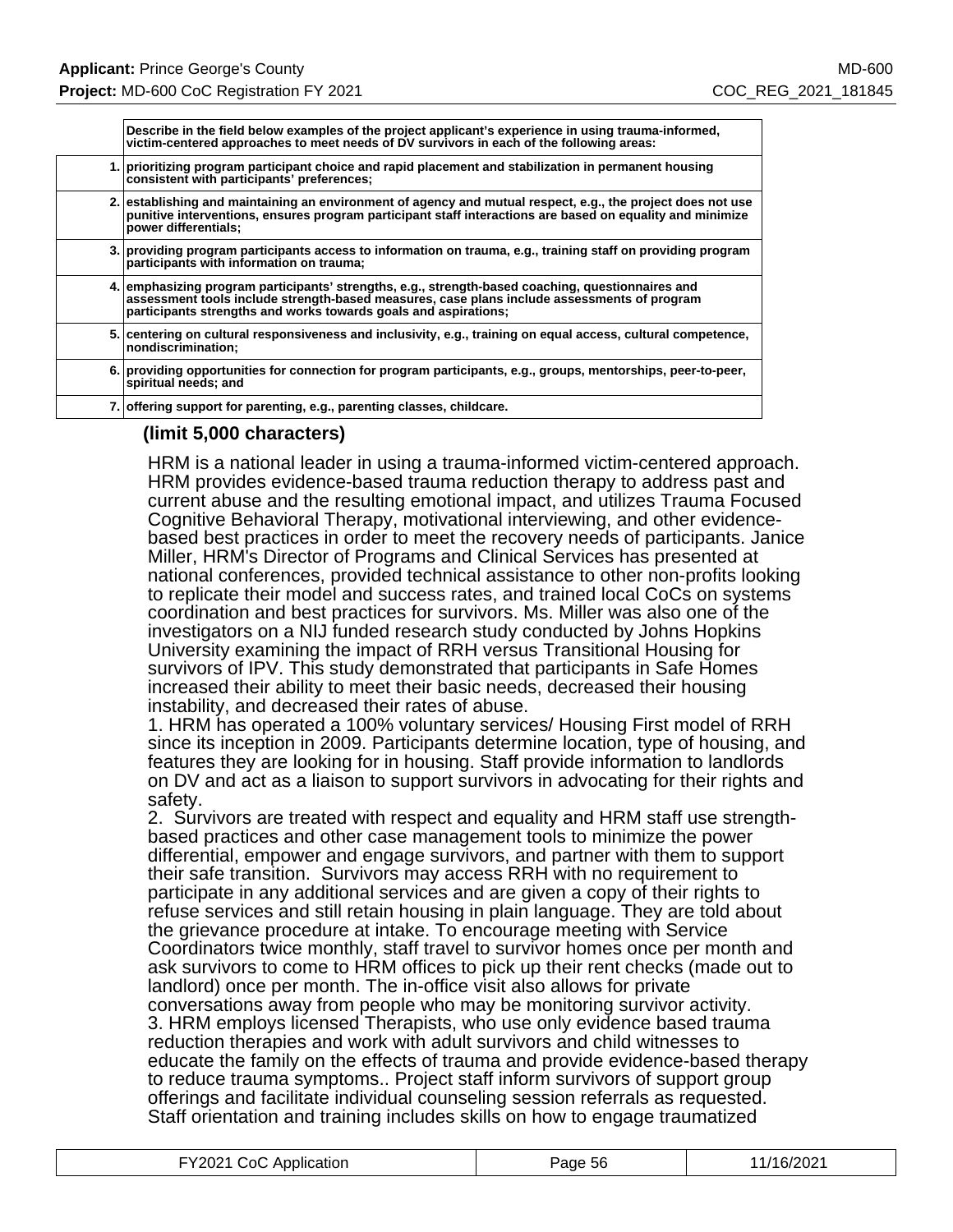people.

4. Survivors determine the goals they wish to achieve on their individual service plans. Staff assessment emphasizes client strengths and resources to help them achieve goals. HRM developed and uses the Measuring Success Framework for assessing outcomes. Client level indicators include assisting survivors with increasing their positive, supportive social connections, reducing trauma symptoms, increasing ability to meet basic needs, and increase in intentional safety planning. These measures are all framed in skills-gaining language, and results of progress on these goals are routinely shared with survivors.

5. HRM training and orientation includes discussion of power and privilege, as well as cultural responsiveness and inclusivity. Our staff serving Prince George's County include native born speakers of Spanish and Arabic. HRM has been working with a diversity, equity and inclusion consultant for over a year to critically examine all operations and improve racial equity for staff and clients. 6. HRM offers live and virtual counseling and support groups in English and Spanish and peer-to-peer mentors are used to provide inspiration and hope. Participants also have the opportunity to engage in monthly educational sessions where childcare and meals are provided and are encouraged to become involved in community activities that are appealing to them. HRM's Leadership includes persons with lived experience of IPV and the project team is comprised of 2 white, 4 African/ African American, 1 Asian, 2 Latinx. Spoken languages include English, Arabic, Nepali, Spanish, and Urdu, further cementing their focus on racial equity and ethnic diversity in programs. 7. HRM recognizes the multigenerational aspect of domestic violence and works with the family to address the trauma caused by DV and the patterns that tend to perpetuate it. HRM Therapists provide both adult and child therapy, as well as parent-child therapy to help improve attachment and repair the damage from living in abusive homes. HRM also partners with local organizations to refer participants desiring additional parenting classes and childcare is provided for all HRM events and for adult support groups.

| 4A-4e. Meeting Service Needs of DV Survivors–Project Applicant Experience.                                                                                                                                |
|-----------------------------------------------------------------------------------------------------------------------------------------------------------------------------------------------------------|
| <b>NOFO Section II.B.11.</b>                                                                                                                                                                              |
|                                                                                                                                                                                                           |
| Describe in the field below: \                                                                                                                                                                            |
| 1. supportive services the project applicant provided to domestic violence survivors experiencing<br>homelessness while quickly moving them into permanent housing and addressing their safety needs; and |

**2. provide examples of how the project applicant provided the supportive services to domestic violence**

# **survivors.**

## **(limit 5,000 characters)**

1. HRM works closely with national partners to impact policies and practices governing provision of survivor services as well as local partners to leverage public/private funding and maximize opportunities for victims of violence to improve their safety and stability in the County. In addition to the macro work, HRM provides needed direct services for survivors including community based RRH, service coordination, workforce development, evidence-based trauma therapy, and legal assistance. HRM offers a large array of supportive services, including information on legal rights/representation at protective order hearings and assistance with child custody; transportation assistance to attend appointments, educational classes, and workforce development; funds for

| FY2021 CoC Application | ___<br>Page $5l$ | 11/16/2021 |
|------------------------|------------------|------------|
|------------------------|------------------|------------|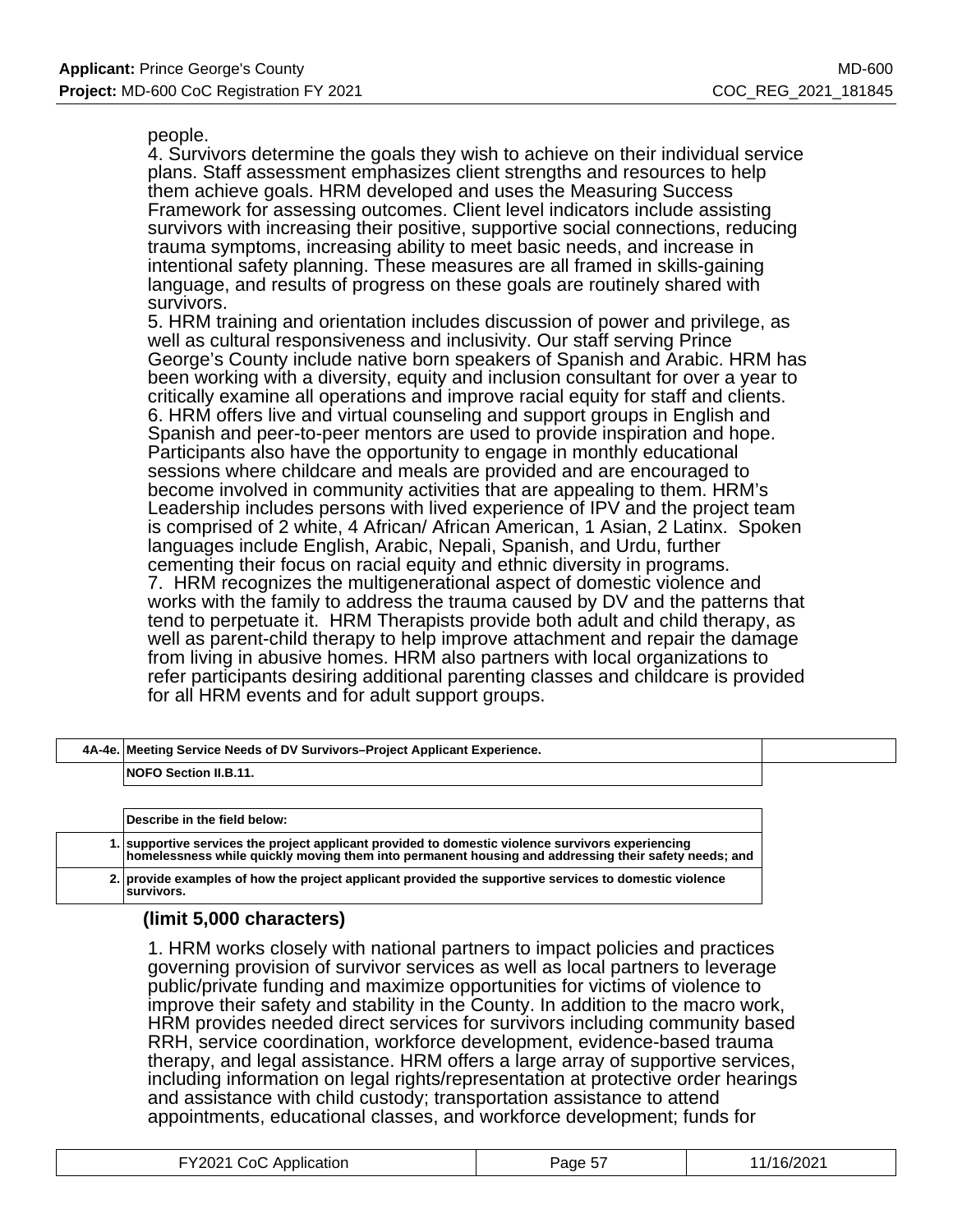application fees, furniture and other moving costs; education and workforce development; employment assistance; financial literacy and credit repair; assistance with childcare; assistance with applications for mainstream benefits; and trauma-informed mental health services. HRM also partners with local health care providers, substance abuse treatment centers, and art programming to support survivor families during recovery and re-stabilization. HRM Therapists work with local churches to provide space for support groups that are in neighborhoods near underserved populations, thus reducing transportation barriers and accepts donations of material goods from the community for redistribution to survivors (diapers, clothing, etc.). Volunteer interns working toward their professional counseling and social work licenses provide individual and group therapy under a licensed supervisor. Victim service dollars are used to provide therapeutic services, legal assistance, and other services that reduce trauma and build safety for those fleeing domestic violence - all while the survivor is working to build roots in a safe community of their choice.

2. HRM's Safe Homes Strong Community model is structured to provide the maximum amount of support to survivors before, during and after receiving rental assistance. Service coordination is focused on creating individualized safety plans for survivors, removing survivor identified barriers to goals (obtaining documentation, arranging transportation and childcare, budget planning, application to public benefits like SNAP, TANF, SSI, etc.), encouraging and supporting clients to connect to positive social networks, facilitating resource referrals, and advocacy for services as requested. A Housing Specialist helps recruit and educate landlords, conducts preinspections on units for safety and health, and assists in obtaining necessary Lead and landlord documents. A Job Navigator helps survivors identify their employment and career goals, connects them with local workforce training programs, arranges flex funding to pay for work uniforms and training fees as needed, and supports survivors once employed with education on managing trauma symptoms in the workplace. HRM Therapists are licensed and provide evidence based trauma reduction therapies for adults and children. Support groups are held weekly. HRM Attorneys assist with protective orders as needed and provide legal advice to survivors on their rights and family law matters. Food pantry assistance is provided to help address basic needs. Interpretation services are provided to limited English speakers. HRM also makes many of these supportive services available to their survivors for a minimum of 12 month after exiting the program to mitigate potential disruptions to housing stability and safety and to ensure the long term welfare of the people it serves.

Support services are 100% voluntary. Some participants have only utilized minimal Service Coordination paired with the rental assistance. Some participants have used multiple services. For example, an immigrant survivor with two children was able to access Service Coordination, Therapy for herself and her children, and a legal consultation in her native Spanish language. Her Service Coordinator assisted her with getting into an English as a second language class and apply for SNAP, TANF and Medicaid benefits for her children. HRM's attorney connected her with a local legal partner to apply for a T-Visa. She was able to use flex funding to pay for driver's education classes and obtain a Driver's license, which allowed her to begin working as an Uber driver.

| FY2021 CoC Application | Page 58 | 11/16/2021 |
|------------------------|---------|------------|
|------------------------|---------|------------|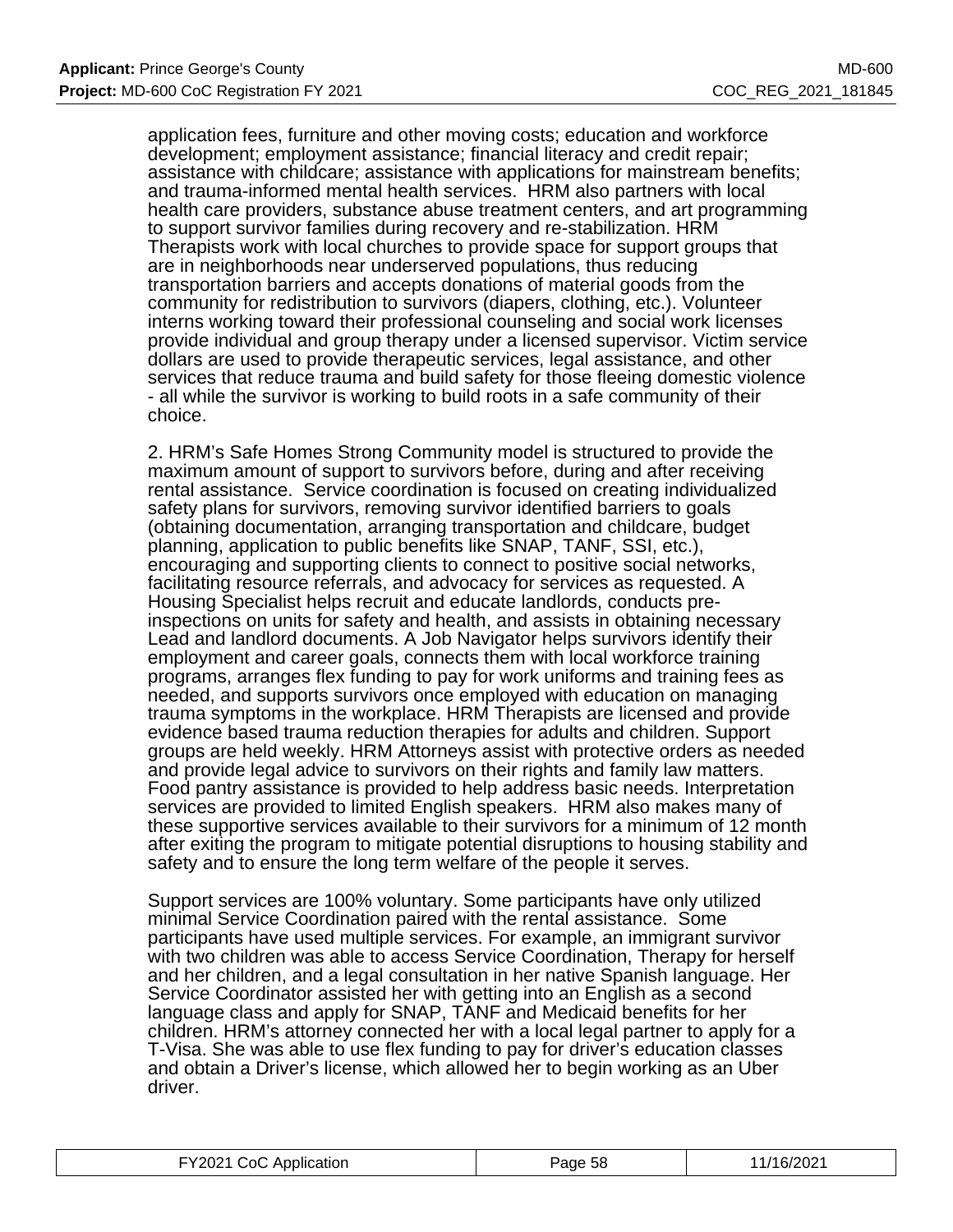#### **4A-4f. Trauma-Informed, Victim-Centered Approaches–New Project Implementation.**

#### **NOFO Section II.B.11.**

| Provide examples in the field below of how the new project will:                                                                                                                                                                                                          |
|---------------------------------------------------------------------------------------------------------------------------------------------------------------------------------------------------------------------------------------------------------------------------|
| 1. prioritize program participant choice and rapid placement and stabilization in permanent housing<br>consistent with participants' preferences;                                                                                                                         |
| 2. establish and maintain an environment of agency and mutual respect, e.g., the project does not use<br>punitive interventions, ensures program participant staff interactions are based on equality and minimize<br>power differentials;                                |
| 3. provide program participants access to information on trauma, e.g., training staff on providing program<br>participants with information on trauma;                                                                                                                    |
| 4. place emphasis on program participants' strengths, e.g., strength-based coaching, questionnaires and<br>assessment tools include strength-based measures, case plans include assessments of program<br>participants strengths and works towards goals and aspirations; |
| 5. center on cultural responsiveness and inclusivity, e.g., training on equal access, cultural competence,<br>nondiscrimination;                                                                                                                                          |
| 6. provide opportunities for connection for program participants, e.g., groups, mentorships, peer-to-peer,<br>spiritual needs; and                                                                                                                                        |
| 7. offer support for parenting, e.g., parenting classes, childcare.                                                                                                                                                                                                       |
|                                                                                                                                                                                                                                                                           |

### **(limit 5,000 characters)**

1. This project will be 100% voluntary services/Housing First. Participants will determine location, type of housing, and features they are looking for in housing. Staff will provide information to landlords on DV and act as a liaison to support survivors in advocating for their rights and safety. HRM staff will preinspect housing and will continue to expand its list of safe and affordable landlords based on the wants and needs articulated by survivors for housing types and location. Survivors work with staff to seek out rental housing, but lease agreements are between landlords and survivors, with checks made out to the landlord and delivered by survivors to foster that relationship. 2. Survivors may access RRH with no requirement to participate in any additional services and HRM staff will use strength-based practices and other case management tools to minimize the power differential, empower and engage survivors, and support their safe transition. HRM staff will pair engagement with support services that survivors want including transportation, trauma reduction, in-home support to foster positive relationships that encourage survivors to share needs before becoming destabilized. HRM staff will engage in home visits as well as provide in-office visits that allow for private conversations away from people who may be monitoring survivor activity. Survivors will be given a plain language copy of their rights to refuse services and still retain housing.

3. HRM employs licensed Therapists, who use only evidence-based trauma reduction therapies and will provide on-site, evidence based, language specific trauma therapy and support groups. HRM staff will work with adult survivors and child witnesses to educate the family on the effects of trauma and provide resources to reduce trauma symptoms. Project staff will also inform survivors of support group offerings and facilitate individual counseling session referrals as requested. Staff orientation and training includes skills on how to engage traumatized people.

4.Survivors will determine the goals they wish to achieve on their individual service plans. Staff assessment will emphasize client strengths and resources to help them achieve goals. HRM will utilize their Measuring Success Framework for assessing outcomes. Client level indicators will include assisting survivors with increasing their positive, supportive social connections, reducing

| FY2021 CoC Application | Page 59 | 11/16/2021 |
|------------------------|---------|------------|
|------------------------|---------|------------|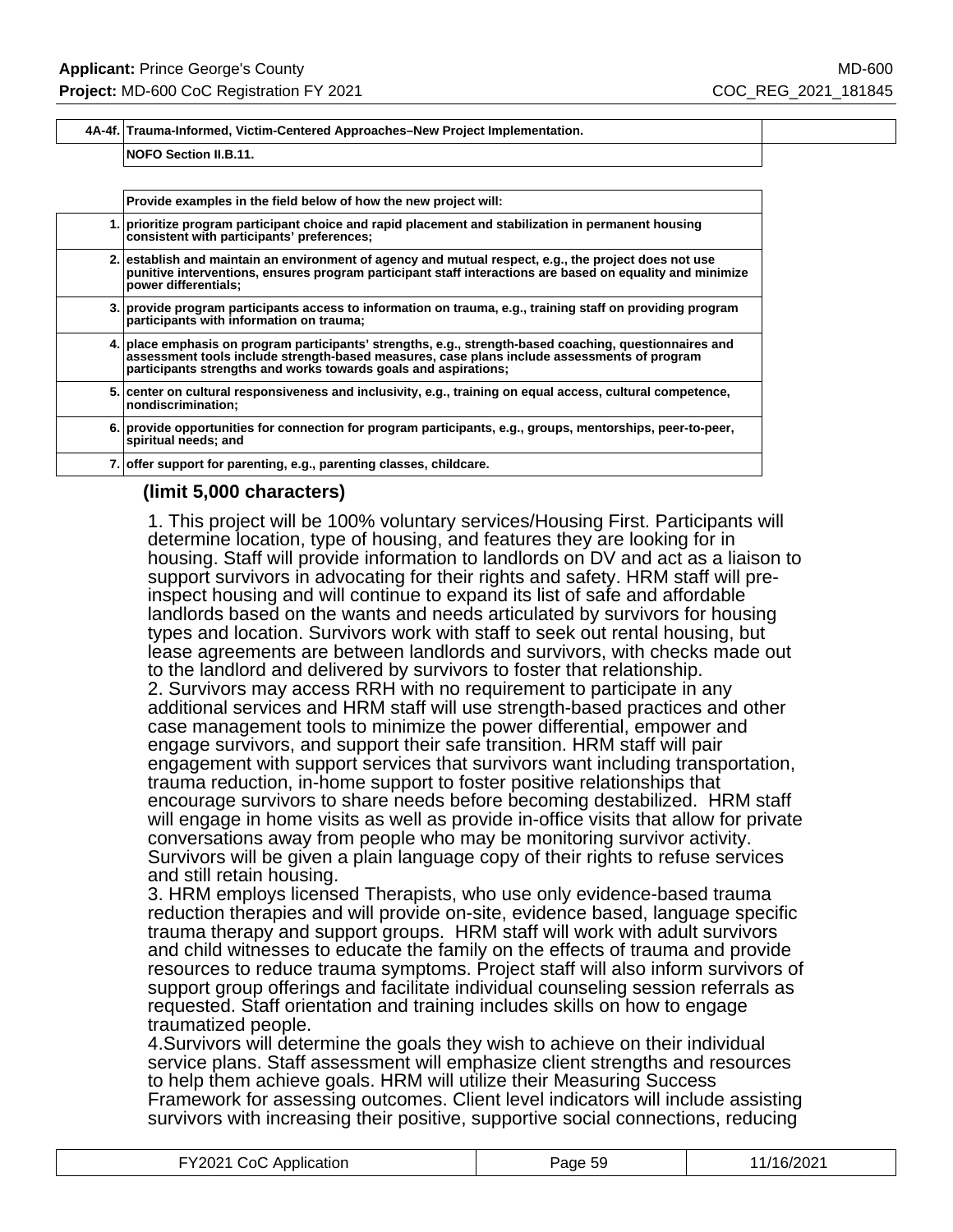trauma symptoms, increasing ability to meet basic needs, and increase in intentional safety planning. These measures are all framed in skills-gaining language, and results of progress on these goals will be routinely shared with survivors.

5. HRM training and orientation includes discussion of power and privilege, engagement of persons from multiple diverse cultures, and cultural responsiveness and inclusivity. Agency policies and procedures and operations manuals include diverse inclusion policies including non-discrimination, fair housing, and grievance and client rights under voluntary services. Survivors are also provided with copies of the non-discrimination and clients rights policies. HRM has been working with a diversity, equity and inclusion consultant for over a year to critically examine our operations and improve racial equity for staff and clients and has conducted two workshops – "Having the race equity conversation" and "Engaging Culturally Diverse Organizations" as part of that work. HRM's Leadership includes persons with lived experience of IPV and spoken languages include English, Arabic, Nepali, Spanish, and Urdu. The project team is comprised of 2 white, 4 African/ African American, 1 Asian, and 2 Latinx and will include native born speakers of Spanish and Arabic as part of the organizational commitment to equity.

6. HRM will offer live and virtual counseling and support groups in English and Spanish and peer-to-peer mentors will be engaged to provide support and inspiration. HRM partners with St. Bernard's Church to offer spiritual support to survivors and will add partnerships with other faith institutions to expand that support. Participants will also have the opportunity to attend monthly educational sessions where childcare and meals are provided and will receive HRM support with engaging in community activities that are appealing to them. 7. HRM Therapists will provide both adult and child therapy, as well as parentchild therapy to help improve attachment and repair the damage from living in abusive homes. HRM will also partner with local organizations to refer participants desiring parenting classes and childcare will be provided for all HRM events and support groups. Staff will help survivors to develop educational safety plans, including collaboration with school staff to ensure confidentiality and safety while children are attending school or in after school activities, as well as offer opportunities for social-emotional wellness activities that foster feelings of safety and strengthen a healthy parent/child relationship.

| FY2021 CoC Application | Page 60 | 11/16/2021 |
|------------------------|---------|------------|
|------------------------|---------|------------|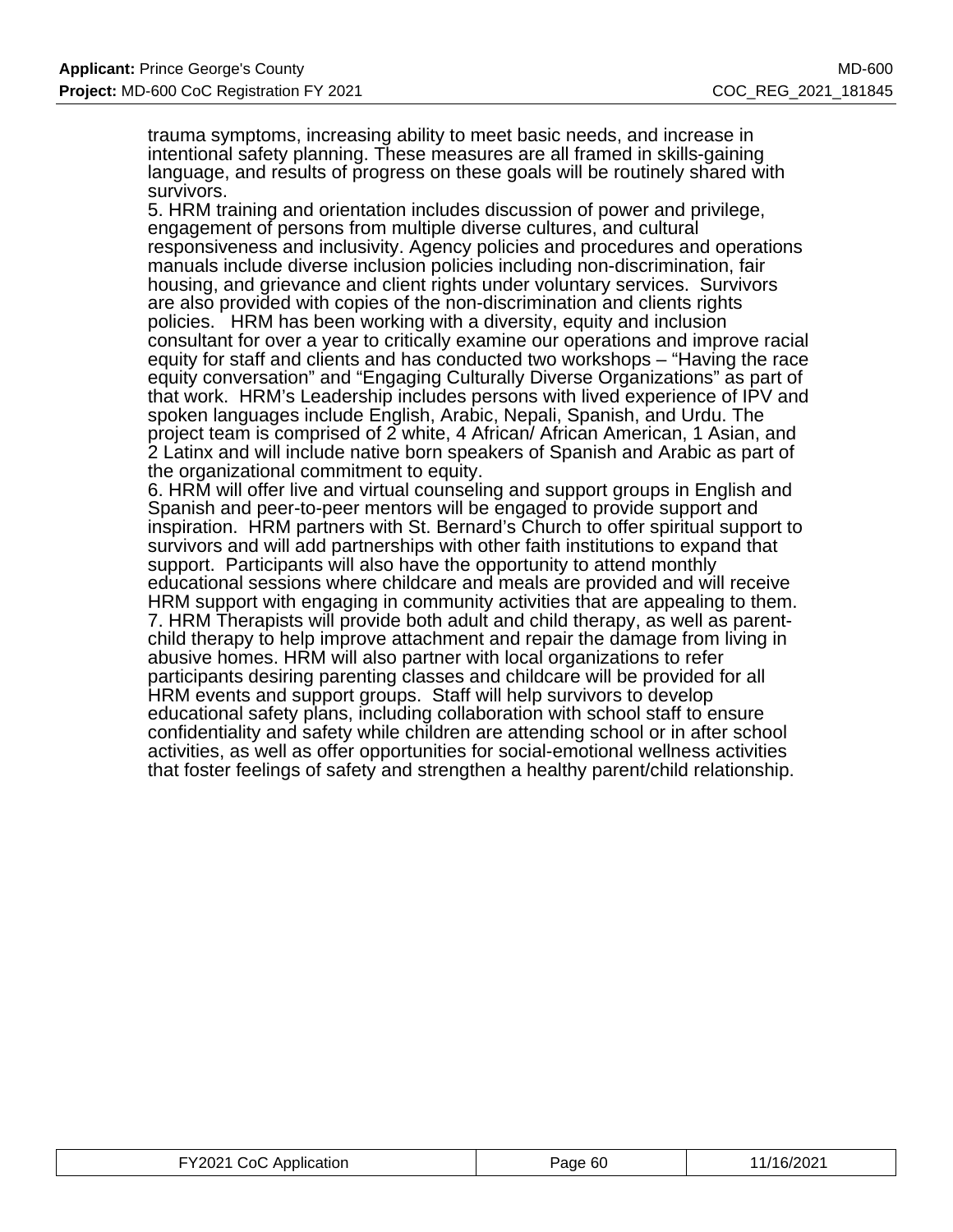# **4B. Attachments Screen For All Application Questions**

We prefer that you use PDF files, though other file types are supported. Please only use zip files if necessary.

Attachments must match the questions they are associated with.

 Only upload documents responsive to the questions posed–including other material slows down the review process, which ultimately slows down the funding process.

 We must be able to read the date and time on attachments requiring system-generated dates and times, (e.g., a screenshot displaying the time and date of the public posting using your desktop calendar; screenshot of a webpage that indicates date and time).

| <b>Document Type</b>                                                  | <b>Required?</b> | <b>Document Description</b> | <b>Date Attached</b> |
|-----------------------------------------------------------------------|------------------|-----------------------------|----------------------|
| 1C-14, CE Assessment Tool                                             | Yes              | CE Assessment Tool          | 11/14/2021           |
| 1C-7. PHA Homeless<br>Preference                                      | No               | PHA Homeless Pref           | 11/14/2021           |
| 1C-7. PHA Moving On<br>Preference                                     | No               | PHA Moving On Pre           | 11/14/2021           |
| 1E-1. Local Competition<br>Announcement                               | Yes              | Local Competition           | 11/14/2021           |
| 1E-2. Project Review and<br><b>Selection Process</b>                  | Yes              | Project Review an           | 11/15/2021           |
| 1E-5. Public Posting-Projects<br>Rejected-Reduced                     | Yes              | Public Posting-Pr           | 11/14/2021           |
| 1E-5a. Public Posting-Projects<br>Accepted                            | Yes              | Public Posting-Pr           | 11/14/2021           |
| 1E-6. Web Posting-CoC-<br><b>Approved Consolidated</b><br>Application | Yes              | Web Posting-CoC-A           | 11/15/2021           |
| 3A-1a. Housing Leveraging<br>Commitments                              | No               | Housing Leveragin           | 11/15/2021           |
| 3A-2a. Healthcare Formal<br>Agreements                                | <b>No</b>        | Healthcare Formal           | 11/15/2021           |
| 3C-2. Project List for Other<br><b>Federal Statutes</b>               | <b>No</b>        |                             |                      |

| FY2021 CoC Application | Page 61 | 11/16/2021 |
|------------------------|---------|------------|
|------------------------|---------|------------|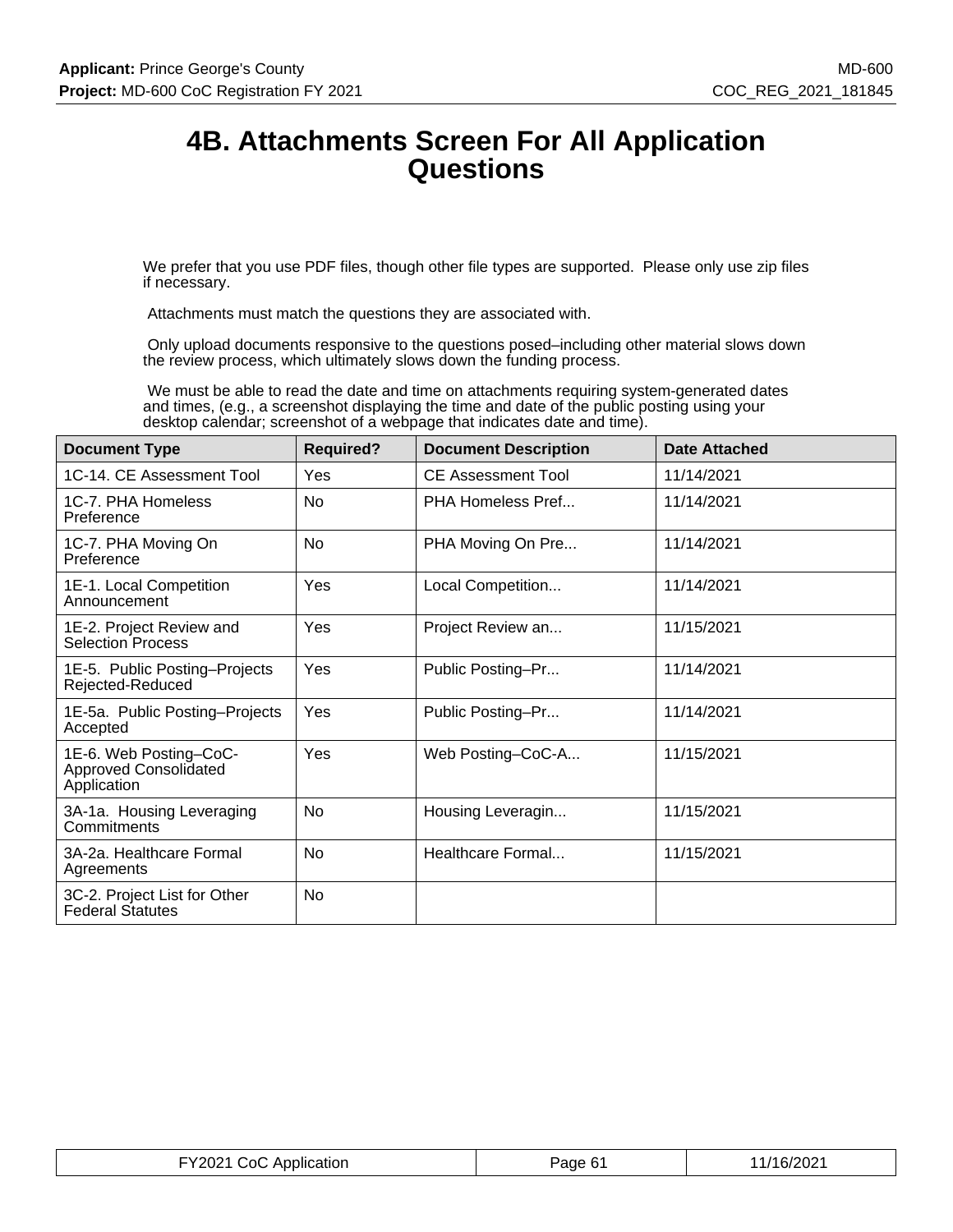# **Attachment Details**

**Document Description:** CE Assessment Tool

# **Attachment Details**

**Document Description:** PHA Homeless Preference

# **Attachment Details**

**Document Description:** PHA Moving On Preference

# **Attachment Details**

**Document Description:** Local Competition Announcement

# **Attachment Details**

**Document Description:** Project Review and Selection Process

# **Attachment Details**

**Document Description:** Public Posting–Projects Rejected-Reduced

| FY2021 CoC Application | Page 62 | /16/2021 |
|------------------------|---------|----------|
|                        |         |          |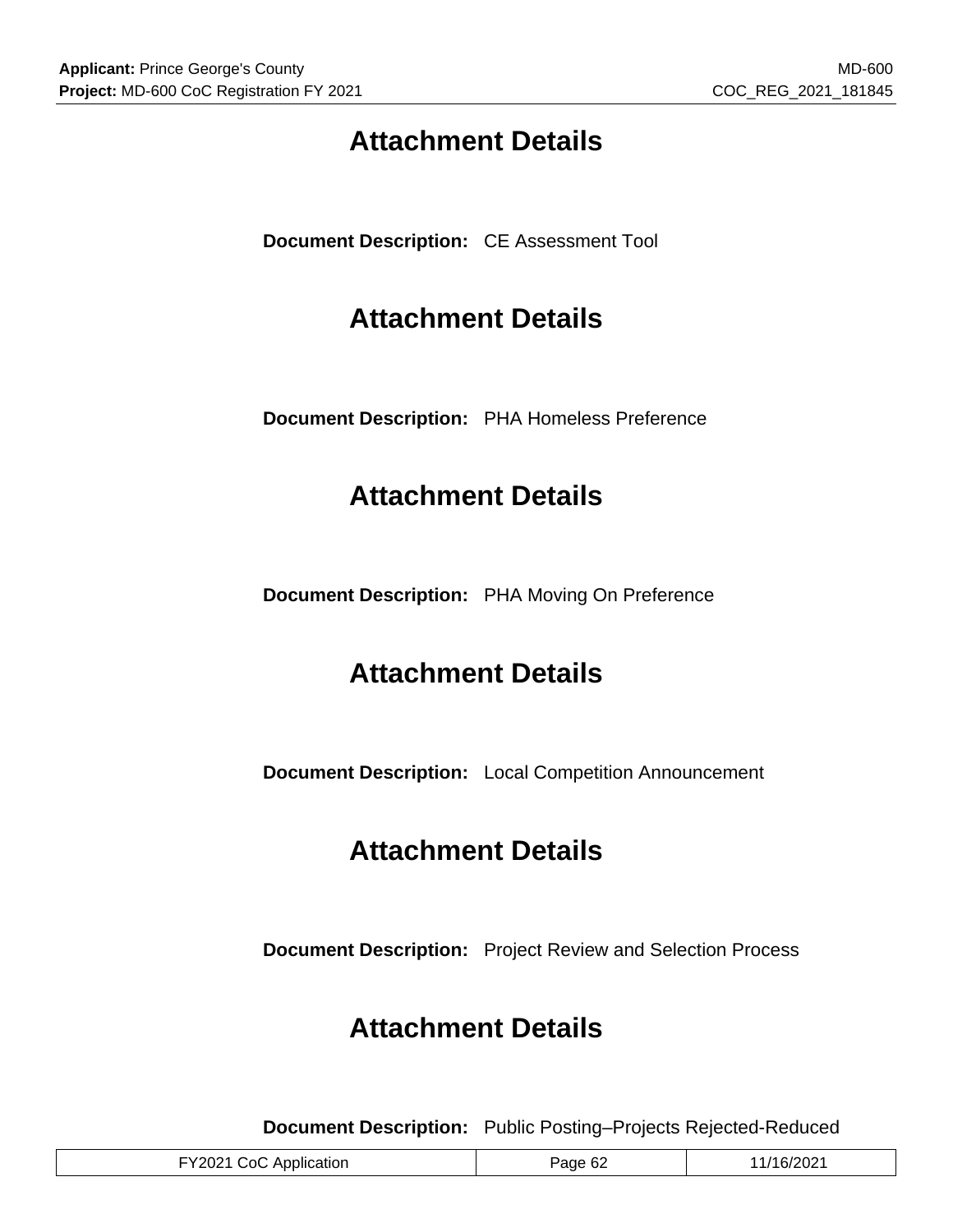# **Attachment Details**

**Document Description:** Public Posting–Projects Accepted

# **Attachment Details**

**Document Description:** Web Posting–CoC-Approved Consolidated Application

# **Attachment Details**

**Document Description:** Housing Leveraging Commitments

# **Attachment Details**

**Document Description:** Healthcare Formal Agreements

# **Attachment Details**

**Document Description:**

| FY2021 CoC Application | Page 63 | 11/16/2021 |
|------------------------|---------|------------|
|------------------------|---------|------------|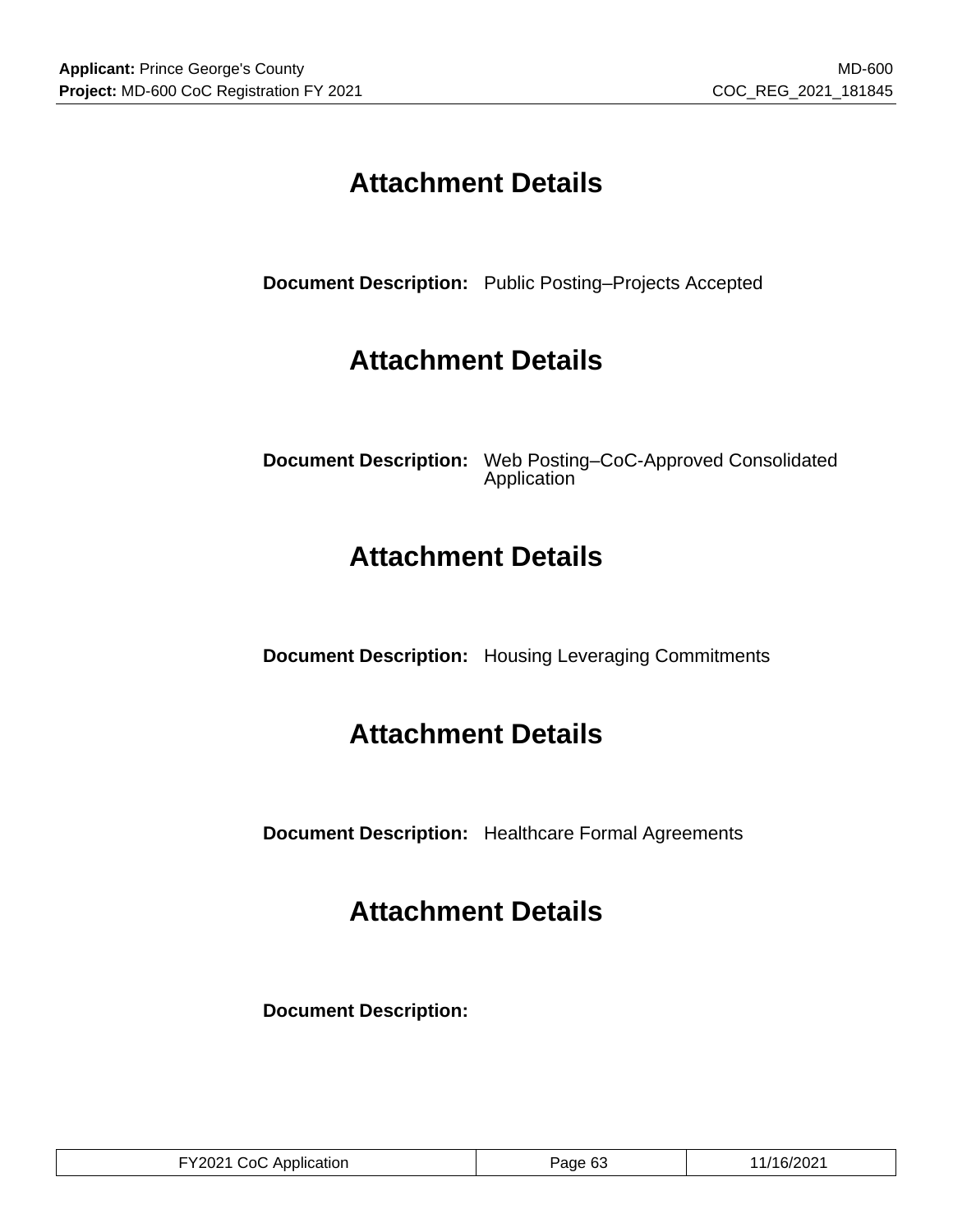# **Submission Summary**

**Ensure that the Project Priority List is complete prior to submitting.**

| Page                                             | <b>Last Updated</b> |
|--------------------------------------------------|---------------------|
|                                                  |                     |
| 1A. CoC Identification                           | 09/29/2021          |
| <b>1B. Inclusive Structure</b>                   | 11/16/2021          |
| <b>1C. Coordination</b>                          | 11/16/2021          |
| <b>1C. Coordination continued</b>                | 11/16/2021          |
| 1D. Addressing COVID-19                          | 11/15/2021          |
| <b>1E. Project Review/Ranking</b>                | 11/15/2021          |
| <b>2A. HMIS Implementation</b>                   | 11/13/2021          |
| 2B. Point-in-Time (PIT) Count                    | 10/15/2021          |
| 2C. System Performance                           | 11/16/2021          |
| 3A. Housing/Healthcare Bonus Points              | 11/12/2021          |
| <b>3B. Rehabilitation/New Construction Costs</b> | 11/04/2021          |

|  | <b>TY2021 CoC AL</b><br>Application | Page 64 | 1/16/2021 |  |
|--|-------------------------------------|---------|-----------|--|
|--|-------------------------------------|---------|-----------|--|